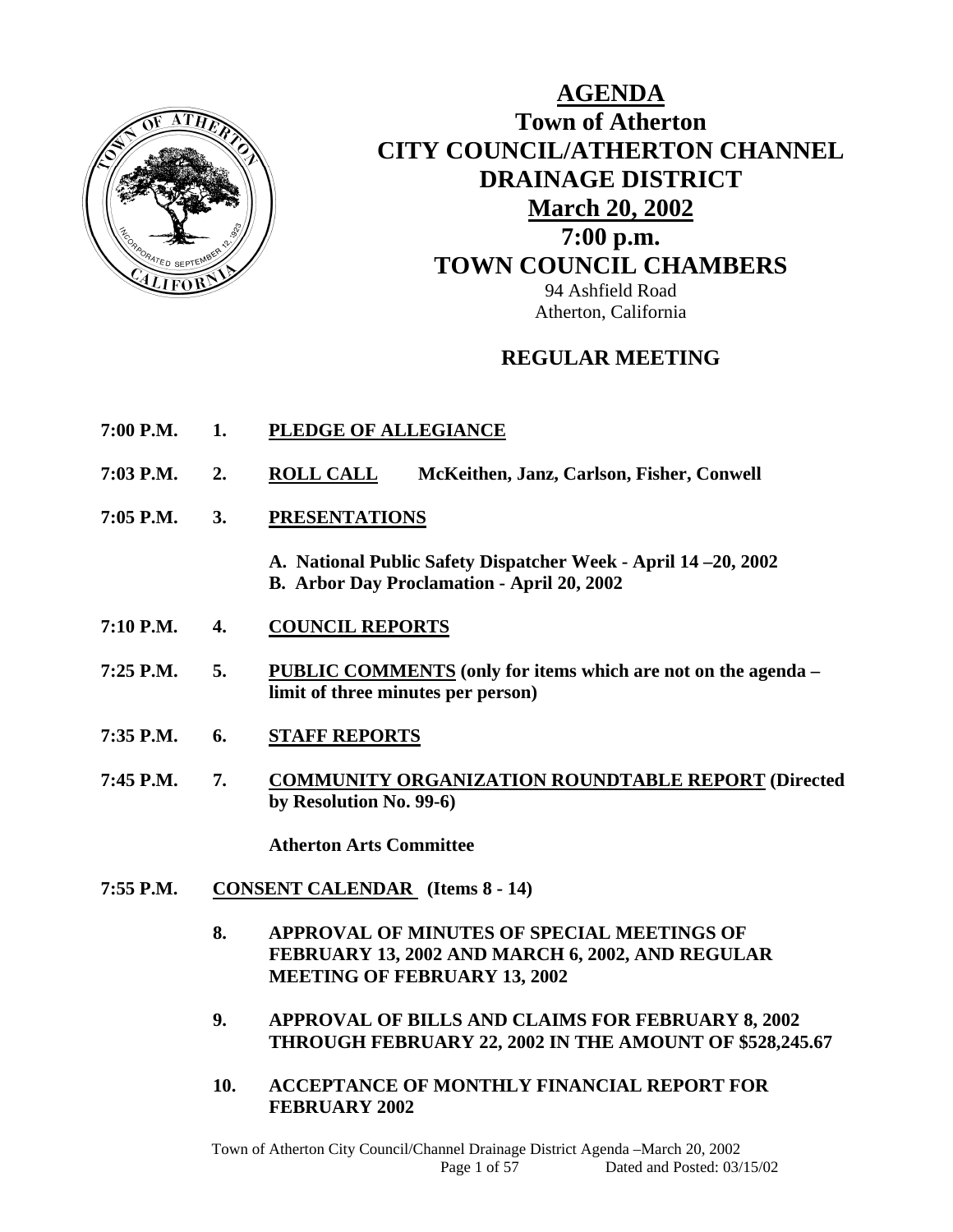**11. ADOPTION OF RESOLUTIONS APPROVING THE APPLICATION FOR GRANT FUNDS FOR THE PER CAPITA GRANT PROGRAM AND FOR THE ROBERTI-Z'BERG, HARRIS URBAN OPEN SPACE AND RECREATION PROGRAM UNDER THE SAFE NEIGHBORHOOD PARKS, CLEAN WATER, CLEAN AIR, AND COASTAL PROTECTION BOND ACT OF 2000** 

 **Recommendation: Adopt two resolutions approving the Town of Atherton's application for grant funds for the Per Capita Grant Program and for the Roberti-Z'Berg-Harris Urban Open Space and Recreation Program.** 

**12. ACCEPTANCE OF STATE ALLOCATION FOR UPGRADE TO 911 SYSTEM EQUIPMENT** 

 **Recommendation: Approve State funding to upgrade the Public Safety Answering Point 911 equipment in the amount of \$72,800.** 

**13. AUTHORIZE GENERAL PLAN COMMITTEE TO ADDRESS BUILDING SETBACKS IN R-1B (RESIDENTIAL DISTRICT) ZONE** 

**Recommendation: Refer to the General Plan Committee the issue of addressing building setback requirements in the R-1B zone.** 

**14. LEGISLATIVE ACTION LETTERS IN SUPPORT OF SUSTAINED FUNDING LEVEL FOR PUBLIC LIBRARY FOUNDATION** 

**Recommendation: Authorize Mayor to sign letters on behalf of City Council, urging members of Senate and Assembly Budget Subcommittees to reject the Governor's proposal to cut Public Library Foundation funding by \$11.1 million.** 

 **REGULAR AGENDA (Items 15 - 21)** 

| A DODTION OF DESOLITION NO. 01<br>TILULI ILULUI ULTIVALLUI ILULTIVA TILULTI | <b>INTENT TO ARANDON POPTION OF</b> |
|-----------------------------------------------------------------------------|-------------------------------------|
| М.СОРМІСК І АНГ<br><b>ALLES CALL AND LESS A WITH THE VEHICLE</b>            |                                     |

**16. ADOPTION OF RESOLUTION NO. 01-\_\_\_, INTENT TO ABANDON PORTION OF FAXON ROAD**

**8:00 P.M. 15. AUTHORIZATION FOR ATHERTON HERITAGE ASSOCIATION TO USE THE TOWN HALL CONFERENCE ROOM FOR RESEARCH AND STORAGE** 

> **Recommendation: Consider request by Atherton Heritage Association to use the Town Hall Conference Room for research and storage of historic materials.**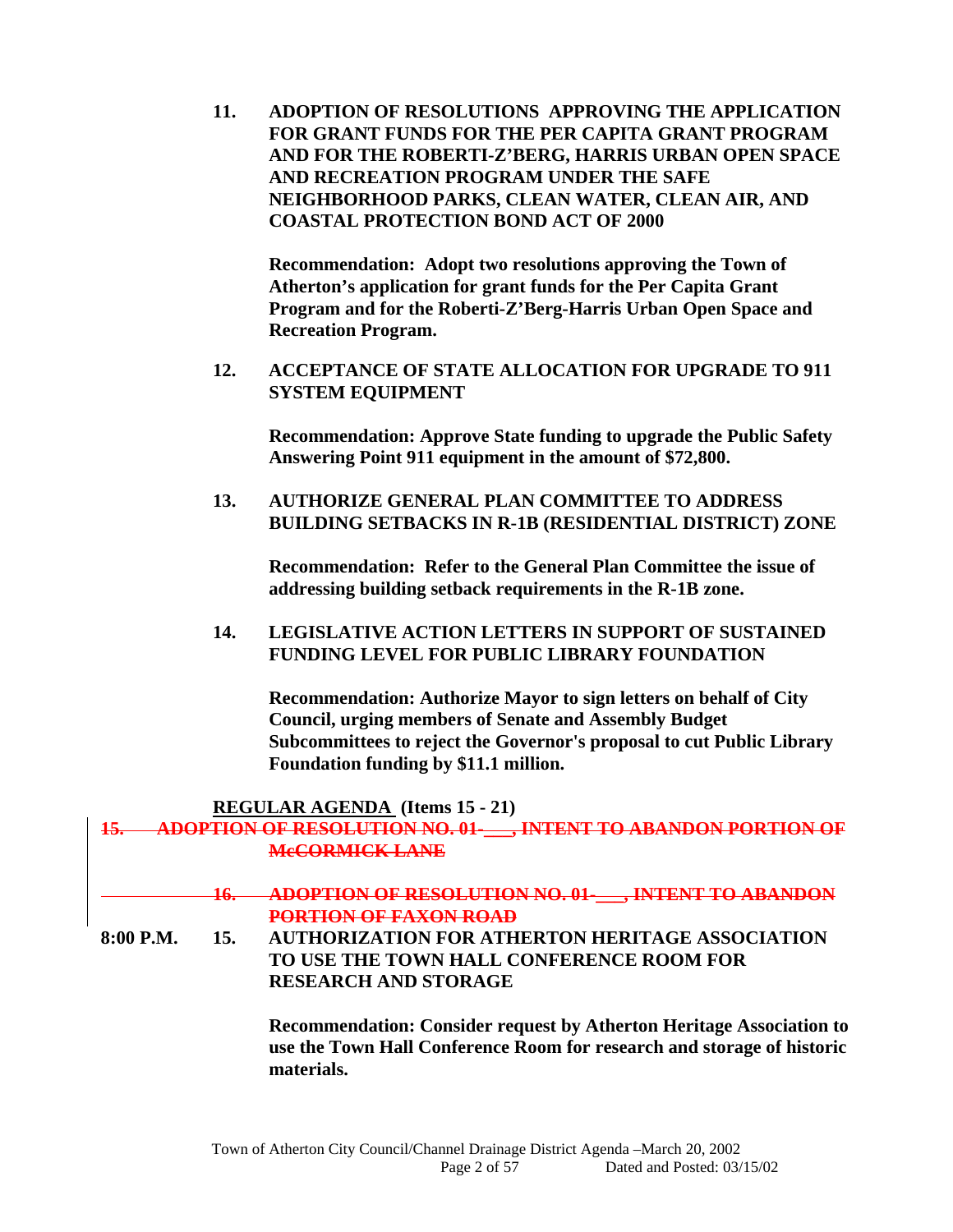#### **8:15 P.M. 16. DISCUSSION AND POSSIBLE ACTION – CONSIDERATION OF TOWN GOALS AND OBJECTIVES**

 **Recommendation: Consider the rankings of potential goals and objectives to establish priorities for the Town.** 

**8:45 P.M. 17. INTRODUCTION OF ORDINANCE AUTHORIZING AN AMENDMENT TO THE CONTRACT BETWEEN THE BOARD OF ADMINISTRATION OF THE CALIFORNIA PUBLIC EMPLOYEES' RETIREMENT SYSTEM AND THE TOWN OF ATHERTON** 

> **Recommendation: Introduce Ordinance authorizing an amendment to the contract between the California Public Employees' Retirement System and the Town of Atherton, and waive further reading.**

**8:55 P.M. 18. ADOPTION OF RESOLUTION OF INTENTION TO APPROVE AN AMENDMENT TO THE CONTRACT BETWEEN THE BOARD OF ADMINISTRATION OF THE CALIFORNIA PUBLIC EMPLOYEES' RETIREMENT SYSTEM AND THE TOWN OF ATHERTON** 

> **Recommendation: Adopt a resolution approving an amendment to the contract between the California Public Employees' Retirement System and the Town of Atherton to provide Section 21362.2 (3% @ 50 full formula) for local safety members.**

**9:05 P.M. 19. INTRODUCTION OF AN ORDINANCE AMENDING ATHERTON MUNICIPAL CODE SECTION 6.04.040 TO PROVIDE FOR THREE YEAR LICENSES FOR DOGS** 

> **Recommendation: Introduce Ordinance to provide for three-year licenses for dogs, and waive further reading.**

**9:15 P.M. 20. ADOPTION OF RESOLUTION SUPPORTING LEGISLATION TO REPAIR THE BAY AREA REGIONAL WATER SYSTEM AND PROTECT OUR RESIDENTS FROM CATASTROPHIC WATER OUTAGES** 

> **Recommendation: Adopt a resolution in support of State Legislation to repair the Bay Area Regional Water System.**

#### **9:25 P.M. 21. DISCUSSION AND POSSIBLE ACTION – CITY COUNCIL ATTENDANCE (RULES OF PROCEDURE)**

 **Recommendation: Consider Atherton City Council Rules of Procedure (attendance policy).**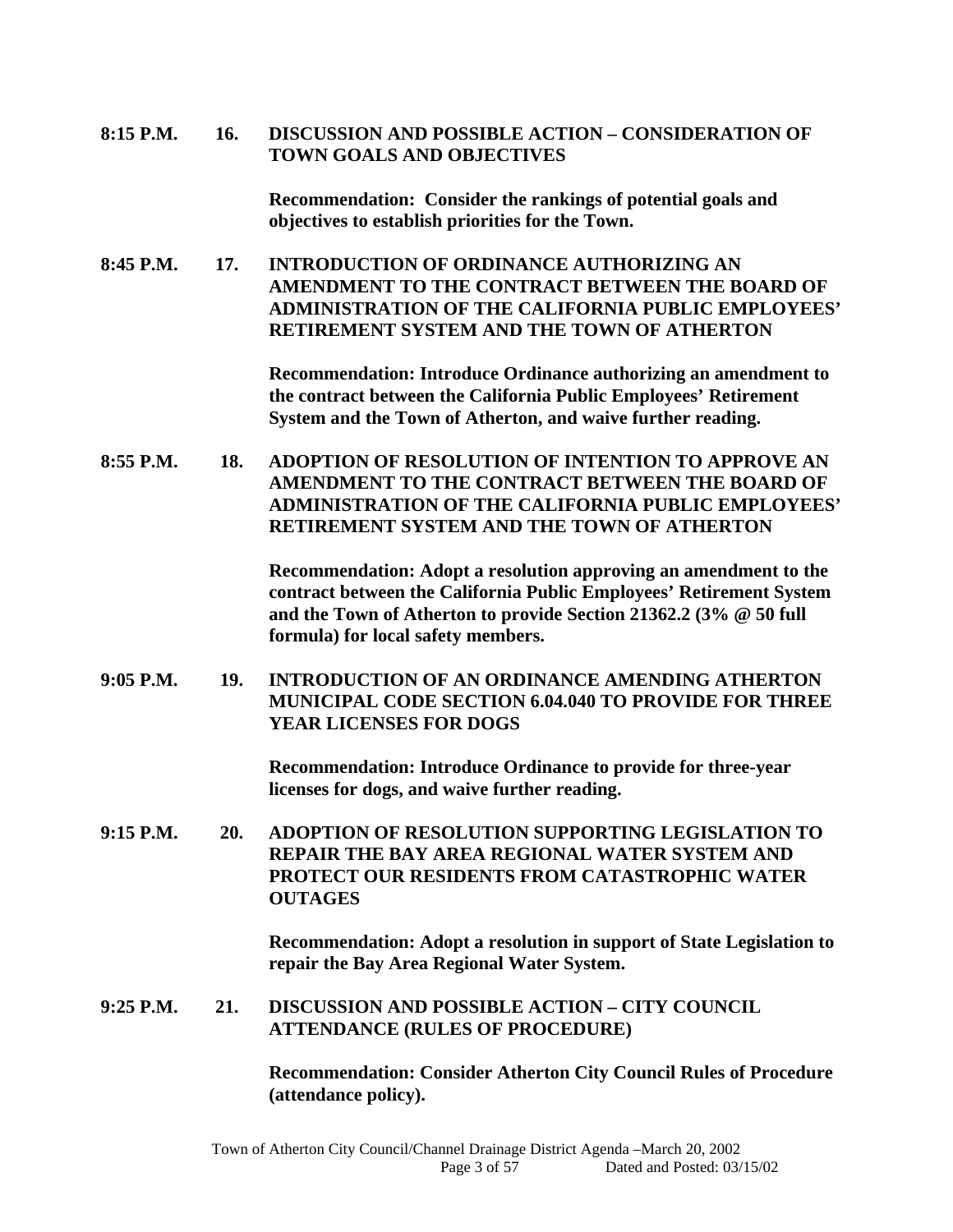- **9:35 P.M. 22. PUBLIC COMMENTS**
- **9:45 P.M. 23. ADJOURN**

*Agendas and staff reports may be accessed on the Town website at: www.ci.atherton.ca.us*

# *Please contact the City Clerk's Office at 650.752.0529 with any questions*

Pursuant to the Americans with Disabilities Act, if you need special assistance in this meeting, please contact the City Clerk's Office at (650) 752-0529. Notification of 48 hours prior to the meeting will enable the City to make reasonable arrangements to ensure accessibility to this meeting. (29 CRF 35.104 ADA Title II)

> Town of Atherton City Council/Channel Drainage District Agenda –March 20, 2002 Dated and Posted: 03/15/02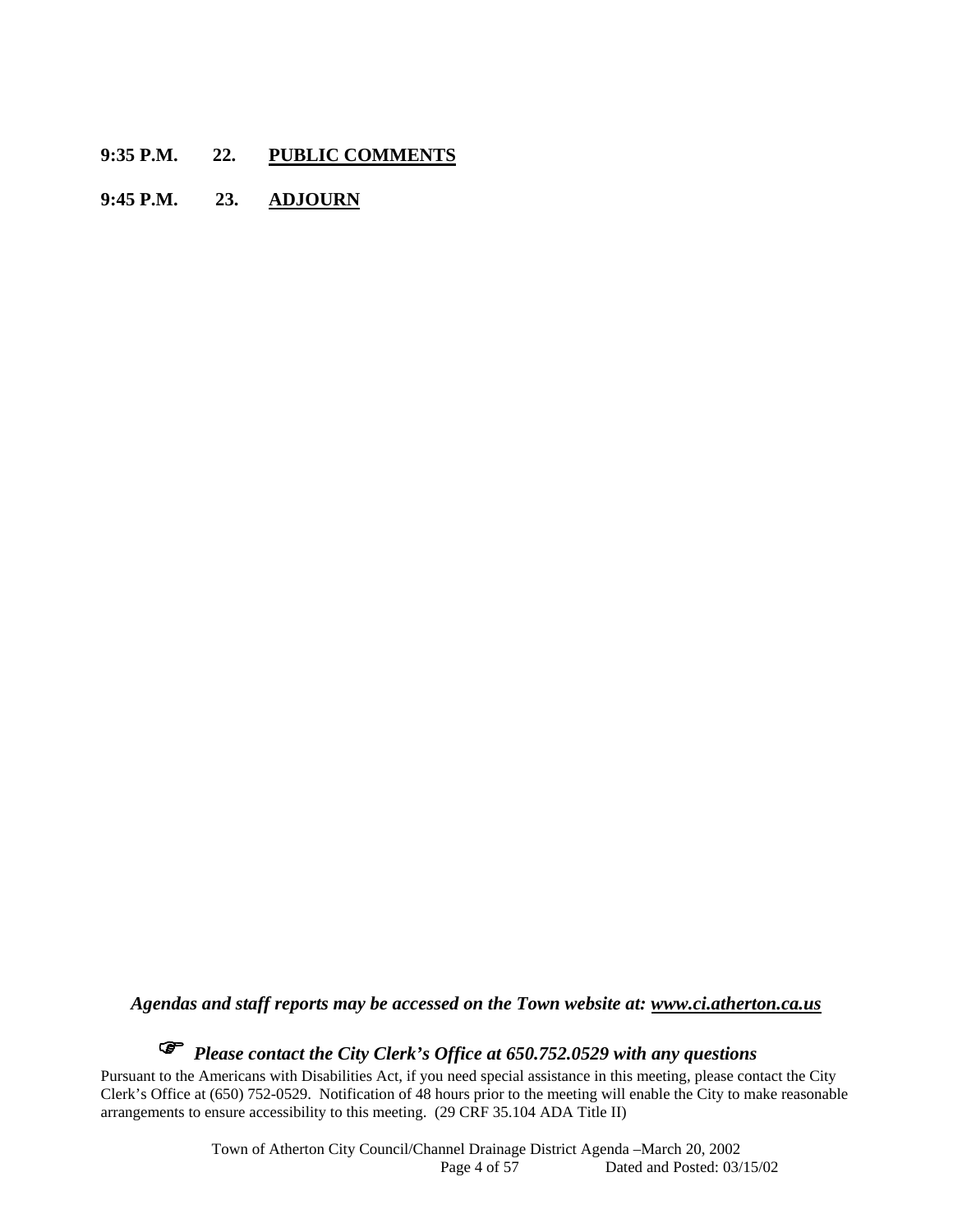

**Draft Minutes Town of Atherton CITY COUNCIL February 13, 2002 6:00 P.M. Meeting Room Town Administrative Offices**  91 Ashfield Road Atherton, California **Special Meeting** 

**Vice Mayor Janz called the meeting to order at 6:00 p.m.** 

**City Manager Jim Robinson mentioned that Mayor Carlson was out of Town and his work commitments would not allow him to participate in the scheduled teleconference for both the closed and open sessions, and he sends his regrets.** 

**ROLL CALL** 

**PRESENT: Kathy McKeithen James R. Janz Dianne M. Fisher William R. Conwell** 

**ABSENT: Alan B. Carlson** 

**City Manager James Robinson and City Attorney Marc Hynes were also present.** 

**PUBLIC COMMENTS** 

 **There were no members of the public in attendance.** 

## **CLOSED SESSION**

**The Council adjourned to Closed Session at 6:05 p.m. on the following subjects:** 

**A. CONFERENCE WITH LABOR NEGOTIATOR – Labor Negotiations pursuant to Government Code Section 54957.6** 

 **Agency Negotiator: James H. Robinson, City Manager Employee Organization: Local Union 856 Non-management miscellaneous employees**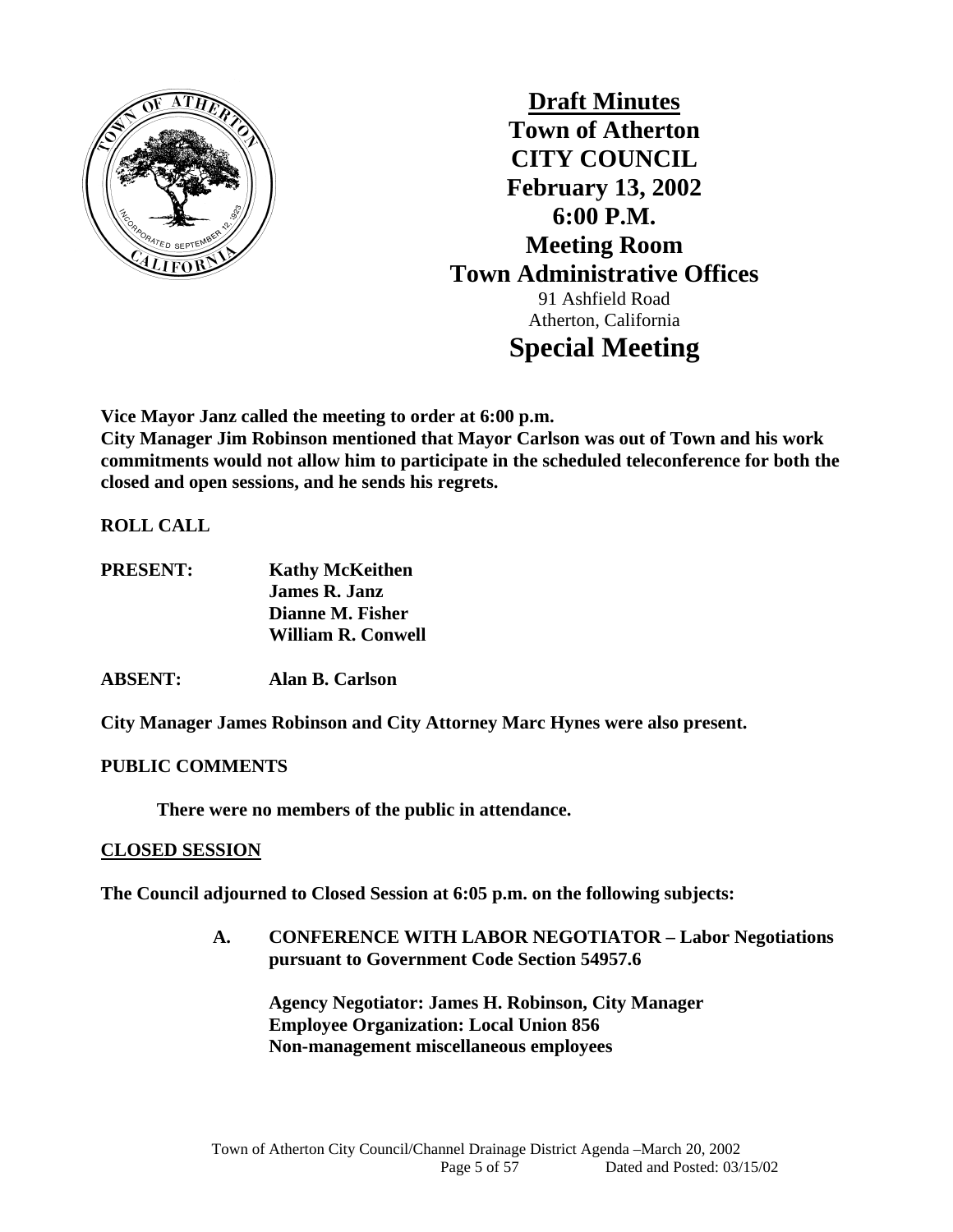**B. CONFERENCE WITH LEGAL COUNSEL – Existing Litigation pursuant to Government Code Section 54956.9(a):** 

 **Stephen Chaput v. Town of Atherton Patrick McTaggart v. Town of Atherton** 

- **C. CONFERENCE WITH LEGAL COUNSEL Anticipated Litigation pursuant to Government Code Section 54956.9(b): Two potential cases.**
- **D. LIABILITY CLAIM pursuant to Government Code Section 54956.95**

**Claimant: Sarah Roberts Agency claimed against: Town of Atherton** 

## **RECONVENE TO OPEN SESSION**

**At the Regular City Council Meeting of February 13, 2002 at 7:00 p.m., City Attorney Marc Hynes reported out of closed session the following actions relative to each closed session item:** 

- **A. Directions were given to the City Manager.**
- **B. Directions were given to the City Attorney.**
- **C. Directions were given to the City Attorney.**
- **D. Directions were given to the City Attorney.**

## **ADJOURN**

**The meeting adjourned at 7:00 p.m.** 

**Respectfully submitted,** 

**\_\_\_\_\_\_\_\_\_\_\_\_\_\_\_\_\_\_\_\_\_\_\_\_\_\_\_ Linda Kelly, Acting City Clerk**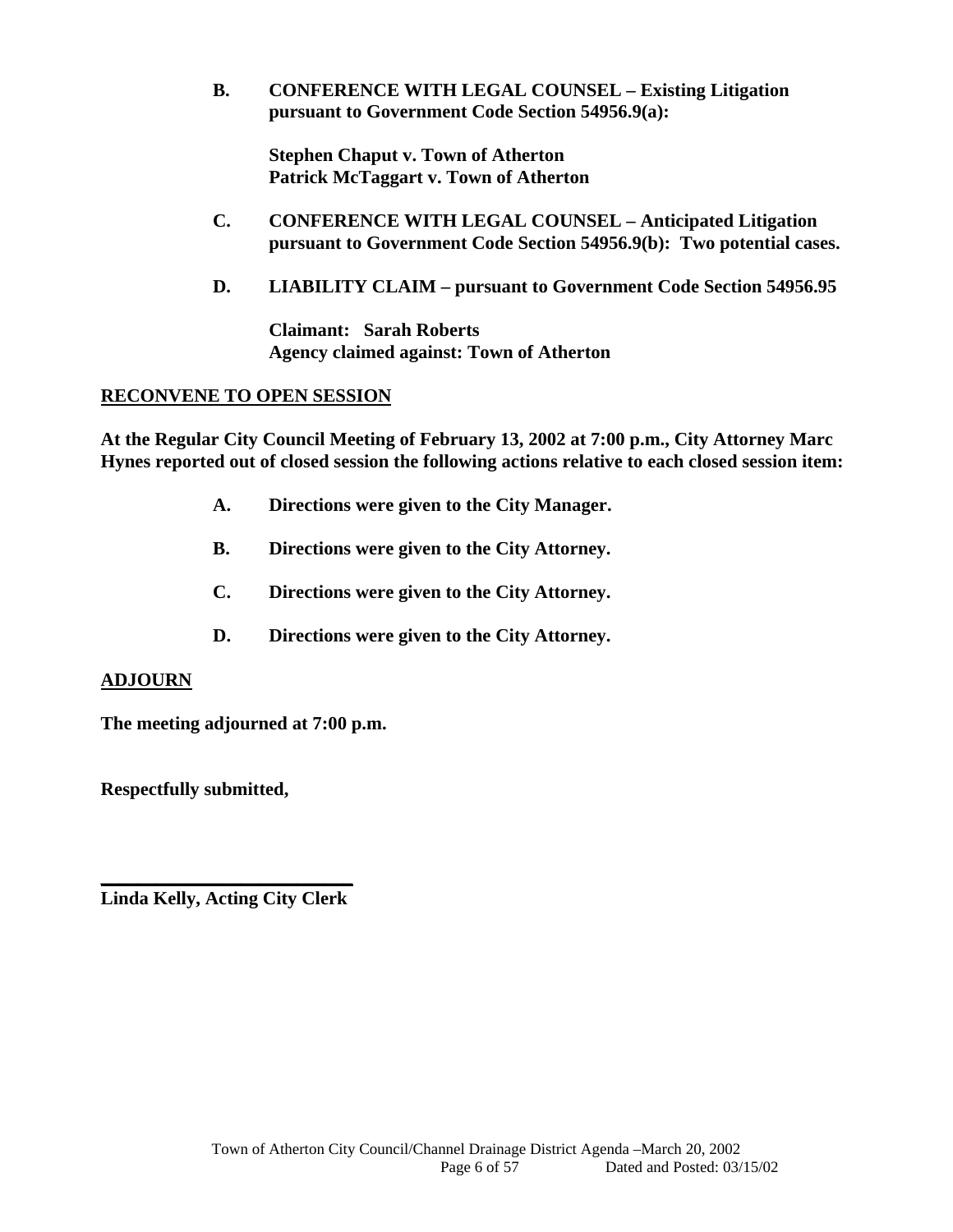

# **Draft Minutes Town of Atherton CITY COUNCIL/ATHERTON CHANNEL DRAINAGE DISTRICT February 13, 2002 7:00 p.m. TOWN COUNCIL CHAMBERS** 94 Ashfield Road Atherton, California

# **REGULAR MEETING**

**Vice Mayor Janz called the meeting to order at 7:00 p.m.** 

- **1. PLEDGE OF ALLEGIANCE**
- **2. ROLL CALL**

 **PRESENT: Kathy McKeithen William R. Conwell Dianne M. Fisher James R. Janz** 

 **ABSENT: Alan B. Carlson** 

 **City Manager James Robinson and City Attorney Marc Hynes were also present.** 

**3. PRESENTATIONS**

**American Cancer Society Relay for Life – Linda Frasch, Redwood City/Menlo Park American Cancer Society Relay for Life Volunteer, requested the citizens of Atherton and Town staff to participate in the Relay for Life on May 18-19, 2002.** 

## **4. COUNCIL REPORTS**

- **Council Member Conwell reported that the Criminal Justice Council meeting will be held next week and that the C/CAG meeting is tomorrow night. He reported that at the San Francisco Airport Roundtable meeting it was reported that progress has been made in keeping noise levels down, and that traffic at SFO is down 18%.**
- **Council Member Fisher reported that the Waste Reduction Committee met and the BFI proposal is on tonight's agenda.**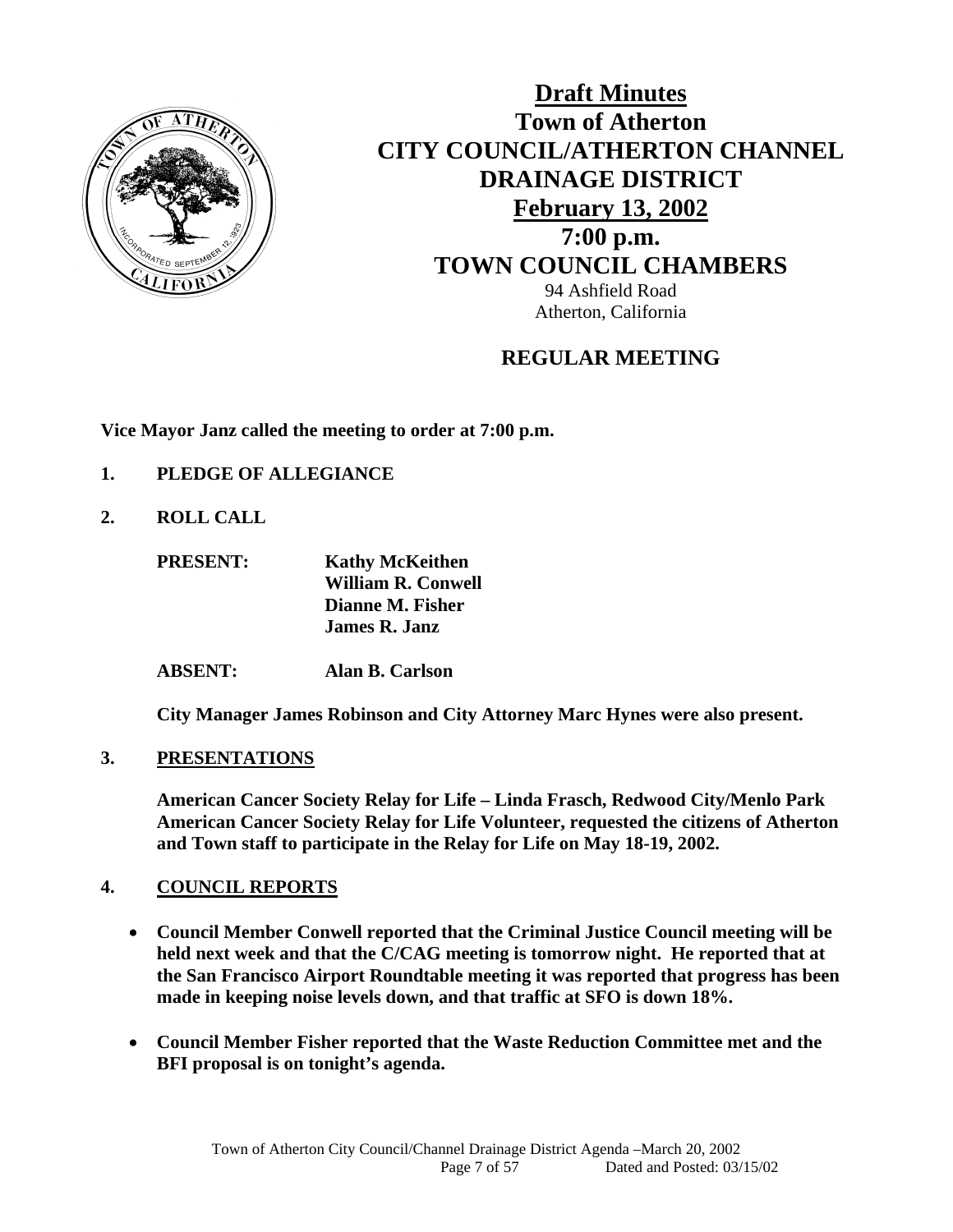- **Councilmember McKeithen reported that the Office of Emergency Services meeting was held on January 17. It was reported that the requests for hazardous materials investigations and fire mutual aid were up as a result of September 11th. Also discussed was the improved training for suspicious packages investigation, and an update on the advanced microwave radio system the County operates. Council Member McKeithen further reported that the General Plan Committee met this week and discussed what constituted a heritage tree and related definitions. Also discussed was a draft of tree preservation guidelines and possible penalties for violations of the tree ordinance. She also reported on the Valparaiso Corridor Study meeting held.**
- **Council Member Fisher added that the Valparaiso Corridor Study meeting was successful even though the notices had not been delivered in a timely manner due to an error on the part of the consulting engineering firm. Another meeting will be held but no date has been set yet.**
- **Council Member McKeithen continued that as part of the new Channel District Committee of the Council, she has asked the City Manager to gather all documents related to the history of the Atherton Channel District. She is meeting this Saturday with Assemblymember Simitian to discuss the Channel.**
- **Vice Mayor Janz reported that at the last City Council meeting, he reported on apparent discrepancies with recent ABAG population figures, and that Neal Martin, City Planner, is to prepare a report on this.**
- **City Attorney Marc Hynes reported out of the closed session held at 6:00 p.m. this evening as follows:** 
	- **A. CONFERENCE WITH LABOR NEGOTIATOR Labor Negotiations pursuant to Government Code Section 54957.6**

 **Agency Negotiator: James H. Robinson, City Manager Employee Organization: Local Union 856 Non-management miscellaneous employees** 

 **Directions were given to the City Manager.** 

**B. CONFERENCE WITH LEGAL COUNSEL – Existing Litigation pursuant to Government Code Section 54956.9(a):** 

 **Stephen Chaput v. Town of Atherton Patrick McTaggart v. Town of Atherton** 

 **Directions were given to the City Attorney.** 

 **C. CONFERENCE WITH LEGAL COUNSEL – Anticipated Litigation pursuant to Government Code Section 54956.9(b): Two potential cases.**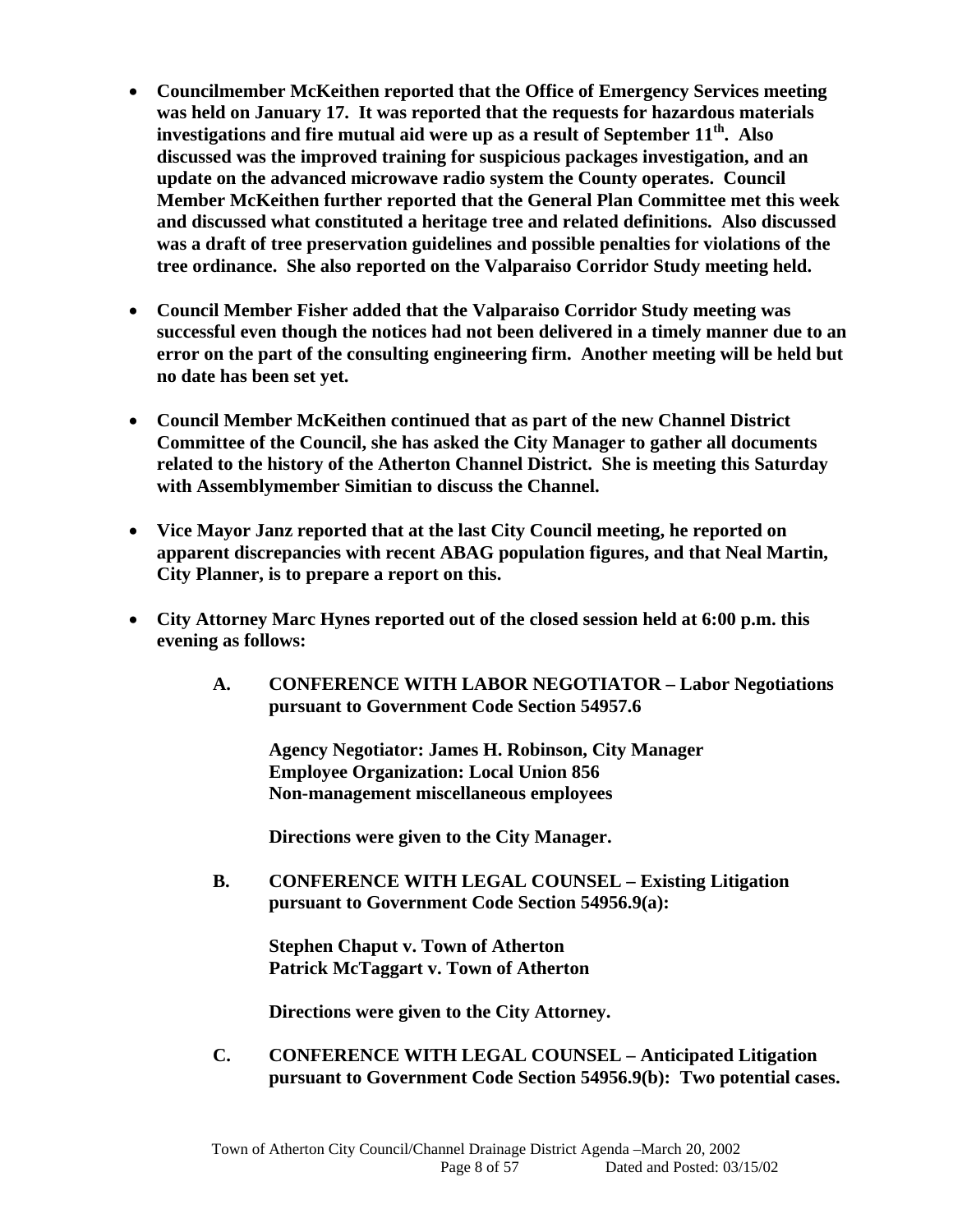**Directions were given to the City Attorney.** 

**E. LIABILITY CLAIM – pursuant to Government Code Section 54956.95** 

**Claimant: Sarah Roberts Agency claimed against: Town of Atherton** 

 **Directions were given to the City Attorney.** 

- **City Manager Jim Robinson reported that the comments from Philips Brooks School on their Environmental Impact Report will be available for review on February 25, 2002. He also stated that regarding the Menlo School Agreement which is on tonight's Consent Calendar as Item No. 14, Menlo School is not prepared to accept the agreement at this time and they will be considering it at a Board meeting on March 19. It is staff's recommendation that the Council not adopt the agreement tonight, pending approval of the School. The Item should be removed from the Consent Calendar.**
- **City Manager Jim Robinson further reported that Marion Oster of the Heritage Association sent a letter to the Town requesting to use the Council Chamber conference room for storage of some historical books and documents. She is requesting that some shelving be installed. This item will be on the next Council agenda.**
- **City Manager Jim Robinson reported on items on the warrant register, and stated that the Employee Recognition Program referred to in the MOU (Item No. 13), is a no-cost item, and if funds are requested at a later time, a request will be brought to the Council for consideration.**

## **5. PUBLIC COMMENTS**

 **The following members of the audience spoke:** 

**Joan Sanders, President, Friends of the Atherton Library, displayed a trophy recently won by elementary school-age members of the Chess for Fun Club.** 

**Shirley Carlson of the Tree Committee announced the Town's Arbor Day celebration on April 20.** 

**Bob Simonds, 26 Wilburn, asked about the whereabouts of "Henry's Bench" and commented on Mayor Carlson's absence.** 

 **Vice Mayor Janz commented that Mayor Carlson was unable to participate in the meeting because of a work commitment.** 

**City Attorney Marc Hynes explained the Government Code rule on excused absences for Council Members.** 

**Janet Simonds, 26 Wilburn, commented on Mayor Carlson's absences. Robin Russell Gibson, Atherton Arts Committee, explained a proposed community stone sculpture project. Council Member Conwell suggested that this be referred to the Park and Recreation Commission.**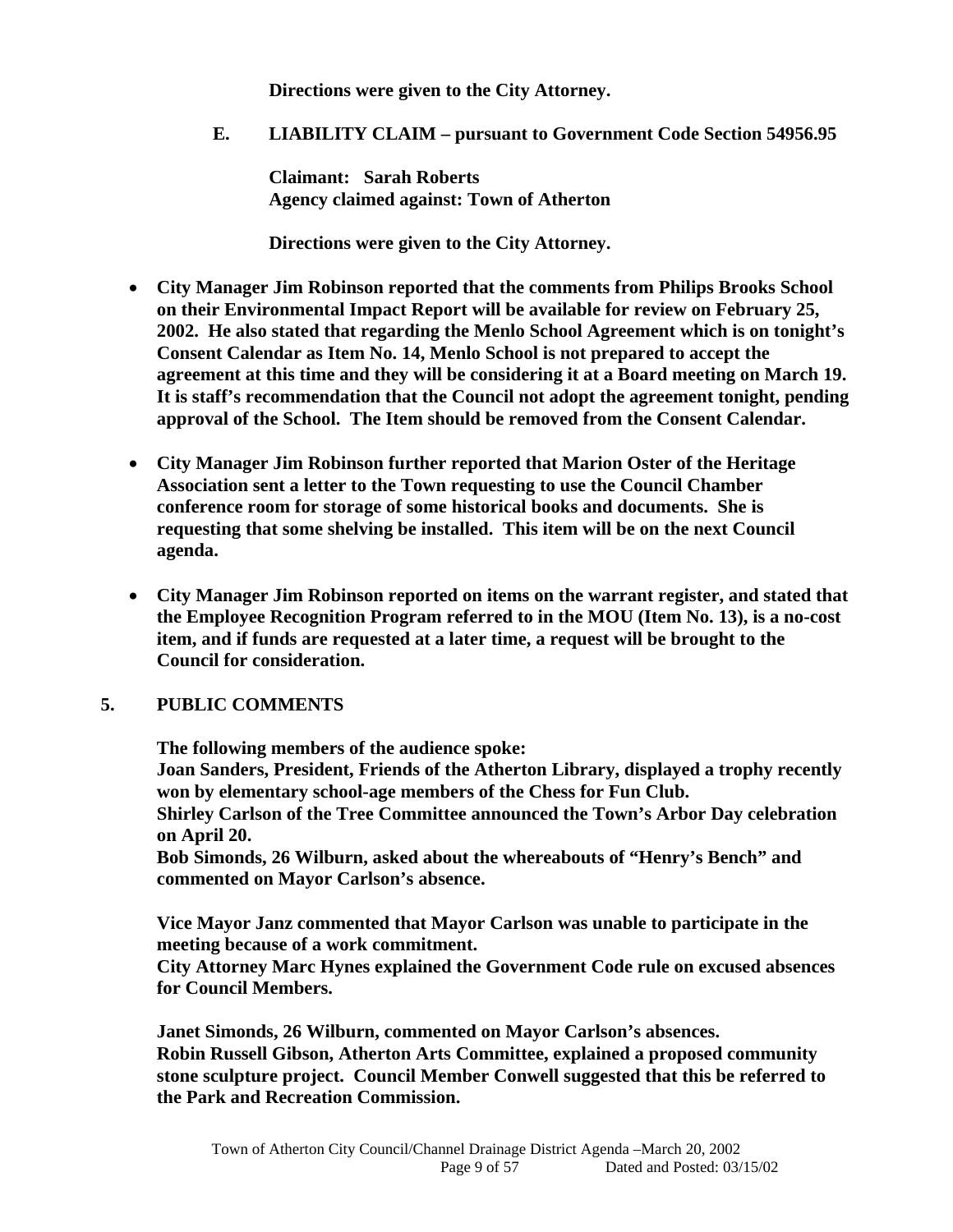## **6. COMMUNITY ORGANIZATION ROUNDTABLE REPORT**

**Mindy Perez Rubio, President of the Atherton Dames, explained recent activities of the Atherton Dames and reported on the increase in their membership.** 

#### **CONSENT CALENDAR**

**Vice Mayor Janz stated that Item No. 14 would be removed and continued to the next Council meeting. Regarding this issue, Fran Eastman spoke from the audience.** 

**MOTION – to continue Item No. 14, Arts Agreement with Menlo School, to the next City Council meeting in order that Menlo School may consider and approve the agreement.** 

**M/S Janz/Conwell Ayes: 4 Noes: 0 Abstain: 0 Absent: 1** 

- **7. APPROVED MINUTES OF SPECIAL MEETINGS OF JANUARY 10, 2002 AND JANUARY 16, 2002 AND THE REGULAR MEETING OF JANUARY 16, 2002**
- **8. APPROVED BILLS AND CLAIMS FOR JANUARY 9, 2002 THROUGH JANUARY 31, 2002 IN THE AMOUNT OF \$633,874.18**
- **9. ACCEPTED MONTHLY FINANCIAL REPORT FOR JANUARY 2002**
- **12. ADOPTED ORDINANCE NO. 530, AMENDING CHAPTER 3.16.120 OF THE ATHERTON MUNICIPAL CODE, PROVIDING FOR INFORMAL BIDDING PROCEDURES UNDER THE UNIFORM PUBLIC CONSTRUCTION COST ACCOUNTING ACT (SECTION 22000, ET SEQ. OF THE PUBLIC CONTRACT CODE)**
- **11. AUTHORIZED CITIZEN DONATION TO POLICE DEPARTMENT IN THE AMOUNT OF \$5,000, AND APPROVED AUGMENTATION OF THE POLICE DEPARTMENT BUDGET**
- **12. APPROVED THE PURCHASE OF SPECIMEN TREES FOR THE CHILDREN'S PLAYGROUND PROJECT FROM INTERNATIONAL PLANT BROKERS AS THE SOLE-SOURCE VENDOR FOR AN AMOUNT NOT TO EXCEED \$20,600**
- **13. ADOPTED MEMORANDUM OF UNDERSTANDING (MOU) BETWEEN FREIGHT CHECKERS, CLERICAL EMPLOYEES AND HELPERS, LOCAL UNION NO. 856 (TEAMSTERS REPRESENTING MISCELLANEOUS TOWN EMPLOYEES) AND TOWN OF ATHERTON FOR THE PERIOD JULY 1, 2001 THROUGH JUNE 30, 2003, AND AUTHORIZED THE MAYOR TO EXECUTE AN AGREEMENT ON BEHALF OF THE TOWN**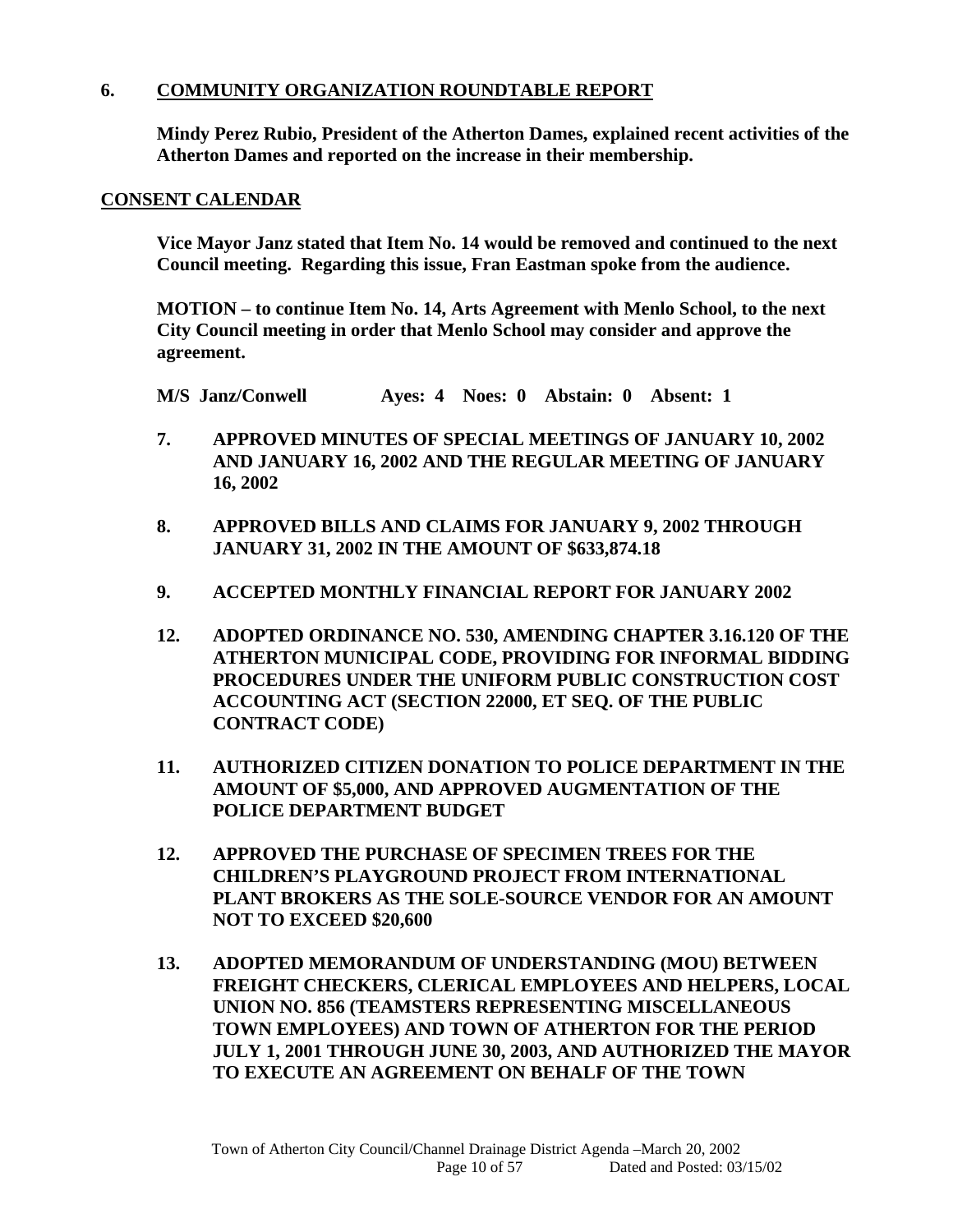## **15. APPROVED THE APPOINTMENT OF JOAN ADDICOTT TO THE ATHERTON ART COMMITTEE AS RECOMMENDED BY THE SCREENING COMMITTEE**

#### **REGULAR AGENDA (Items 16-25)**

## **15. ADOPTION OF RESOLUTION NO. 01-\_\_\_, INTENT TO ABANDON PORTION OF McCORMICK LANE**

#### **16. ADOPTION OF RESOLUTION NO. 01-\_\_\_, INTENT TO ABANDON PORTION OF FAXON ROAD**

#### **16. DISCUSSION AND POSSIBLE ACTION – REFLECTIVE STREET CENTERLINE MARKINGS**

**Public Works Director Cliff Temps summarized the staff report, and recommended that Council review the application of reflective pavement markers on recently center line striped streets and give staff direction regarding retention or removal of the markers on all or specified streets.** 

**Police Chief Robert Brennan and Sergeant Steve Snider presented a report on a threeyear history of traffic accidents on streets where new striping and reflectors were installed.** 

**The following members of the public spoke on this item: Alicia Seebold, President of Lindenwood Homes Association Bill Burrows, Lindenwood Homes Association, 154 Greenoaks Virginia Ruggerio, 10 Stockbridge Rita Gado, 91 Stockbridge John Ruggerio, 10 Stockbridge Jim Dobbie, 124 James Avenue, read letter from Bob Huber who could not be present Frank Sebastian, 50 Lilac Drive Kent Kaiser, 82 Elena Avenue Ed Pausa, 72 Manzanita Road Jan Simonds, 26 Wilburn Jack Doran, 218 Oak Grove Jean Schaaf, 29 Stockbridge Judd Riddle, 97 Frederick Avenue Doug Holland, 45 Frederick Avenue Pat Dobbie, 124 James Avenue Byrne Bernhard, 199 Toyon Road** 

#### **MOTION -**

**(a) Remove all reflectors and double lines and replace with single lines on Oak Grove, Stockbridge, James, and Elena.** 

**(b) On James, leave the reflectors in the area 75 feet leading up to the James Gate.** 

**(c) For Selby Lane, Atherton Avenue, Watkins, Fair Oaks, and Glenwood, replace the double lines with single lines and reduce the reflectors to 45 feet apart.**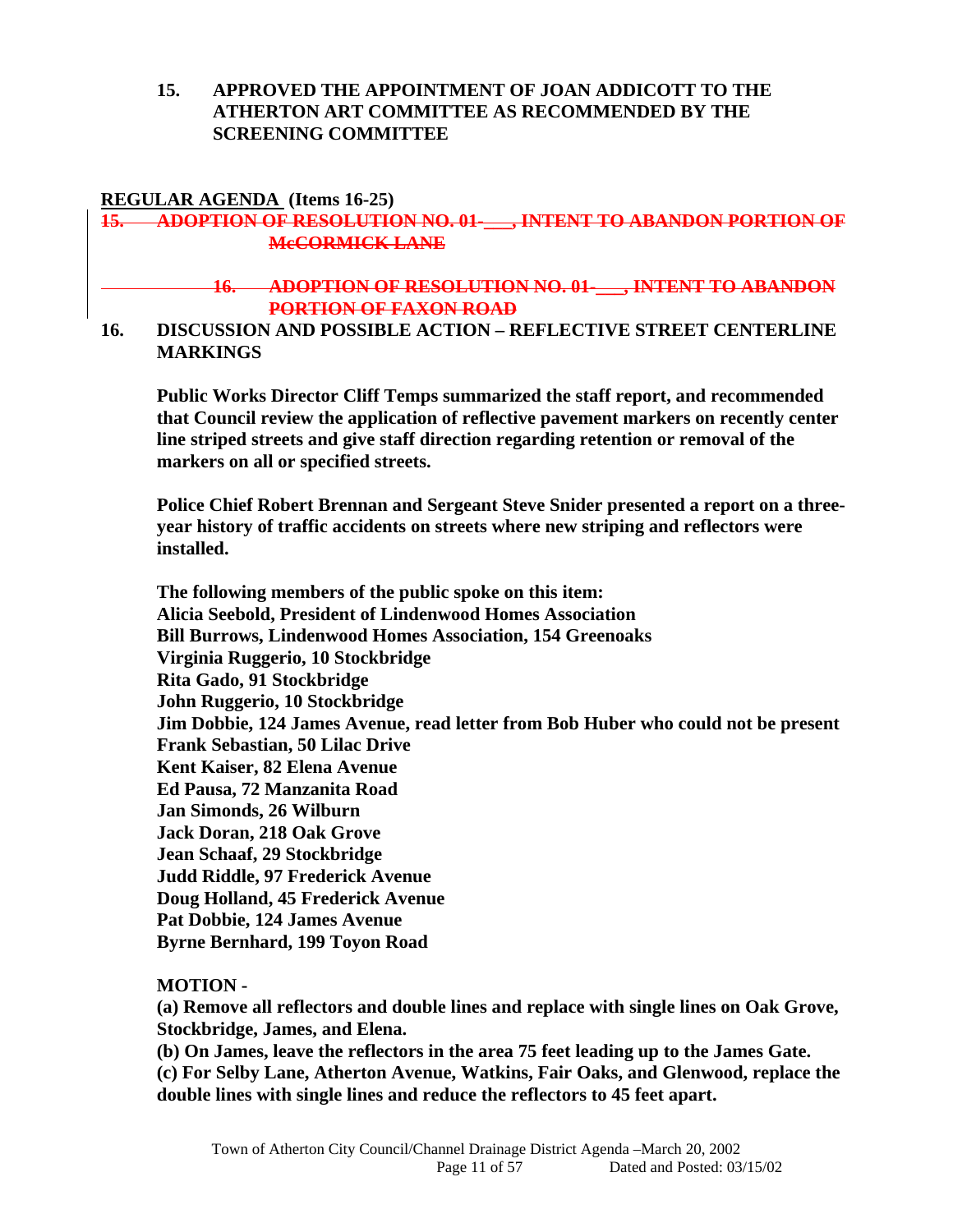**(d) For Barry Lane, staff is directed to poll the residents by a postcard survey to determine the residents' desires for that street.** 

**(e) On Toyon, repair the missing reflectors and maintain the street striping as is, with maintenance as needed.** 

**(f) For the curve in Atherton Avenue, place reflectors at 25 feet apart.** 

**(g) For the curve in Oak Grove, remove all reflectors.** 

**(h) The policy and process for street striping and reflectors is to be discussed at the Traffic and Transportation Committee meeting in April 2002.** 

**(i) Provide regular maintenance and repainting of the street lines that now exist in the streets of Atherton.** 

**M/S Fisher/McKeithen Ayes: 4 Noes: 0 Abstain: 0 Absent: 1** 

**Vice Mayor Janz called a recess at 9:53 p.m. and reconvened the meeting at 10:02 p.m.** 

## **17. SET MARCH SPECIAL CITY COUNCIL MEETING DATE**

**Public Works Director Cliff Temps requested that Council set a date and time in March for a special City Council meeting to award the construction contract for Middlefield Road Rehabilitation, in order to avoid a delay in starting the work to ensure that the project is done prior to school starting.** 

**MOTION – to set a special City Council meeting on Wednesday, March 6, 2002 at 8:00 a.m. for the purpose of awarding the construction contract for Middlefield Road Rehabilitation.** 

**M/S Conwell/Fisher Ayes: 4 Noes: 0 Abstain: 0 Absent: 1** 

**Item No. 20 was taken out of order to accommodate the members of the public present for this item.** 

## **20. DISCUSSION AND POSSIBLE ACTION – HOLBROOK-PALMER PARK SURVEY AND COVER LETTER**

**City Manager Jim Robinson requested that the Council consider approval of the latest draft of the Holbrook-Palmer Park survey and cover letter, and authorize a supplemental appropriation for distribution of the survey.** 

**The following members of the audience spoke regarding this item: John Sisson, 26 Belleau Carlos Perez Rubio, 68 Euclid** 

**MOTION – to accept the survey and cover letter (the version in the agenda packet which was revised by the City Attorney), with each survey independently numbered to prevent duplicates, and authorize a budget appropriation for the printing, mailing and tallying of the survey not to exceed \$4,500.**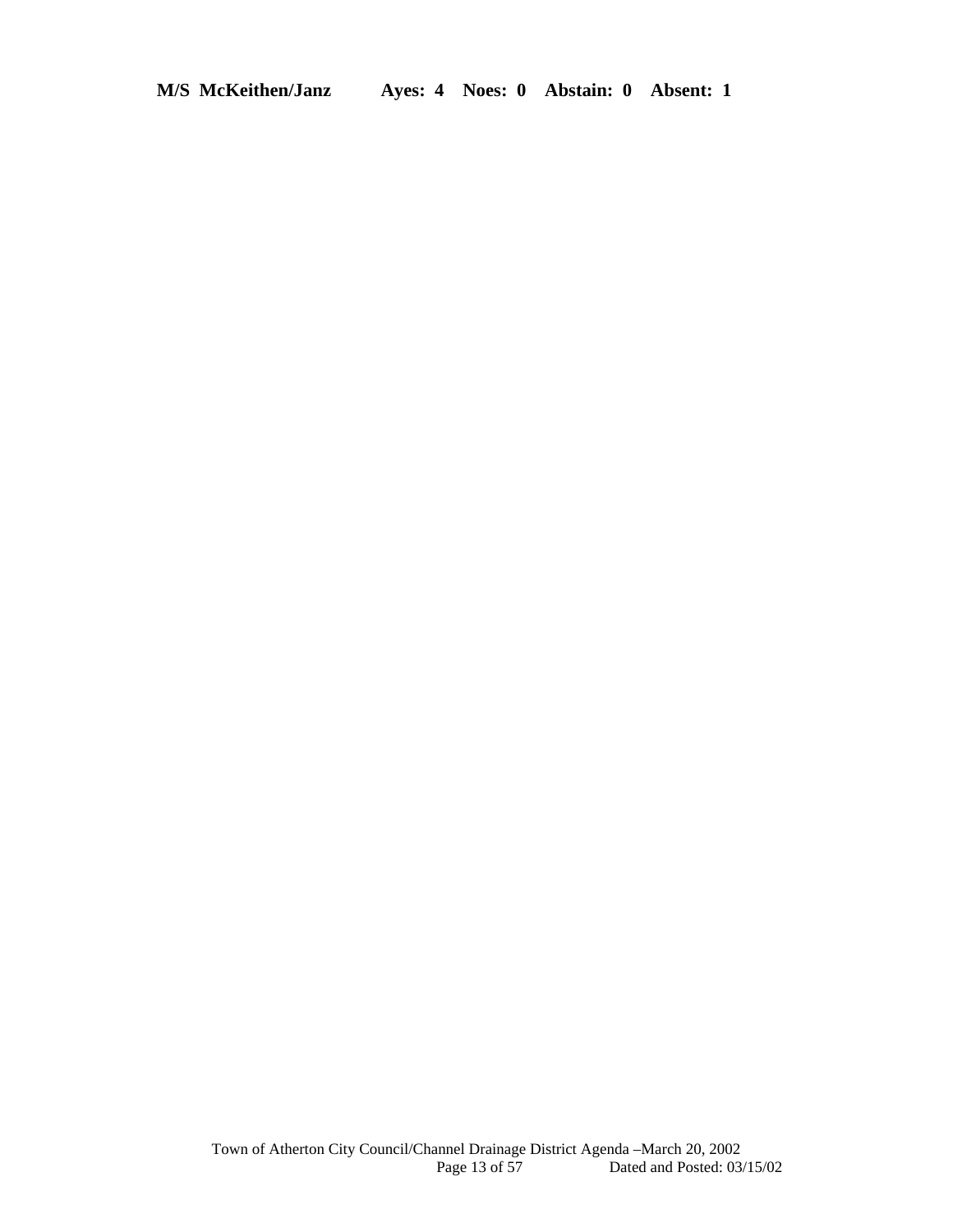## **18. APPROVAL OF CONSTRUCTION MANAGEMENT AND QUALITY ASSURANCE CONTRACTS – MIDDLEFIELD ROAD PROJECT**

**Public Works Director Cliff Temps requested that Council approve the Middlefield Road Rehabilitation contracts for construction management professional services with Wilsey Ham in the amount of \$102,020, and quality assurance testing services with Parikh Consultants, Inc. in the amount of \$49,417.20.** 

**MOTION – (1) Approve a contract for an estimated \$102,020 with Wilsey Ham for construction management services for Middlefield Road Rehabilitation, contingent upon the award of a construction contract for Middlefield Road Reconstruction; and (2) Approve a contract for an estimated \$49,417.20 with Parikh Consultants, Inc. for quality assurance testing services for Middlefield Road Rehabilitation, contingent upon the award of a construction contract for Middlefield Road Reconstruction.** 

**M/S Conwell/McKeithen Ayes: 4 Noes: 0 Abstain: 0 Absent: 1** 

## **19. DISCUSSION AND POSSIBLE ACTION – WATER TOWER STABILIZATION PROJECT**

 **Sandy Crittenden, Treasurer of the Holbrook-Palmer Park Foundation, requested that Council consider the approval of a stabilization project of the Water Tower, and authorize the preparation of plans and solicitation of bids. Mr. Crittenden explained reasons why the restoration of the catwalk is needed as well as patching, repair, and trimwork. The work would be about an \$80,000 project paid for by the Foundation. Authorization for Town staff to prepare the plans and bids is requested.** 

 **Mike McPherson of the Park and Recreation Commission stated that this project went through the Commission.** 

 **MOTION – Authorize the project to proceed, with Town authorization for supplemental funding not to exceed \$2,500 to \$3,000 in the value of staff time and materials to prepare the plans and manage the bid process.** 

**M/S McKeithen/Conwell Ayes: 4 Noes: 0 Abstain: 0 Absent: 1** 

## **21. CONSIDER ADOPTION OF FEE RESOLUTION ADJUSTING REFUSE COLLECTION RATES**

 **Finance Director John Johns presented the staff report, and requested that Council approve a resolution adjusting rates for municipal solid waste collection services performed under franchise agreement by Browning Ferris Industries.** 

 **John Zirelli, General Manager of BFI, answered questions on this item.**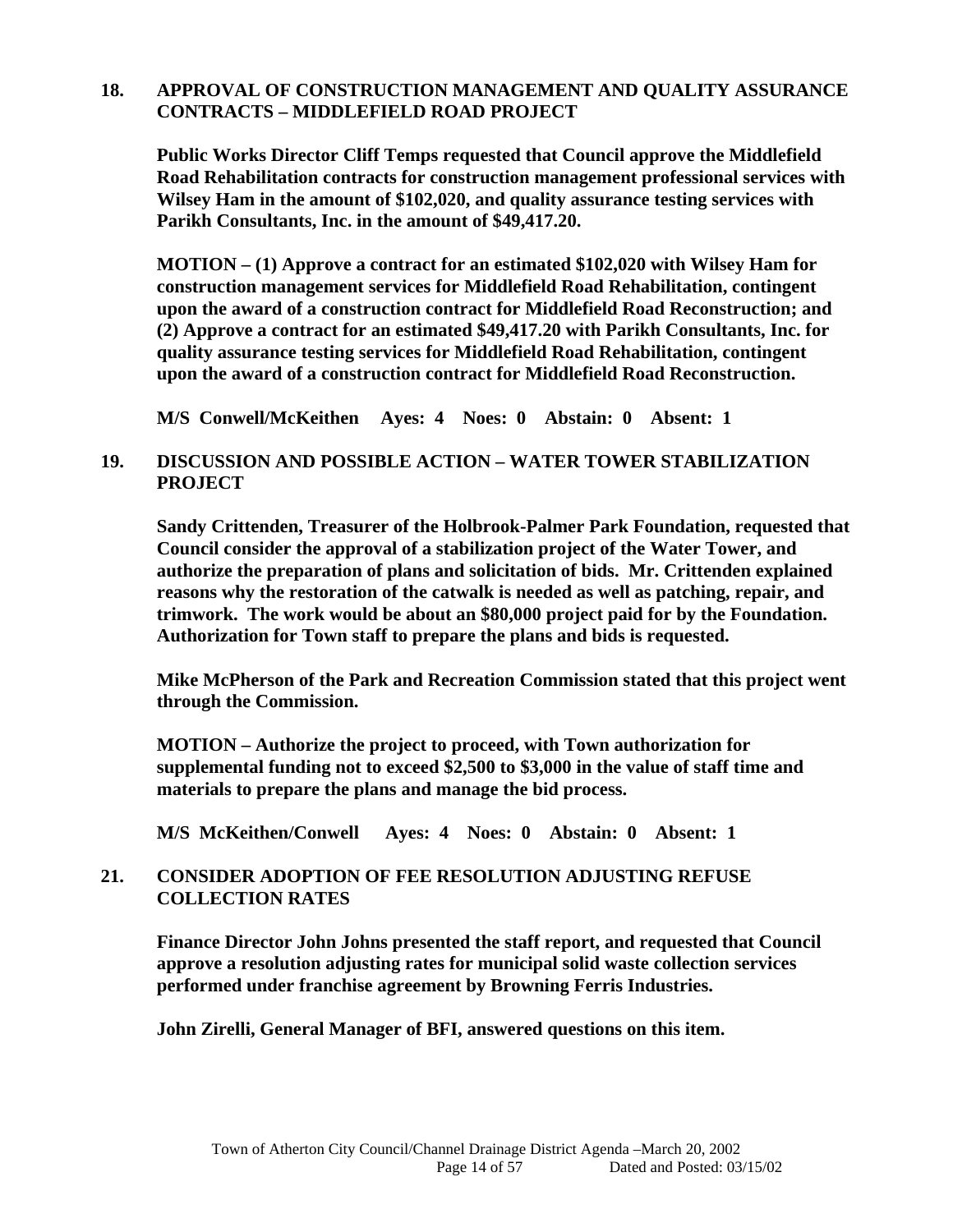**MOTION – Adopt Resolution No. 02-05, rescinding all previous resolutions approving rate schedules for Browning-Ferris Industries refuse, recyclable material and plant material collection service fees and approving a new rate schedule for same, retroactive to January 1, 2002.** 

**M/S Fisher/McKeithen Ayes: 4 Noes: 0 Abstain: 0 Absent: 1** 

## **22. CONSIDER MODIFICATION TO FEE SCHEDULE FOR TREE REMOVAL PERMITS**

 **Town Arborist Kathy Hughes Anderson presented the staff report and requested that Council consider adopting a resolution amending the fee resolution to include a lower fee for the removal of dead or dangerous Heritage trees.** 

 **MOTION – Adopt Resolution No. 02-06, amending Resolution No. 00-13 relating to charges for public services, as amended as follows:** 

 **(a) the first sentence of the resolution, replace "a dead or dangerous tree" with "any tree approved for removal at staff level."** 

 **(b) Section 1 of the resolution shall read, "The fee charged to issue a permit for the removal of a dead or dangerous tree will hereby be established at the rate of \$100 per permit for the first tree and \$50 for each tree thereafter."** 

**M/S McKeithen/Conwell Ayes: 4 Noes: 0 Abstain: 0 Absent: 1** 

#### **23. CONSIDER ADDITION OF PUBLIC MEMBERS TO TRANSPORTATION COMMITTEE**

 **MOTION - Authorize the Transportation and Traffic Committee to agendize for their next meeting the request for consideration of adding public members on the Committee.** 

**M/S Fisher/Conwell Ayes: 4 Noes: 0 Abstain: 0 Absent: 1** 

## **24. ACCEPTANCE OF MID-YEAR BUDGET REVIEW REPORT**

**Finance Director John Johns presented the staff report, and requested that Council review and accept the Mid-Year Budget Review Report.** 

**The following members of the audience spoke regarding this item: Bob Jenkins, Atherton Audit Committee Jerry Carlson, Atherton Audit Committee** 

**MOTION – Accept the Mid-Year Budget Review Report.** 

**M/S Fisher/McKeithen Ayes: 4 Noes: 0 Abstain: 0 Absent: 1**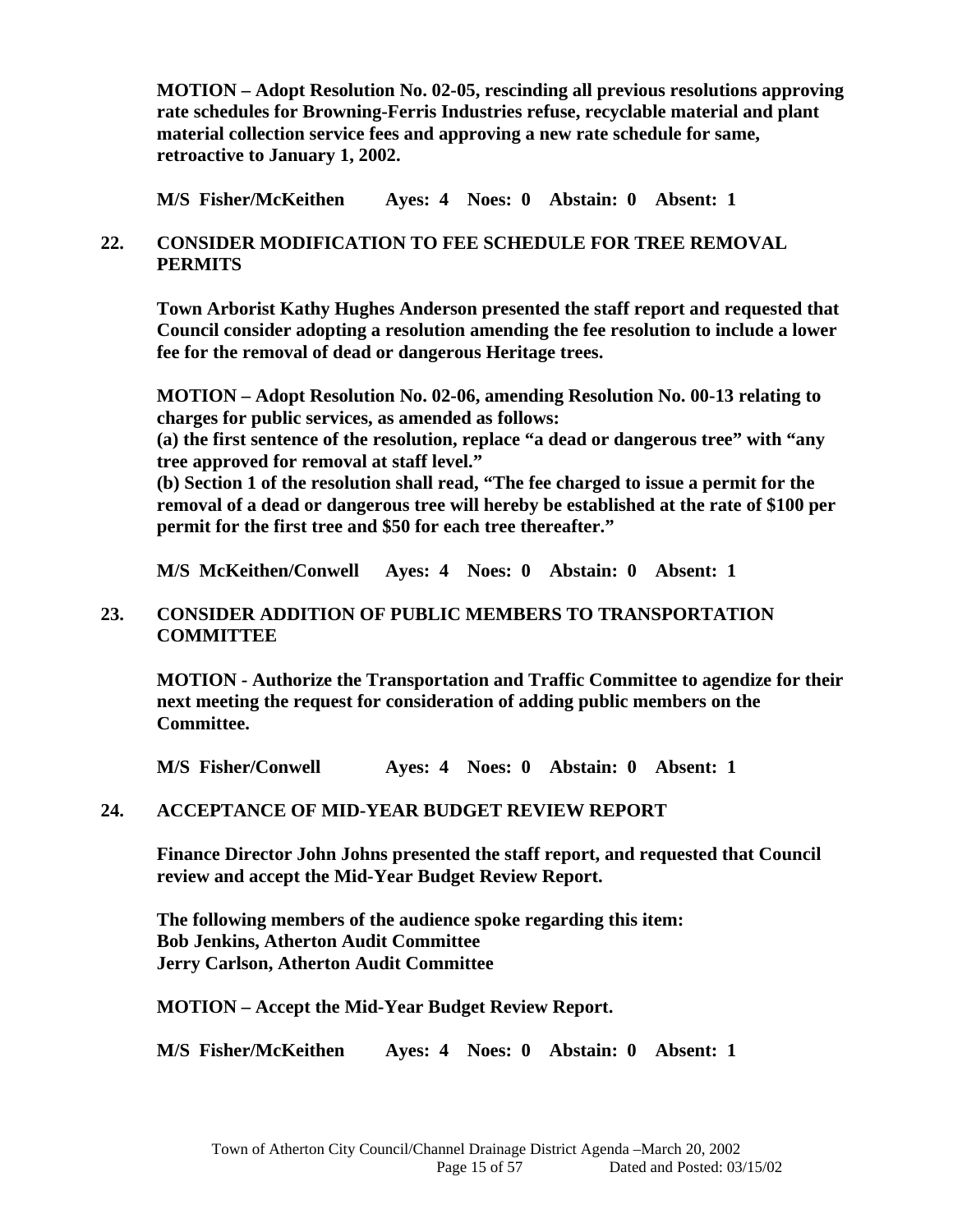#### **25. DISCUSSION AND POSSIBLE ACTION - TOWN GOALS AND OBJECTIVES**

 **City Manager Jim Robinson stated that this item was to request that Council adopt a procedure for establishing Town goals and objectives and capital project priorities each year, but that due to the lateness of the hour, that this might be better considered at a special meeting.** 

**MOTION – to use the methodology presented in the City Manager's staff report for formulating Town priorities, and add this item to the Special City Council Meeting of Wednesday, March 6, 2002 at 8:00 a.m.** 

**M/S Fisher/McKeithen Ayes: 4 Noes: 0 Abstain: 0 Absent: 1** 

#### **26. PUBLIC COMMENTS**

 **There were no public comments.** 

## **27. ADJOURN**

 **The meeting adjourned at 12:05 a.m.** 

**Respectfully submitted,** 

**\_\_\_\_\_\_\_\_\_\_\_\_\_\_\_\_\_\_\_\_\_\_\_\_\_\_\_ Linda Kelly, Acting City Clerk**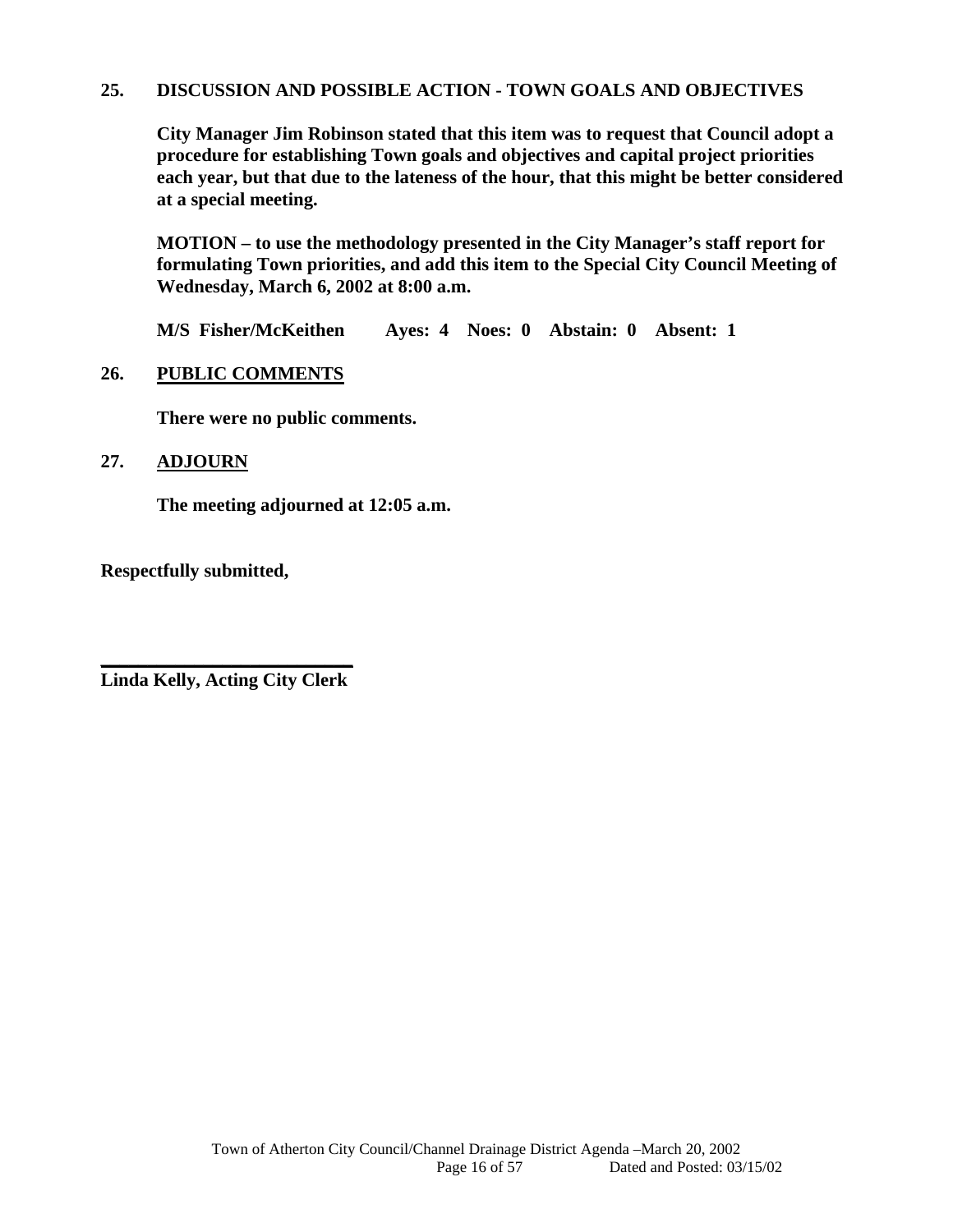

**Draft Minutes CITY COUNCIL MEETING March 6, 2002 8:00 A.M. City Council Chambers**  94 Ashfield Road Atherton, California **Special Meeting** 

**Mayor Carlson called the meeting to order at 8:03 a.m.** 

**1. ROLL CALL** 

 **PRESENT: Kathy McKeithen James R. Janz Alan B. Carlson Dianne M. Fisher William R. Conwell** 

 **City Manager Jim Robinson and City Attorney Marc Hynes were also present.** 

## **2. PUBLIC COMMENTS**

- **City Manager Jim Robinson informed the Council that the Holbrook-**Palmer Park surveys were mailed out Friday, March 1<sup>st</sup>. Staff intends to send a **letter to community groups asking them for support in encouraging residents to respond to the survey.**
- **The City Manager announced that a letter was received from Menlo Park School District inviting an Atherton Council Member to serve on a committee for selecting a new school superintendent. Council Member Fisher volunteered to serve.**
- **Council Member McKeithen asked for clarification on Council Members attending the ACIL Town Meeting. City Attorney Marc Hynes informed Council of the requirements of the Brown Act. Mayor Carlson will confirm with ACIL what is expected from the Council.**
- **Council Member Janz referred to a letter from Senator Barbara Boxer providing information on the federal grant application process. The City Manager will follow up with a response.**
- **Council Member McKeithen announced a meeting of the Atherton Channel Drainage District Committee on Thursday, March 14, at 5:00 p.m. in the Conference Room of the Town Administrative Offices.**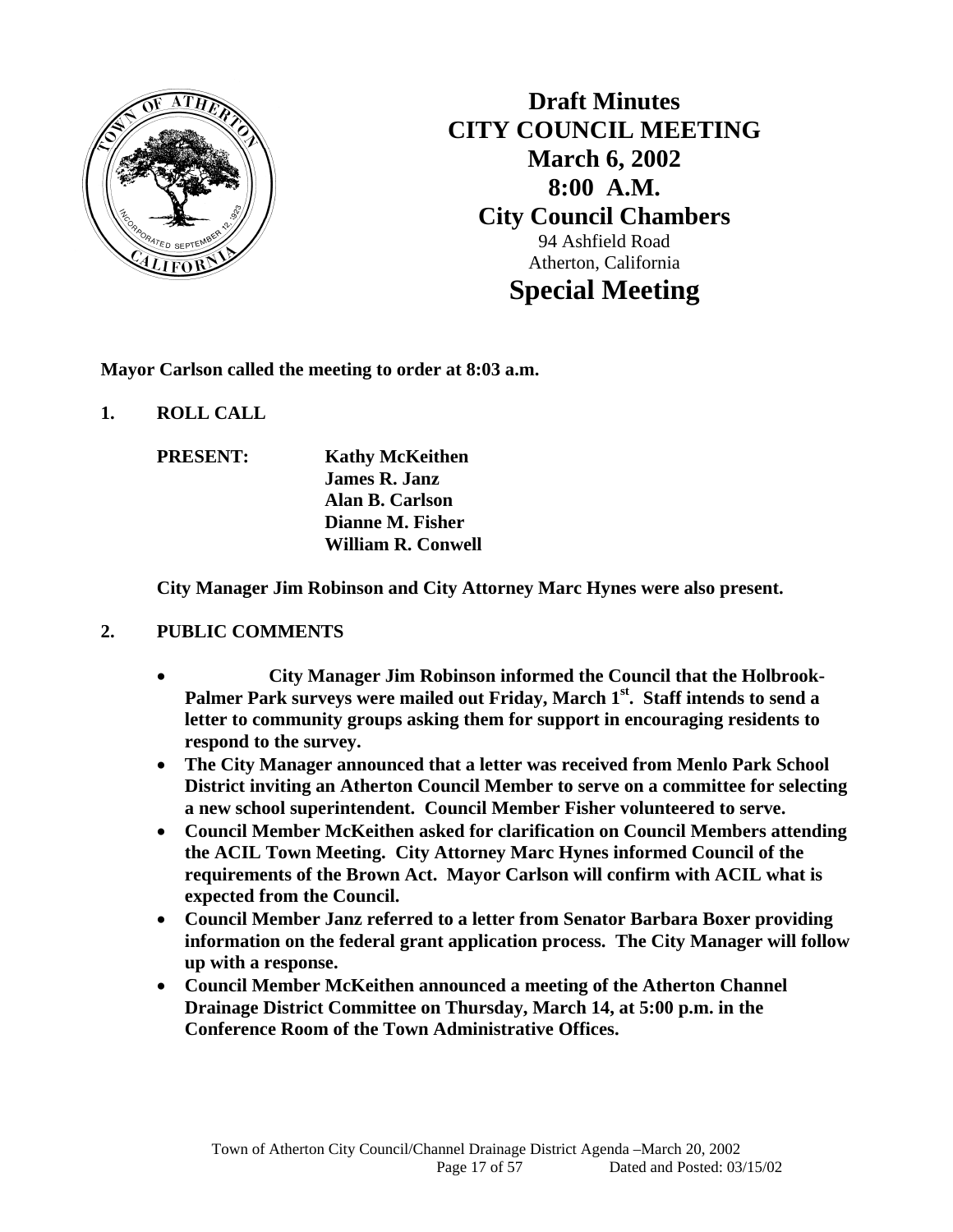**REGULAR AGENDA** 

## **3. AWARD OF CONSTRUCTION CONTRACT FOR MIDDLEFIELD ROAD REHABILITATION**

 **Public Works Director Cliff Temps introduced this item. The Middlefield Road Rehabilitation project consists of correcting pavement and trench failures, and resurfacing and drainage in Middlefield Road from Fair Oaks Lane to Ravenswood Avenue. The bid from the low bidder, El Camino Paving, Inc., is in compliance with Town, State and Federal bid requirements. Staff recommended that the Council authorize the expenditure of \$1,847,461, which would exceed the original bid by \$241,463, to provide for additional work as stated in the Staff Report.** 

 **Construction work is scheduled to begin in April and planned to be completed by the start of school in September.** 

**Discussion ensued regarding the expenditure of Atherton Channel Drainage District funds on Middlefield Road work. The Council directed staff to use Measure A and Road Impact funds instead of Channel District funds for the project, and to retain Channel District funds for projects having more of a direct impact on the Channel.** 

**MOTION – to award the construction contract for Middlefield Road Rehabilitation to El Camino Paving Inc., and authorize spending of up to \$1,847,461 for construction work.** 

| <b>M/S Fisher/McKeithen</b> |  |  |  | Ayes: 5 Noes: 0 Absent: 0 Abstain: 0 |
|-----------------------------|--|--|--|--------------------------------------|
|-----------------------------|--|--|--|--------------------------------------|

#### **4. DISCUSSION AND POSSIBLE ACTION – TOWN GOALS AND OBJECTIVES**

 **City Manager Jim Robinson provided the Council with a proposed method of identifying and prioritizing Town goals and objectives, and a list of potential goals and objectives currently in progress or that have been identified this fiscal year. He noted the need for development of each year's budget to be driven by established goals and objectives. The establishment of goals and objectives would include consideration of community and staff input. Work sessions would be held periodically to review progress to date. The Council agreed to review the list provided in the staff report and contact the City Manager by Friday regarding any changes. A revised list will be prioritized by Council Members and returned to the City Manager by Wednesday, March 13 for inclusion in the March 20th agenda.** 

 **John Sisson spoke from the audience.**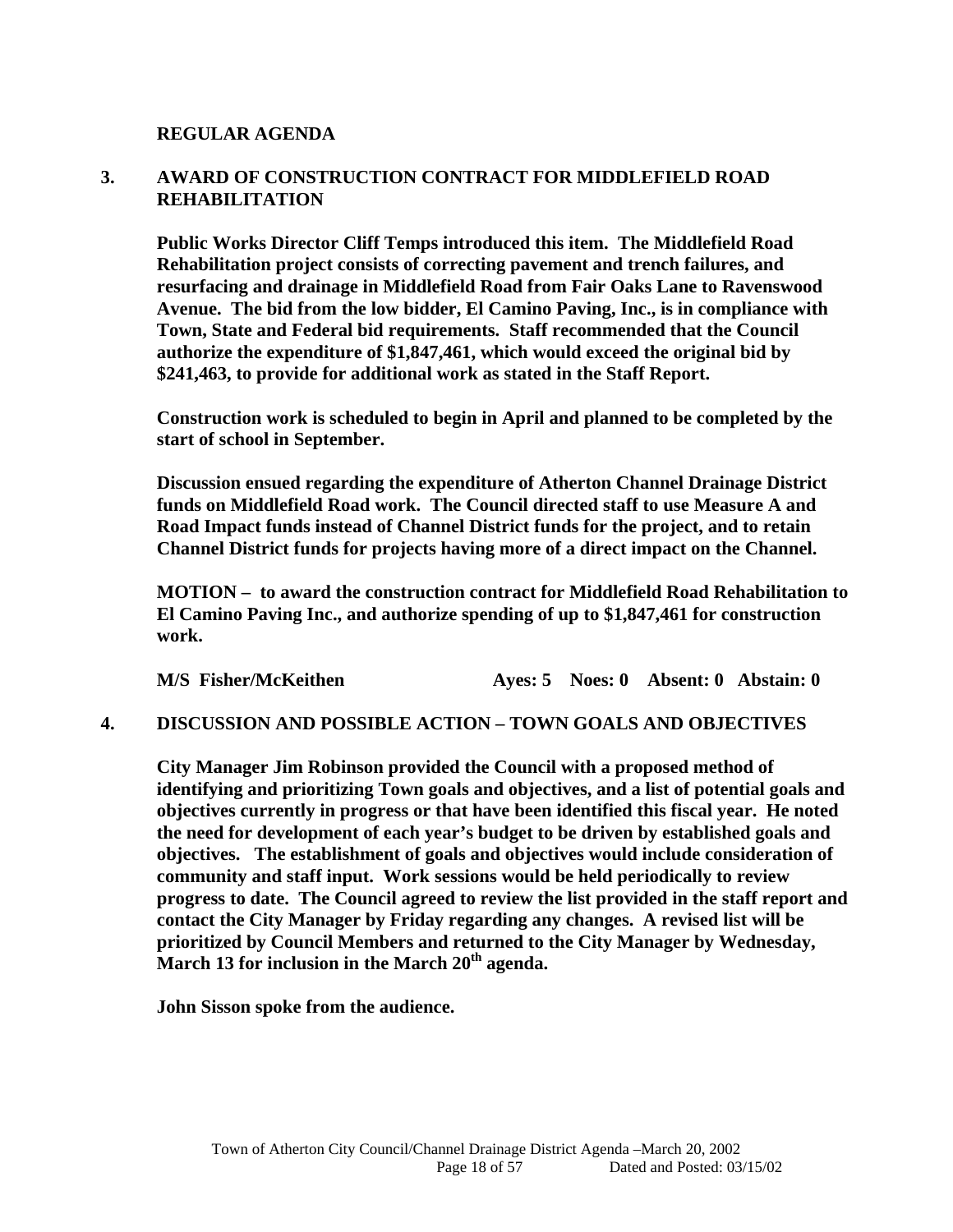## **5. ADJOURN**

**The meeting adjourned at 9:24 a.m.** 

**Respectfully submitted,** 

**Sharon Barker, City Clerk** 

**\_\_\_\_\_\_\_\_\_\_\_\_\_\_\_\_\_\_\_\_\_\_\_\_\_\_\_\_\_\_**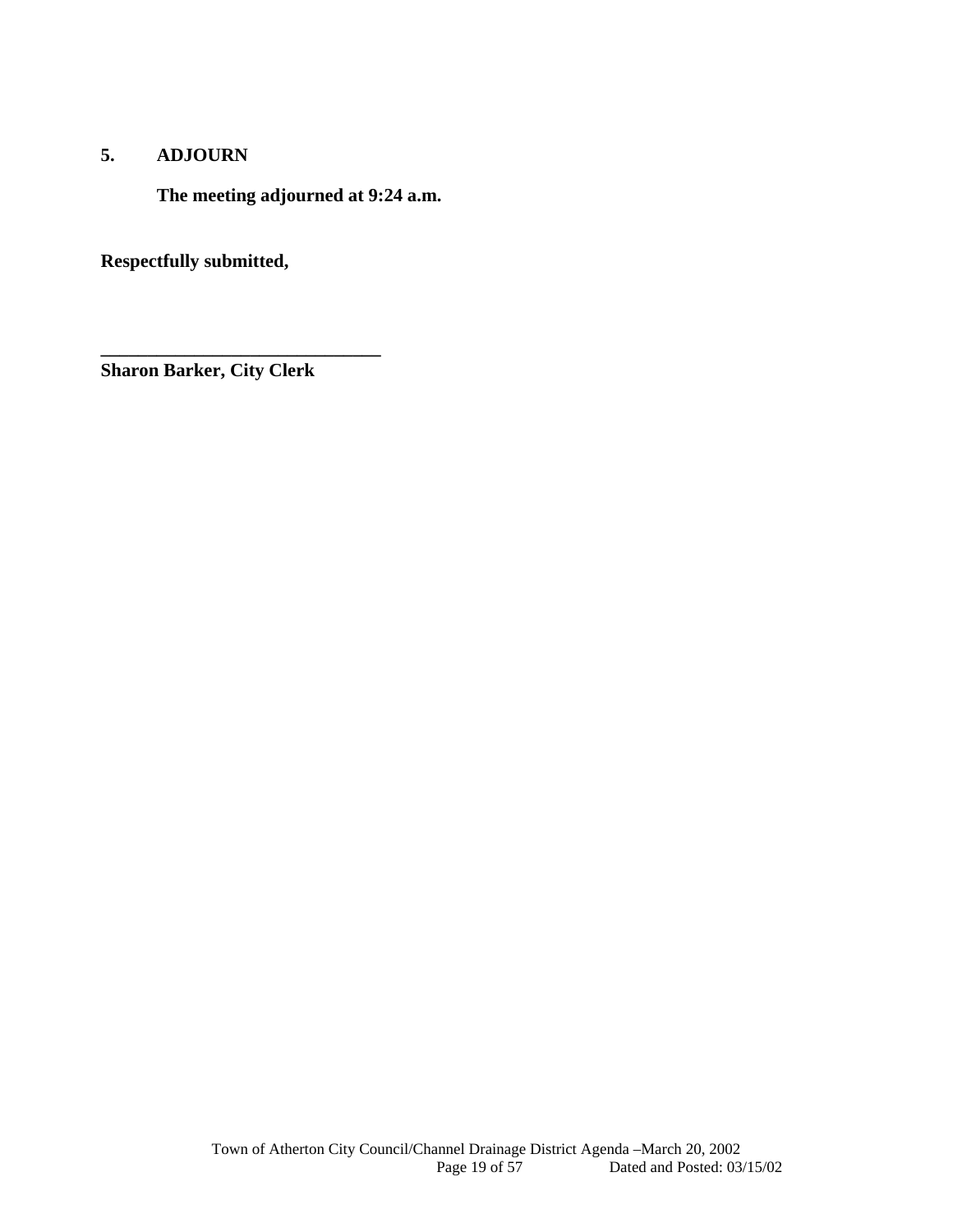# **TOWN OF ATHERTON** Item No. 9

CLAIMS LIST February 8 through February 22, 2002

| Payroll Checks       | 231-248; 290-310 |  | 66.378.57           |
|----------------------|------------------|--|---------------------|
| Electronic Transfers |                  |  | 256,458.09          |
| $A/P$ Checks         | 11934-12157      |  | 205,409,01          |
|                      |                  |  |                     |
|                      |                  |  | TOTAL \$ 528,245.67 |

I, James H. Robinson, City Manager of the Town of Atherton, do hereby certify under penalty of perjury that the demands listed above, check numbers 231 through 248 and 290 through 310 (Payroll) 12160 through 12277 (Accounts Payable), and Electronic Transfers for Employees Federal Payroll Taxes and fees, inclusive, amount to \$528,245.67 are true and correct, and that there are funds for payment.

> James H. Robinson City Manager

\_\_\_\_\_\_\_\_\_\_\_\_\_\_\_\_\_\_\_\_\_\_\_\_\_\_\_\_\_\_\_

The above claims, Payroll check numbers 231 through 248 and 290 through 310, Accounts Payable check numbers 11934 through 12157 and Electronic Transfers for employees federal payroll taxes and fees, amount to \$528,245.67; and are hereby approved for payment.

Mayor, Town of Atherton

\_\_\_\_\_\_\_\_\_\_\_\_\_\_\_\_\_\_\_\_\_\_\_\_\_\_\_\_\_\_\_

SOURCE OF FUNDS

| 101 | General Fund                          |                                              | \$495,706.24                          |
|-----|---------------------------------------|----------------------------------------------|---------------------------------------|
| 105 | Tennis Fund                           |                                              |                                       |
| 201 | Special Parcel Tax                    |                                              | 325.00                                |
| 202 | Transportation                        |                                              |                                       |
| 203 | Gas Tax Fund                          |                                              |                                       |
| 210 | <b>Road Construction Impact Fees</b>  |                                              |                                       |
| 401 | <b>General Capital Projects</b>       |                                              |                                       |
| 402 | <b>Storm Drainage</b>                 |                                              |                                       |
| 403 | <b>Atherton Channel District</b>      |                                              |                                       |
| 404 | Park Playground Improvement           |                                              | 20,600.00                             |
| 610 | Vehicle Replacement                   |                                              | 1,475.84                              |
| 611 | Computer Maint. & Replacement         |                                              | 4,727.39                              |
| 612 | <b>Administrative Services</b>        |                                              | 2,468.02                              |
| 614 | <b>Workers Compensation Insurance</b> |                                              | 2,623.18                              |
| 715 | <b>Evans Estate</b>                   |                                              | 320.00                                |
| 730 | H-P Park Improvement                  |                                              |                                       |
| 731 | <b>Tree Committee</b>                 |                                              |                                       |
|     |                                       | $\overline{m}$ $\overline{m}$ $\overline{r}$ | $\bigwedge P \cap \bigwedge P \cup P$ |

TOTAL \$528,245.67

 **Item No. 10**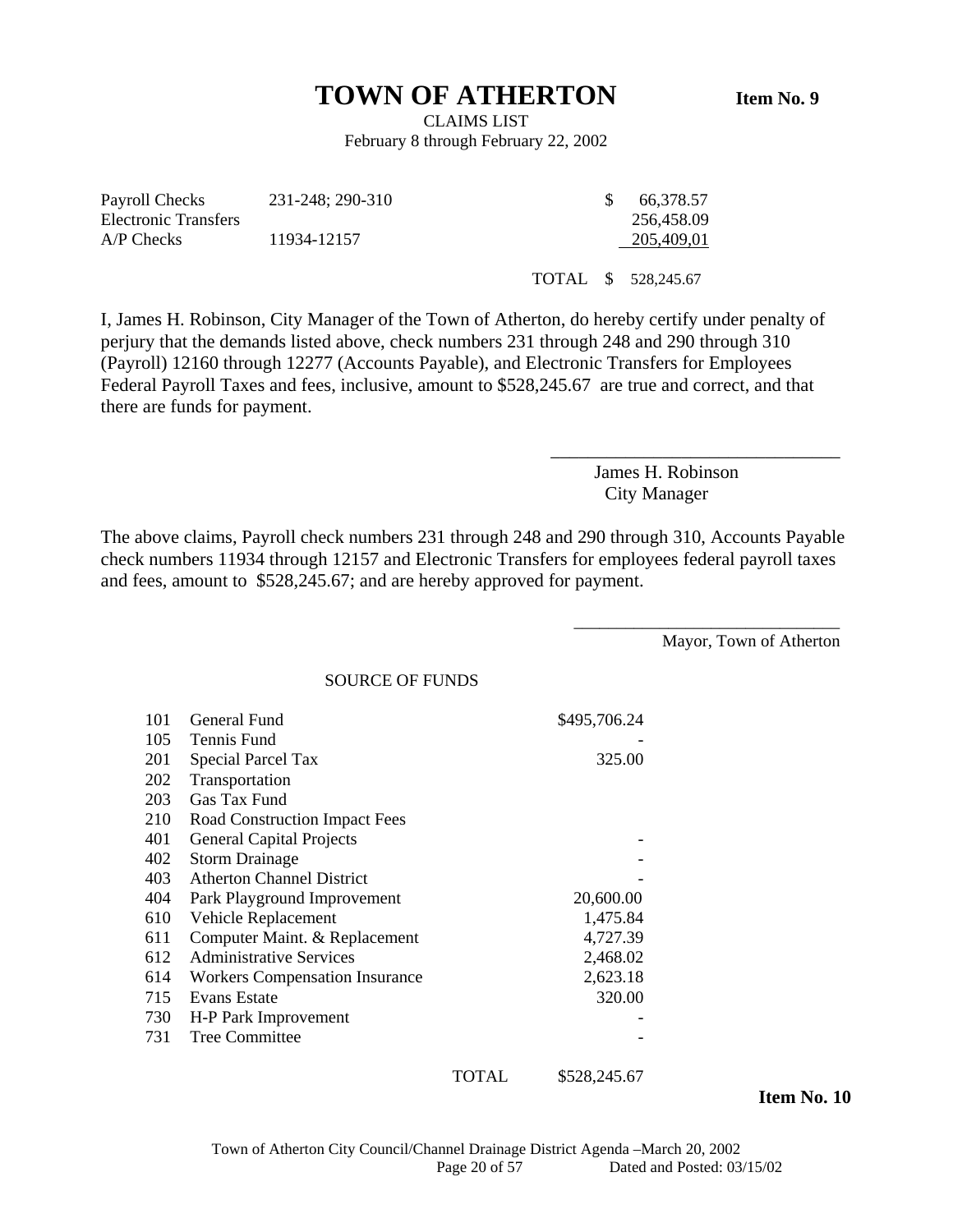

**Town of Atherton** 

# **CITY COUNCIL STAFF REPORT**

- **TO: HONORABLE MAYOR AND CITY COUNCIL**
- **FROM: JOHN P. JOHNS, FINANCE DIRECTOR**
- **DATE: FOR THE MEETING OF MARCH 20, 2002**

# **SUBJECT: MONTHLY FINANCIAL REPORT, FEBRUARY. 2002**

## **RECOMMENDATION:**

Receive and file Monthly Financial Report for February, 2002.

# **INTRODUCTION:**

The attached schedules show revenues and expenditures and fund balance for all funds as of February 28, 2002.

# **HIGHLIGHTS**

As of February 28, 2002 the General Fund has received \$3.9 million in revenues from external sources while \$6.1 has been budgeted for the entire year. (The remaining \$450,000 if the \$6,645,070 in estimated General Fund revenues are to be realized in the form of operating transfers from the Special Municipal and Gas Tax special revenue funds). Additionally, nearly \$1 million in property tax revenues will be receipted in April. Hence, we remain confident that total General Fund revenues will meet or exceed current year budgetary estimates. Revenues for all funds were reduced by \$219,000 in the month of February due to the discovery of a journal entry which had been prepared in July of 2001 incorrectly posting revenues to the current year for revenues that had already been recognized in the previous fiscal year. The reversal of this accounting entry will not adversely affect our current year revenue projections .

With 67 percent of the year elapsed, General Fund expenditures total approximately 62 percent of funds that have been allotted. As such, General Fund expenditures are on track to remain within appropriation limits established at the beginning of FY 2001-02.

## **FISCAL IMPACT:**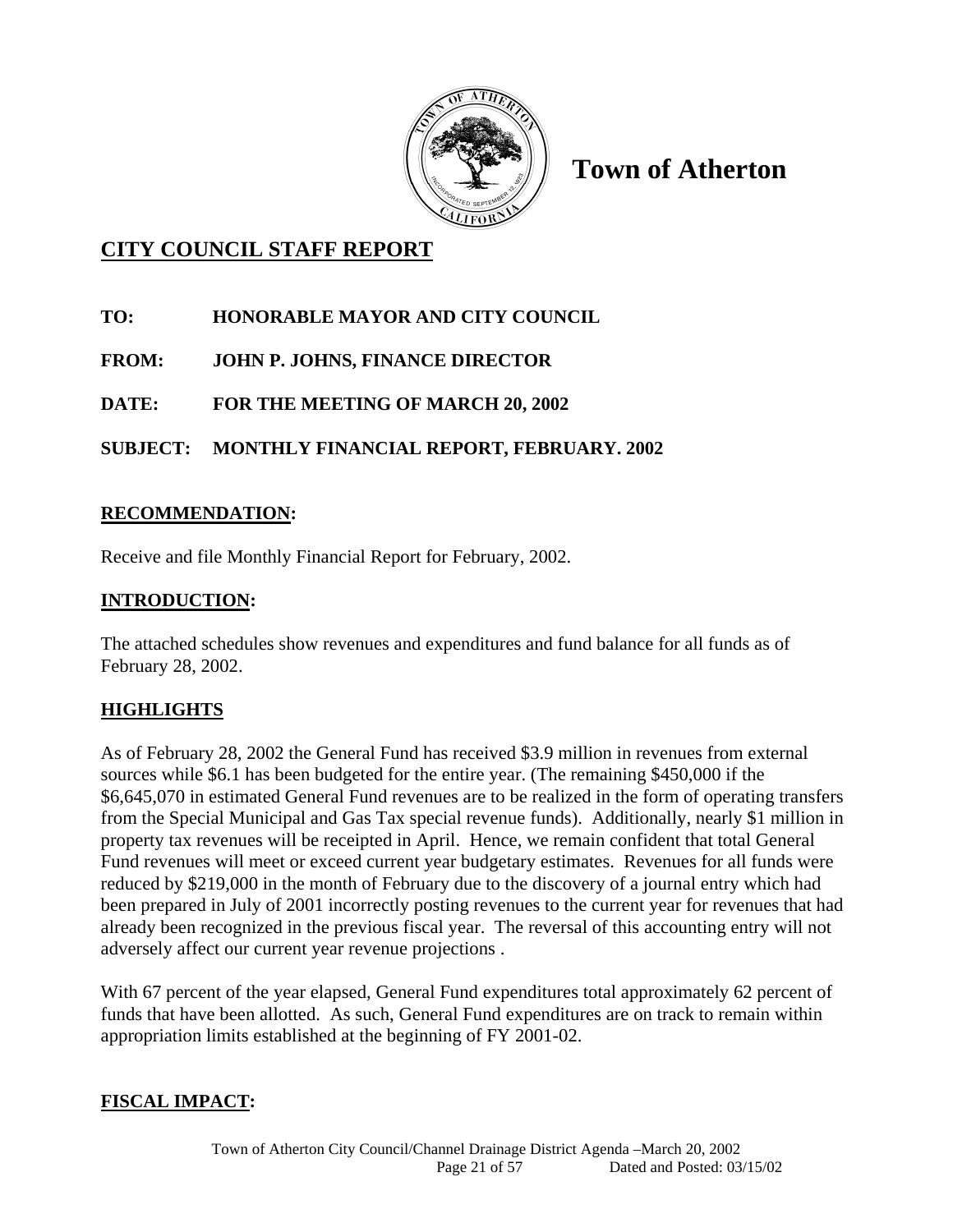Informational only.

Prepared by: Approved by:

\_\_\_\_\_\_\_\_\_\_\_\_\_\_\_\_\_\_\_\_\_\_\_\_ \_\_\_\_\_\_\_\_\_\_\_\_\_\_\_\_\_\_\_\_\_\_\_\_\_

Finance Director

John P. Johns James H. Robinson<br>Finance Director City Manager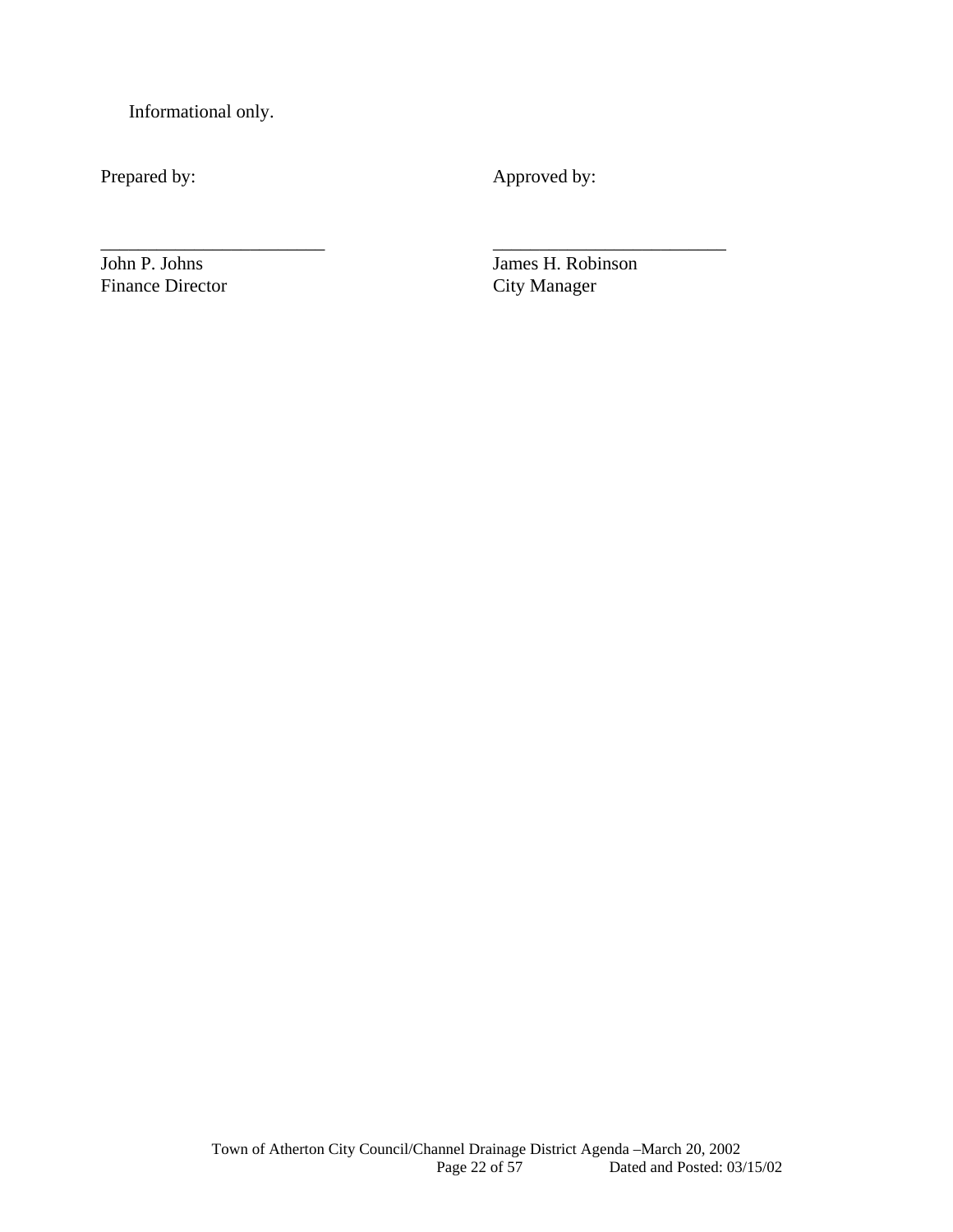# **TOWN OF ATHERTON Revenue Summary For the Eight Months Ended February 28th, 2002**

| Fund | <b>Revenue Source</b>                               | 2001-02<br><b>Estimate</b> | <b>Current Period</b><br><b>Revenues</b> | <b>Year to Date</b><br><b>Revenues</b> | $\frac{0}{0}$<br>Received |
|------|-----------------------------------------------------|----------------------------|------------------------------------------|----------------------------------------|---------------------------|
|      | Property Tax                                        | \$<br>2,624,563            | 30,263                                   | \$<br>1,996,819                        | 76%                       |
|      | Sales and Use Tax                                   | 306,000                    | (17, 163)                                | 88,605                                 | 29%                       |
|      | Other Taxes                                         | 481,133                    | (45, 163)                                | 146,292                                | 30%                       |
|      | Licenses & Permits                                  | 1,316,200                  | 73,493                                   | 824,955                                | 63%                       |
|      | Fines & Forfeitures                                 | 110,000                    | 8,544                                    | 60,834                                 | 55%                       |
|      | Investment & Rental Income                          | 358,200                    | 39,017                                   | 306,817                                | 86%                       |
|      | Revenue from Other Agencies                         | 484,124                    | 16,705                                   | 302,208                                | 62%                       |
|      | Charges for Services                                | 502,700                    | (44,214)                                 | 190,104                                | 38%                       |
|      | <b>Other Revenues</b>                               | 12,150                     | 5,090                                    | 1,607                                  | 13%                       |
|      | <b>Total General Fund Revenues</b>                  | 6,195,070                  | 66,572                                   | 3,918,241                              | 63%                       |
|      | Interfund (Operating) Transfers In                  | 450,000                    |                                          |                                        | 0%                        |
|      | 101 General Fund Total                              | 6,645,070                  | 66,572                                   | 3,918,241                              | 59%                       |
|      | <b>Special Revenue Funds:</b>                       |                            |                                          |                                        |                           |
| 105  | Tennis                                              | 9,000                      | 1,500                                    | 5,009                                  | 56%                       |
| 201  | Special Parcel Tax                                  | 1,600,000                  | (325)                                    | 798,098                                | 50%                       |
| 202  | Transportation                                      | 270,000                    | (18, 356)                                | 115,900                                | 43%                       |
| 203  | Street Improvement (Gas Tax)                        | 200,000                    | (43, 223)                                | 84,725                                 | 42%                       |
| 206  | <b>SLESF</b>                                        |                            |                                          |                                        |                           |
| 208  | Police on the Street                                |                            |                                          | 23,500                                 | >100%                     |
| 209  | Law Enforcement                                     | 100,000                    | 100,000                                  | 100,000                                | 100%                      |
| 210  | Road Construction Impact Fees                       | 450,000                    | 23,074                                   | 190,749                                | 42%                       |
| 211  | <b>State Park Grants Fund</b>                       | 89,910                     |                                          |                                        | 0%                        |
|      | Total                                               | 2,718,910                  | 62,670                                   | 1,317,981                              | 48%                       |
|      | <b>Capital Project Funds:</b>                       |                            |                                          |                                        |                           |
| 401  | Capital Improvement                                 | 10,000                     |                                          |                                        | 0%                        |
| 402  | <b>Storm Drainage</b>                               | 10,000                     |                                          | 230                                    | 2%                        |
| 403  | Channel Drainage District                           | 38,000                     | 436                                      | 25,908                                 | 68%                       |
| 404  | Park Playground Improvement                         | 325,000                    |                                          | 29,292                                 | 9%                        |
| 405  | Middlefield Road Grants                             | 600,000                    |                                          |                                        | 0%                        |
| 406  | <b>Facilities Construction</b>                      | 220,000                    | $\overline{\phantom{a}}$                 |                                        | 0%                        |
|      | Total                                               | 1,203,000                  | 436                                      | 55,430                                 | 5%                        |
|      | <b>Internal Service Funds:</b>                      |                            |                                          |                                        |                           |
| 610  | Vehicle Replacement                                 | 243,020                    |                                          | 71,510                                 | 29%                       |
| 611  | <b>Information Technology</b>                       | 77,610                     |                                          | 37,725                                 | 49%                       |
| 612  | <b>Administrative Services</b>                      | 213,300                    |                                          | 106,652                                | 50%                       |
| 614  | Workers Compensation Insurance                      | 170,000                    |                                          | 35,056                                 | 21%                       |
|      | Total                                               | 703,930                    | $\overline{\phantom{a}}$                 | 250,943                                | 36%                       |
|      | <b>Total Revenues and Transfers -- All Funds \$</b> | 11,270,910                 | 129,678                                  | 5,542,595<br>\$                        | 49%                       |
|      |                                                     |                            |                                          |                                        |                           |
|      | <b>Trust and Agency Funds:</b>                      |                            |                                          |                                        |                           |
| 715  | <b>Evans Creative Design</b>                        | 53,040                     | 100                                      | 55,741                                 | 0%                        |
| 720  | Library Extension                                   |                            |                                          |                                        | 0%                        |
| 727  | Colley Trust Fund                                   |                            |                                          | 1,000                                  | $>100\%$                  |
| 730  | H-P Park Improvement                                |                            |                                          |                                        | $0\%$                     |
| 731  | <b>MA Little League</b>                             |                            |                                          |                                        | 0%                        |
| 740  | <b>Tree Committee</b>                               |                            |                                          |                                        | 0%                        |
|      | Total                                               | 53,040                     | 100                                      | 56,741                                 | 107%                      |
|      | <b>Total Revenues</b>                               | 11,323,950                 | 129,778                                  | 5,599,336                              | 49%                       |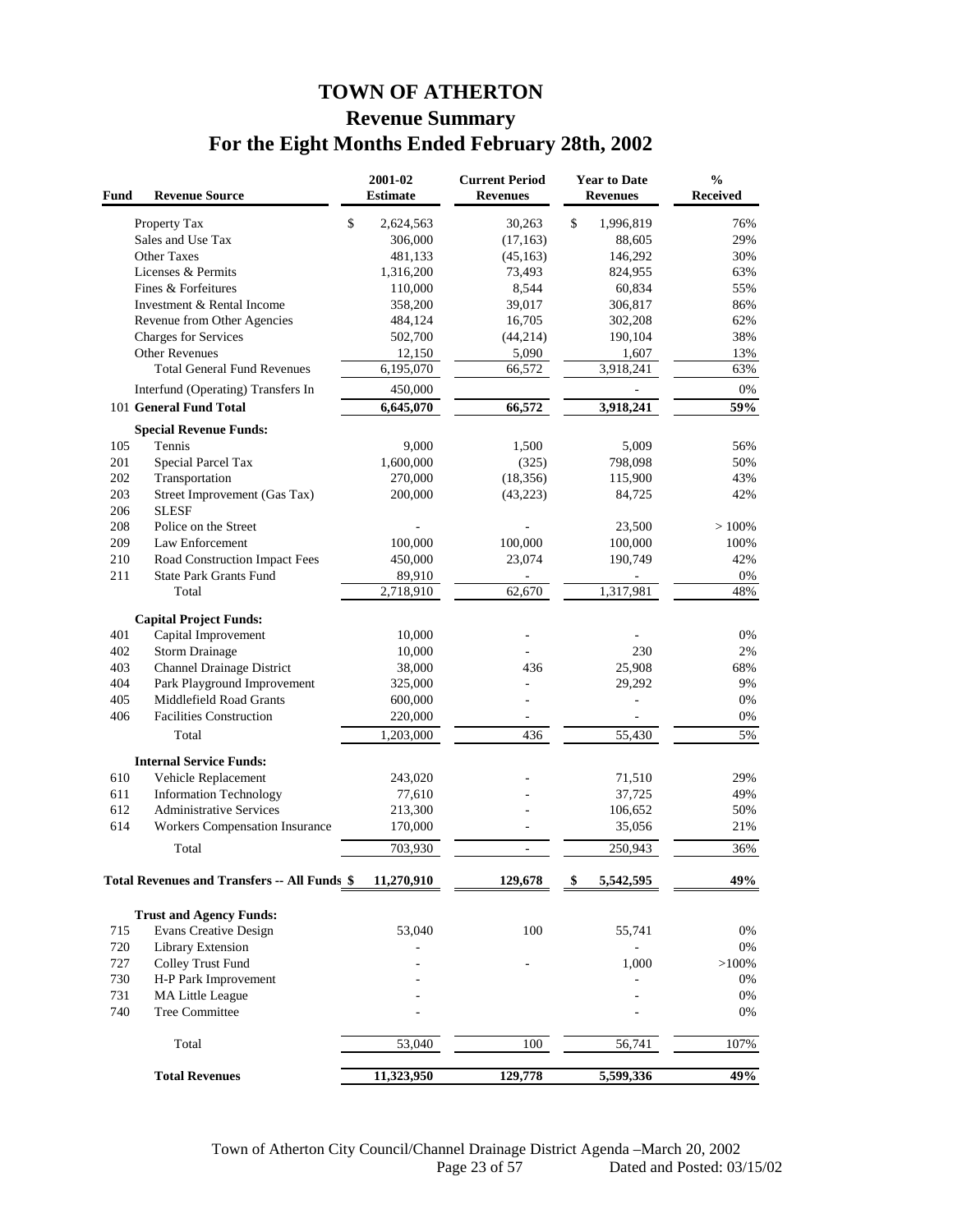# **TOWN OF ATHERTON Expenditure Summary As of February 28th 2002**

| Fund<br><b>Description</b><br><b>Department</b> |                                                      | 2001-02<br><b>Current Period</b><br><b>Budget</b><br><b>Expenditures</b> |              |                                  | <b>Year to Date</b><br><b>Expenditures</b> |    | $\frac{0}{0}$<br><b>Spent</b> |      |
|-------------------------------------------------|------------------------------------------------------|--------------------------------------------------------------------------|--------------|----------------------------------|--------------------------------------------|----|-------------------------------|------|
| 101                                             | General Fund                                         |                                                                          |              |                                  |                                            |    |                               |      |
|                                                 | 11 City Council                                      | \$                                                                       | 21,739       | \$                               | 756                                        | \$ | 17,498                        | 80%  |
|                                                 | 12 City Manager                                      |                                                                          | 442,706      |                                  | 30,167                                     |    | 268,462                       | 61%  |
|                                                 | 16 City Attorney                                     |                                                                          | 196,199      |                                  | 8,200                                      |    | 96,477                        | 49%  |
|                                                 | 18 Finance                                           |                                                                          | 362,600      |                                  | 44,154                                     |    | 318,146                       | 88%  |
|                                                 | 25 Building                                          |                                                                          | 713,814      |                                  | 44,502                                     |    | 480,243                       | 67%  |
|                                                 | 40 Police                                            |                                                                          | 3,268,584    |                                  | 220,281                                    |    | 2,064,062                     | 63%  |
|                                                 | 50 Public Works                                      |                                                                          | 1,632,102    |                                  | 129,478                                    |    | 951,749                       | 58%  |
|                                                 | Contingency                                          |                                                                          | 100,000      |                                  |                                            |    |                               | 0%   |
|                                                 | <b>Total General Fund Expenditures</b>               |                                                                          | 6,737,744    |                                  | 477,538                                    |    | 4,196,637                     | 62%  |
|                                                 | Interfund (Operating) Transfers Out                  |                                                                          | 320,000      |                                  |                                            |    |                               | 0%   |
|                                                 | 101 General Fund Total                               | \$                                                                       | 7,057,744    | $\overline{\boldsymbol{\theta}}$ | 477,538                                    |    | \$4,196,637                   | 7%   |
|                                                 | <b>Special Revenue Funds:</b>                        |                                                                          |              |                                  |                                            |    |                               |      |
| 105                                             | Tennis                                               |                                                                          | 7,500        |                                  |                                            |    | 370                           | 5%   |
| 201                                             | Special Parcel Tax                                   |                                                                          | 1,600,000    |                                  |                                            |    | 136,336                       | 9%   |
| 202                                             | Transportation                                       |                                                                          | 267,950      |                                  |                                            |    | 218,835                       | 82%  |
| 203                                             | Street Improvement (Gas Tax)                         |                                                                          | 430,700      |                                  |                                            |    | 332,197                       | 77%  |
| 208                                             | <b>SLESF</b>                                         |                                                                          |              |                                  |                                            |    |                               |      |
| 208                                             | Police on the Street                                 |                                                                          |              |                                  |                                            |    |                               |      |
| 209                                             | Law Enforcement                                      |                                                                          | 199,424      |                                  | 18,897                                     |    | 87,690                        | 44%  |
| 210                                             | Road Impact Fees                                     |                                                                          | 450,000      |                                  |                                            |    | 187,500                       | 42%  |
| 211                                             | <b>State Park Grants</b>                             |                                                                          | 89,910       |                                  |                                            |    | 37,463                        | 42%  |
|                                                 | Total                                                |                                                                          | 3,045,484    |                                  | 18,897                                     |    | 1,000,391                     | 33%  |
|                                                 | <b>Capital Project Funds:</b>                        |                                                                          |              |                                  |                                            |    |                               |      |
| 401                                             | Capital Improvement                                  |                                                                          |              |                                  |                                            |    | 472                           |      |
| 402                                             | <b>Storm Drainage</b>                                |                                                                          | 162,409      |                                  |                                            |    | 6,250                         | 4%   |
| 403                                             | <b>Channel Drainage District</b>                     |                                                                          | 251,000      |                                  |                                            |    | 9,516                         | 4%   |
| 404                                             | Park Playground Fund                                 |                                                                          | 325,000      |                                  | 20,600                                     |    | 102,499                       | 32%  |
| 405                                             | Middlefield Road Grants                              |                                                                          | 600,000      |                                  |                                            |    |                               | 0%   |
|                                                 | Total                                                |                                                                          | 1,338,409    |                                  | 20,600                                     |    | 118,737                       | 9%   |
|                                                 | <b>Internal Service Funds:</b>                       |                                                                          |              |                                  |                                            |    |                               |      |
| 610                                             | Vehicle Replacement                                  |                                                                          | 106,041      |                                  | 1,476                                      |    | 80,039                        | 75%  |
| 611                                             | <b>Information Technology</b>                        |                                                                          | 90,166       |                                  | 4,727                                      |    | 20,425                        | 23%  |
| 612                                             | <b>Administrative Services</b>                       |                                                                          | 233,756      |                                  | 2,468                                      |    | 235,235                       | 101% |
| 614                                             | Workers Compensation Insurance                       |                                                                          | 135,000      |                                  | $\sim$                                     |    | 61,691                        | 46%  |
|                                                 | Total                                                |                                                                          | 564,963      |                                  | 8,671                                      |    | 397,390                       | 70%  |
|                                                 | <b>Total Expenditures and Transfers -- All Funds</b> |                                                                          | \$12,006,600 | \$                               | 525,706                                    |    | \$5,713,155                   | 48%  |
|                                                 |                                                      |                                                                          |              |                                  |                                            |    |                               |      |
|                                                 |                                                      |                                                                          |              |                                  |                                            |    |                               |      |
|                                                 | <b>Trust and Agency Funds:</b>                       |                                                                          |              |                                  |                                            |    |                               |      |
| 715                                             | Evans Creative Design                                |                                                                          | 54,010       |                                  | 2,943                                      |    | 58,599                        |      |
| 727                                             | Colley Reward Fund                                   |                                                                          |              |                                  |                                            |    |                               |      |
| 730                                             | H-P Park Improvement                                 |                                                                          |              |                                  |                                            |    | 583                           |      |
| 731                                             | MA Little League                                     |                                                                          |              |                                  |                                            |    |                               |      |
| 740                                             | Tree Committee                                       |                                                                          |              |                                  |                                            |    |                               |      |
|                                                 | Total                                                |                                                                          | 54,010       |                                  | 2,943                                      |    | 59,182                        |      |
|                                                 | <b>Total Expenditures</b>                            |                                                                          | 12,060,610   |                                  | 528,649                                    |    | 5,772,337                     | 48%  |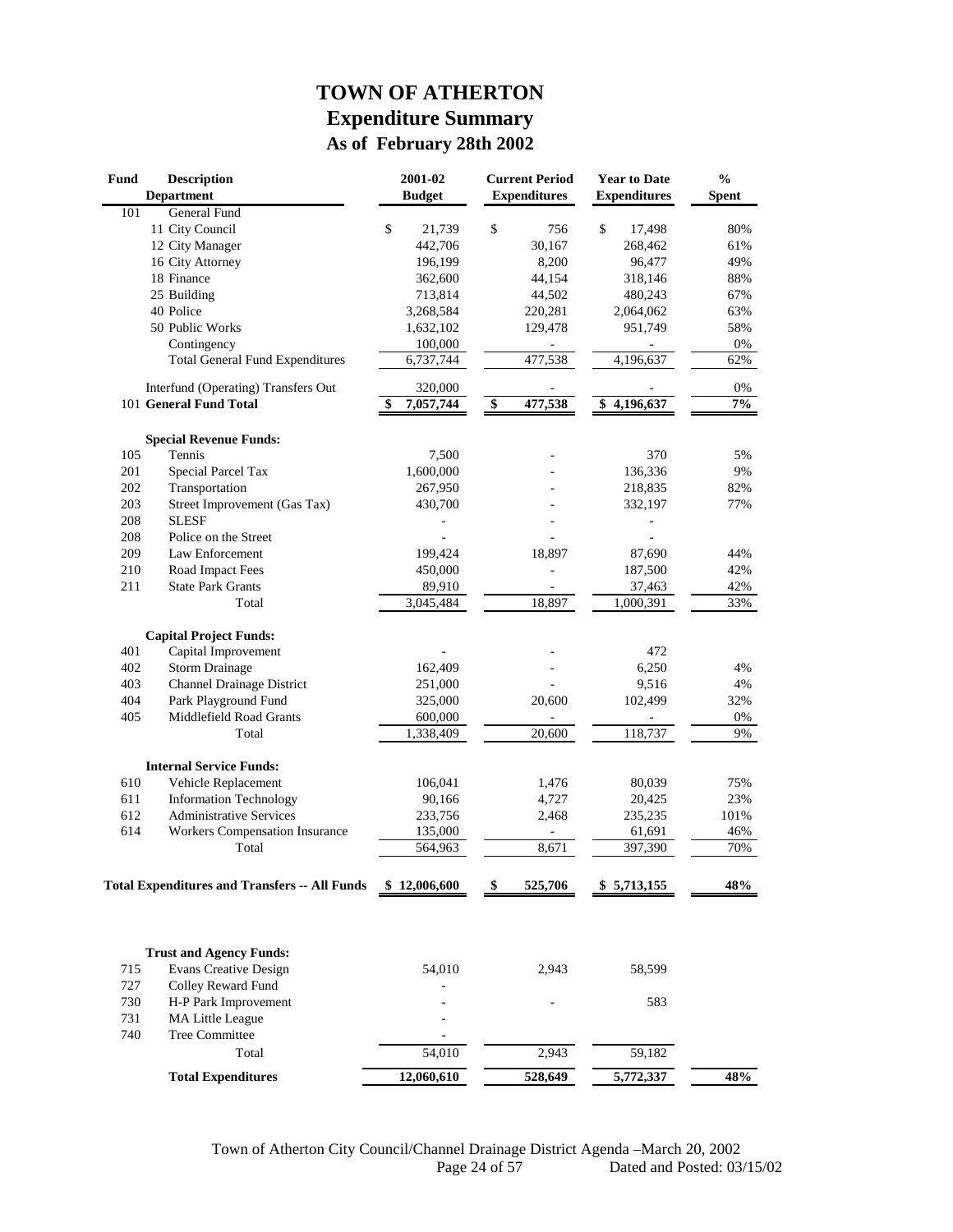#### **As of February 28th, 2002 TOWN OF ATHERTON Budget Summary Fiscal Year 2001-02**

| Fund | <b>Description</b>                    | <b>Beginning</b><br><b>Fund Balance</b><br><b>July 1, 2001</b> | <b>Revenues</b><br>to Date | <b>Transfers</b><br>to Date | <b>Expenditures</b><br><b>To Date</b> | <b>Ending</b><br><b>Fund Balance</b><br>to Date |
|------|---------------------------------------|----------------------------------------------------------------|----------------------------|-----------------------------|---------------------------------------|-------------------------------------------------|
|      | 101 General Fund                      | 5,070,783                                                      | 3,918,241                  |                             | 4,196,637                             | 4,792,387                                       |
|      | <b>Special Revenue Funds:</b>         |                                                                |                            |                             |                                       |                                                 |
| 105  | Tennis                                | 19,496                                                         | 5,009                      |                             | 370                                   | 24,135                                          |
| 201  | Special Municipal Tax                 |                                                                | 798,098                    |                             | 136,336                               | 661,762                                         |
| 202  | Transportation                        | 235,556                                                        | 115,900                    |                             | 218,835                               | 132,621                                         |
| 203  | Street Improvement (Gas Tax)          | 257,225                                                        | 84,725                     |                             | 332,197                               | 9,753                                           |
| 206  | <b>SLESF</b>                          | 10,956                                                         | $\mathbf{r}$               |                             | ÷,                                    |                                                 |
| 208  | Police on the Street                  | 20,235                                                         | 23,500                     |                             | L,                                    |                                                 |
| 209  | Law Enforcement                       | 105,350                                                        | 100,000                    |                             | 87,690                                | 117,660                                         |
| 210  | Road Construction Impact Fees         | 378,028                                                        | 190,749                    |                             | 187,500                               | 381,277                                         |
| 211  | <b>State Park Grants Fund</b>         |                                                                |                            |                             | 37,463                                | (37, 463)                                       |
|      | Sub Total                             | 1,026,846                                                      | 1,317,981                  | ÷,                          | 1,000,391                             | 1,289,746                                       |
|      | <b>Capital Projects Funds:</b>        |                                                                |                            |                             |                                       |                                                 |
| 401  | Capital Improvement                   | 432,662                                                        | ä,                         |                             | 472                                   | 432,190                                         |
| 402  | <b>Storm Drainage</b>                 | 120,286                                                        | 230                        |                             | 6,250                                 | 114,266                                         |
| 403  | Channel Drainage District             | 377,396                                                        | 25,908                     |                             | 9,516                                 | 393,788                                         |
| 404  | Park Playground Improvement           | 305,774                                                        | 29,292                     |                             | 102,499                               | 232,567                                         |
| 405  | Middlefield Road Grants               |                                                                | ÷,                         |                             | $\overline{\phantom{m}}$              |                                                 |
| 406  | <b>Facilities Construction</b>        | 220,000                                                        |                            |                             | J.                                    | 220,000                                         |
|      | Sub Total                             | 1,456,118                                                      | 55,430                     | ÷,                          | 118,737                               | 1,392,811                                       |
|      | <b>Internal Service Fund</b>          |                                                                |                            |                             |                                       |                                                 |
| 610  | Vehicle Replacement                   | 147,415                                                        | 71,510                     |                             | 80,039                                | 138,886                                         |
| 611  | <b>Information Technology</b>         | 19,890                                                         | 37,725                     |                             | 20,425                                | 37,190                                          |
| 612  | <b>Administrative Services</b>        | 9,125                                                          | 106,652                    |                             | 235,235                               | (119, 458)                                      |
| 614  | <b>Workers Compensation Insurance</b> | (31, 794)                                                      | 35,056                     |                             | 61,691                                | (58, 429)                                       |
|      | Sub Total                             | 144,636                                                        | 250,943                    | ä,                          | 397,390                               | (1, 811)                                        |
|      | <b>Trust and Agency Funds</b>         |                                                                |                            |                             |                                       |                                                 |
| 715  | <b>Evans Creative Design</b>          | 110,464                                                        | 100                        |                             | 54.010                                | 56,554                                          |
| 727  | Colley Reward Fund                    | 66,931                                                         | ä,                         |                             |                                       | 66,931                                          |
| 730  | H-P Park Improvement                  | 6,339                                                          |                            |                             |                                       | 6,339                                           |
| 731  | <b>MA Little League</b>               | (1,571)                                                        | ä,                         |                             |                                       | (1,571)                                         |
| 740  | <b>Tree Committee</b>                 | 1,137                                                          | ä,                         |                             |                                       | 1,137                                           |
|      | Sub Total                             | 183,300                                                        | 100                        | ÷,                          | 54,010                                | 129,390                                         |
|      | <b>Grand Total</b>                    | 7,881,683<br>\$                                                | \$<br>5,542,695            | \$                          | \$<br>5,767,165                       | \$<br>7,602,523                                 |
|      |                                       |                                                                |                            |                             |                                       |                                                 |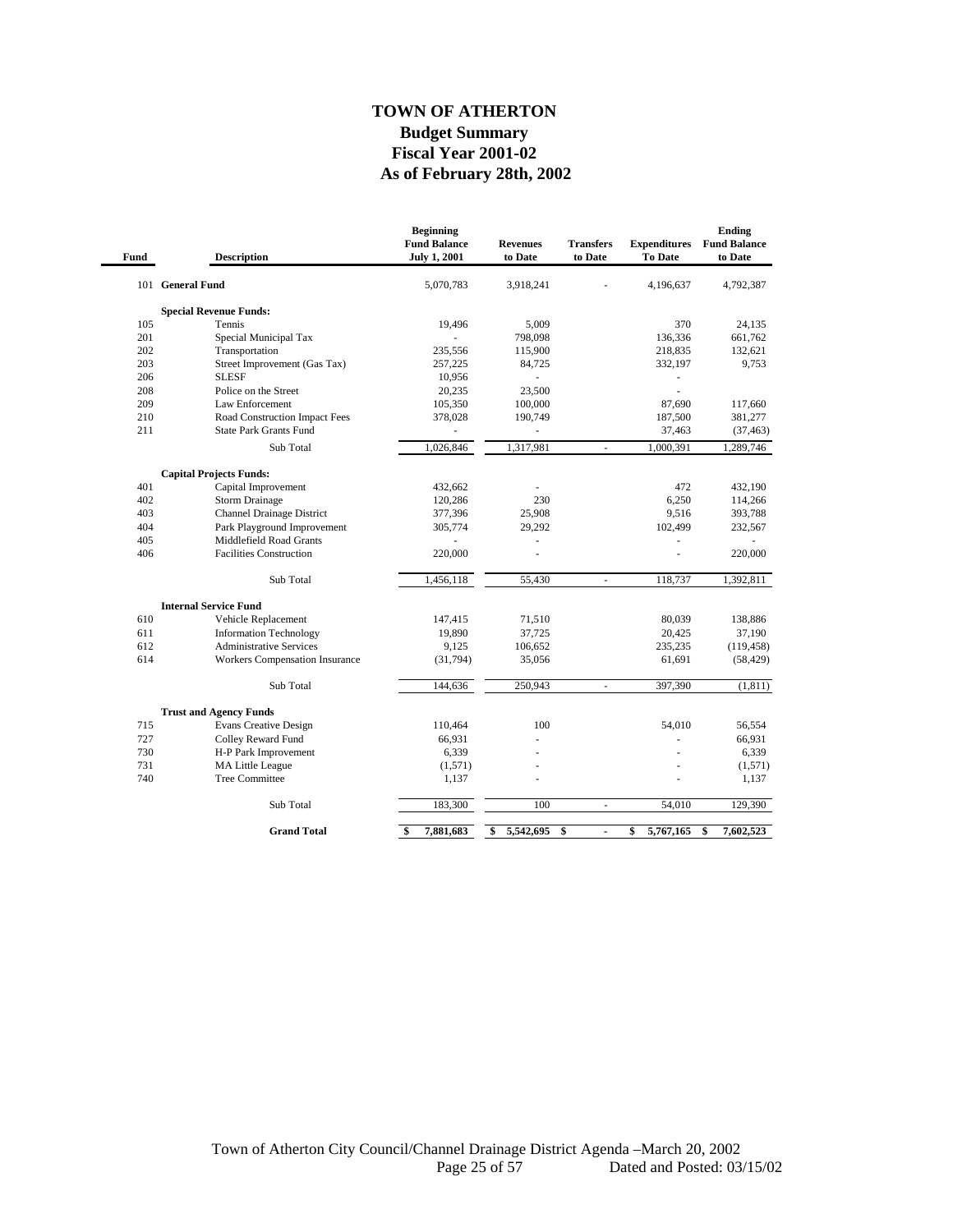

# **Town of Atherton**

# **CITY COUNCIL STAFF REPORT**

- **TO: HONORABLE MAYOR AND CITY COUNCIL CITY MANAGER, JAMES ROBINSON**
- **FROM: CLIFF TEMPS, PUBLIC WORKS DIRECTOR**
- **DATE: FOR THE COUNCIL MEETING OF MARCH 20, 2002**
- **SUBJECT: RESOLUTIONS APPROVING THE TOWN OF ATHERTON TO APPLY FOR GRANT FUNDS FOR THE PER CAPITA GRANT PROGRAM AND THE ROBERTI-Z'BERG-HARRIS URBAN OPEN SPACE AND RECREATION PROGRAM UNDER THE SAFE NEIGHBORHOOD PARKS, CLEAN WATER, CLEAN AIR, AND COSTAL PROTECTION BOND ACT OF 2000**

## **RECOMMENDATION**

Adopt Resolutions (two) approving the Town of Atherton to apply for grant funds for the Per Capita Grant Program under the Safe Neighborhood Parks, Clean Water, Clean Air, and Coastal Protection Bond Act of 2000, and for the Roberti-Z'berg-Harris Urban Open Space and Recreation Program under the Safe Neighborhood Parks, Clean Water, Clean Air, and Coastal Protection Bond Act of 2000.

## **INTRODUCTION**

The State Park Bond Act of 2000 provides three sums of money for park improvement use in Atherton:

| Per Capita I                | \$47,031 |
|-----------------------------|----------|
| Per Capita II               | \$20,318 |
| Roberti-Z'Berg-Harris (RZH) | \$21,910 |

Per Capita I and II are intended to "meet the urgent needs for safe, open and accessible local park and recreational facilities for increased recreational opportunities that provide positive alternatives to social problems." These grants require no local matching funds. Projects cannot be started until they are covered by contracts with the State which must be executed by June 30, 2003, and must be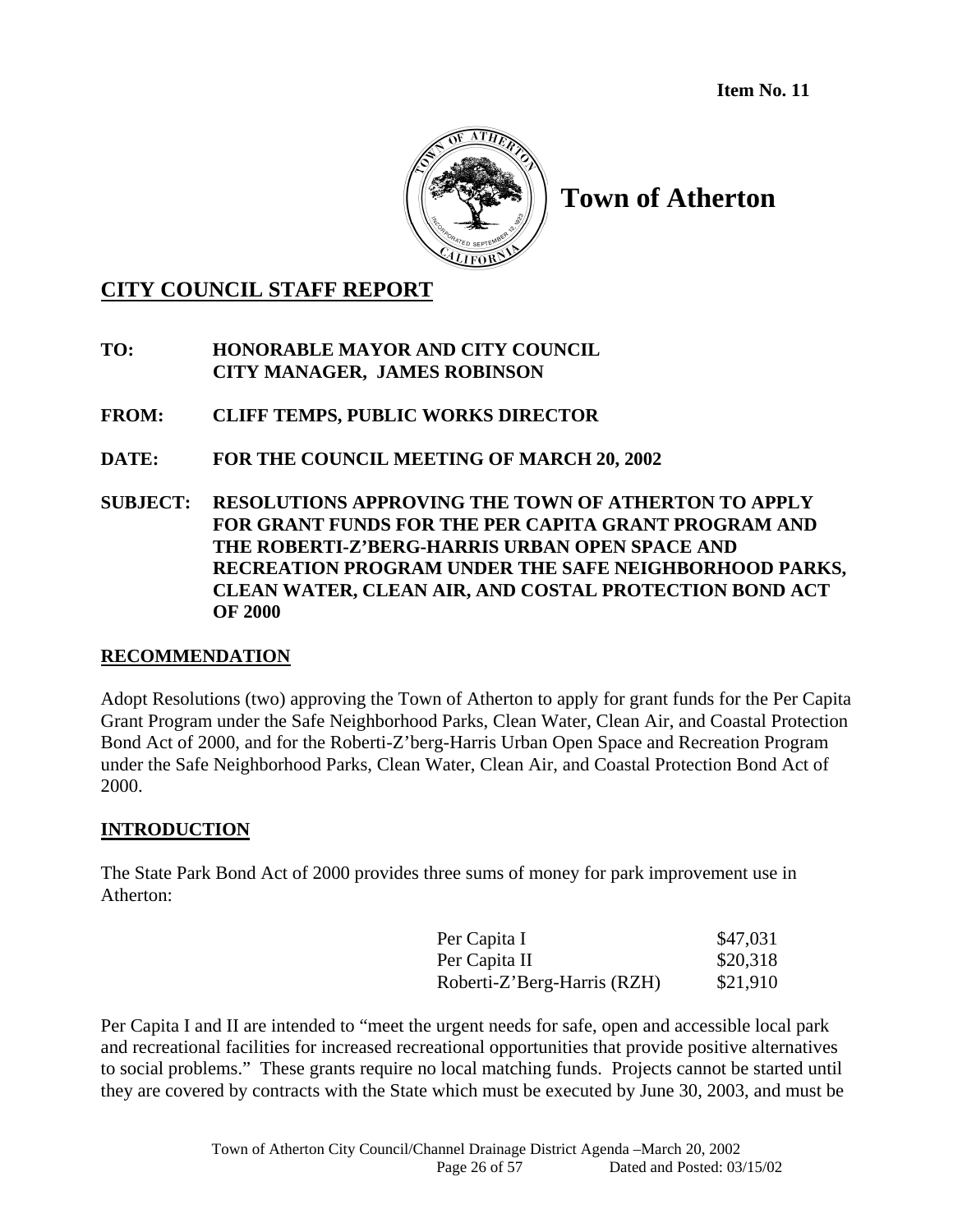completed by June 30, 2008.

The RZH funds can be used for "acquiring new park land or historic sites, preservation, rehabilitation or restoration of historic sites or structures within park areas and rehabilitation of park, recreation or historical facilities that are no longer fully serviceable, and that when rehabilitated will provide expanded or additional recreation or historic opportunities." At least 30% of the project cost must be funded with local money, and at least one-third of that money must be from donations. Projects cannot be started until they are covered by contracts executed with the State no later than June 2004, and the final project paperwork must be closed out by March 1, 2009.

The first step in the process for all three grants is to adopt resolutions approving applying for grants and naming a person (by position) to act as contact with the State. Entering into contracts and submitting applications for specific projects are steps that follow.

## **ANALYSIS**

The Town has identified two park projects which qualify for Per Capita funding: the Main House Handicapped Lift for \$50,000, and the Landscape Screening between the Wedding Area and the path to the Play Structure for \$15,000. Fifty percent of the cost of the Handicapped Lift may be covered by a Community Development Block Grant. The Town plans to proceed with both these projects this year. Projects to use the remaining park grant funds have not yet been determined.

## **FISCAL IMPACT**

Adopting the recommended resolutions is the first step in applying for State Park Grant money which can be used to meet needs that would otherwise require Town funding.

\_\_\_\_\_\_\_\_\_\_\_\_\_\_\_\_\_\_\_\_\_\_\_\_\_\_\_\_\_ \_\_\_\_\_\_\_\_\_\_\_\_\_\_\_\_\_\_\_\_\_\_\_\_\_\_

## **CONCLUSION**

The Council should adopt the two attached resolutions.

Submitted by Approved By

Cliff Temps James H. Robinson Public Works Director City Manager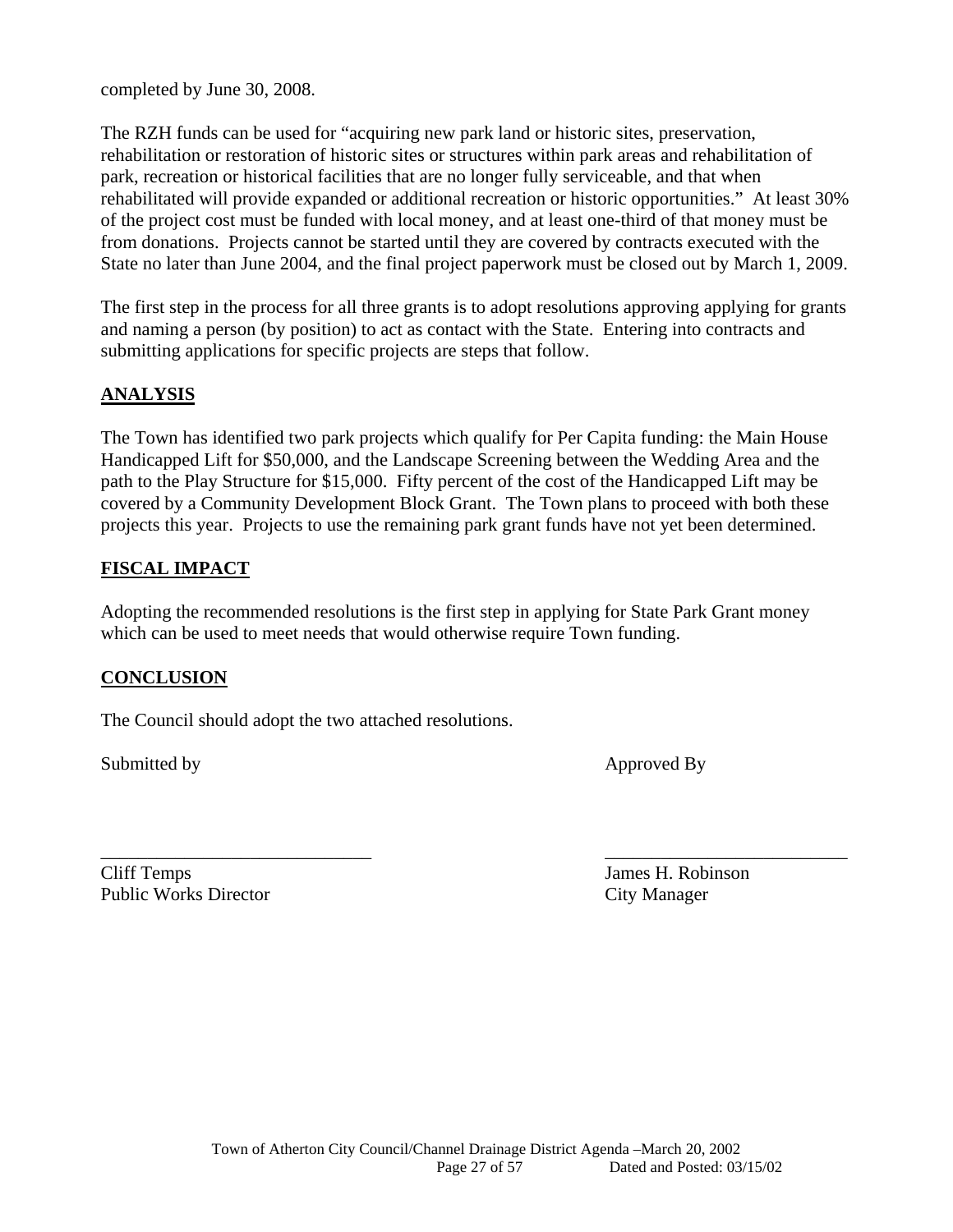#### **RESOLUTION NO. 02-\_\_**

## **A RESOLUTION OF THE CITY COUNCIL OF THE TOWN OF ATHERTON APPROVING THE TOWN OF ATHERTON TO APPLY FOR GRANT FUNDS FOR THE PER CAPITA GRANT PROGRAM UNDER THE SAFE NEIGHBORHOOD PARKS, CLEAN WATER, CLEAN AIR AND COASTAL PROTECTION BOND ACT OF 2000**

The City Council of the Town of Atherton hereby resolves as follows:

 WHEREAS, the people of the State of California have enacted the Per Capita Grant Program which provides funds to meet the urgent need for safe, open and accessible local park and recreational facilities for increased recreational opportunities that provide positive alternatives to social problems; and

 WHEREAS, the California Department of Parks and Recreation has been delegated the responsibility for the administration of the grant program, setting up necessary procedures; and

 WHEREAS, said procedures established by the California Department of Parks and Recreation require the Applicant's Governing Body to certify by resolution the approval of the Applicant to apply for the Per Capita Allocation, and

WHEREAS, the Town of Atherton will enter into a Contract with the State of California;

NOW, THEREFORE, BE IT RESOLVED that the City Council of the Town of Atherton:

- 1. Approves the filing of an Application for local assistance funds from the Per Capita Grant Program under the Safe Neighborhood Parks, Clean Water, Clean Air, and Coastal Protection Bond Act of 2000; and
- 2. Certifies that The Town of Atherton has or will have sufficient funds to operate and maintain the projects; and
- 3. Certifies that The Town of Atherton has reviewed, understands and agrees to the General Provisions contained in the Contract shown in the Procedural Guide; and
- 4. Appoints the City Manager as agent to conduct all negotiations, execute and submit all documents including, but not limited to applications, agreements, payment requests and so on, which may be necessary for completion of the projects.

\* \* \* \* \* \* \* \* \* \* \* \*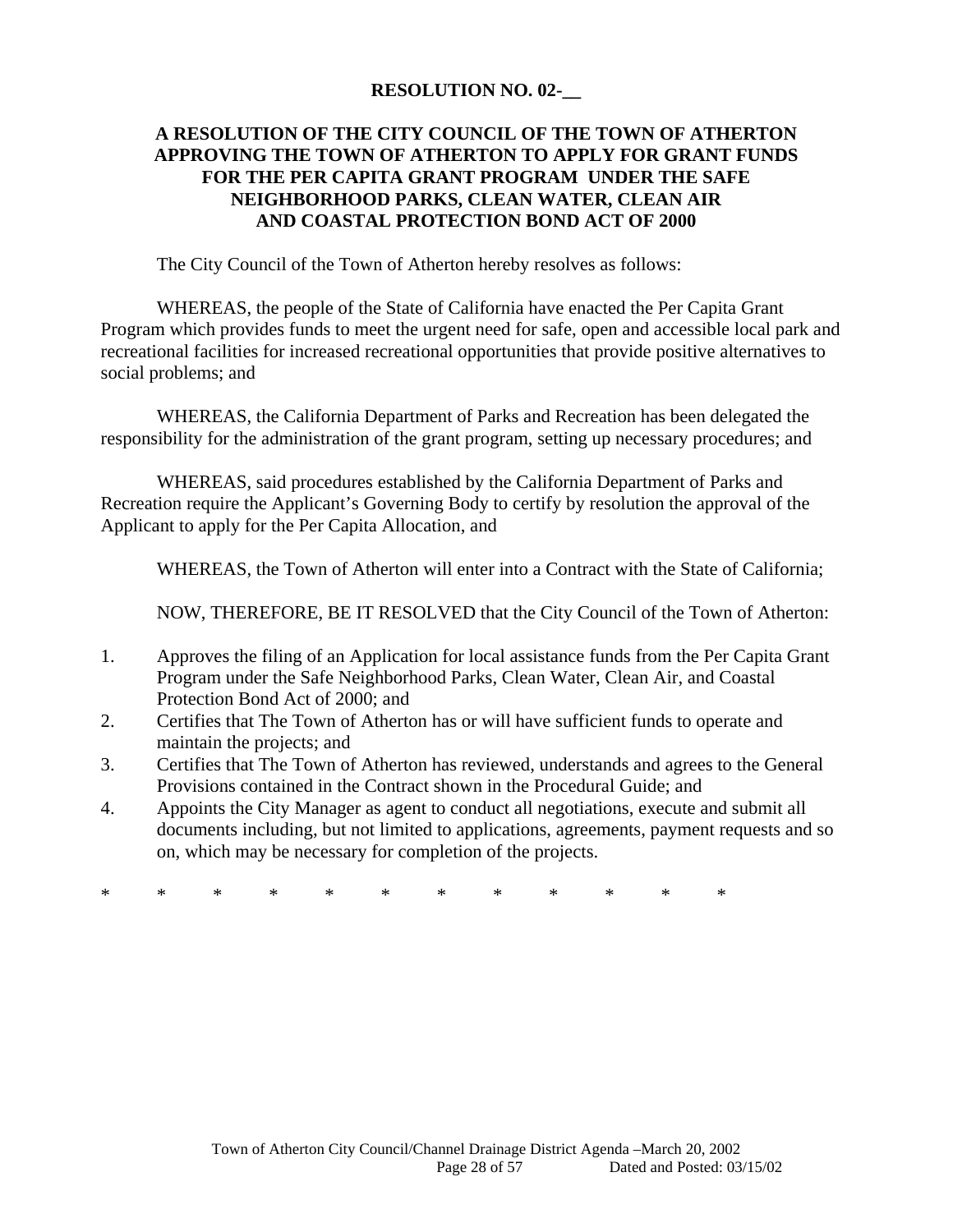*I hereby certify that the foregoing Resolution was duly and regularly passed and adopted by the City Council of the Town of Atherton at a regular meeting thereof held on the \_\_ day of\_\_\_\_\_\_\_\_\_\_\_\_\_, 2002, by the following vote:* 

 $\overline{\phantom{a}}$  , and the contract of the contract of the contract of the contract of the contract of the contract of the contract of the contract of the contract of the contract of the contract of the contract of the contrac

| Councilmembers: |
|-----------------|
| Councilmembers: |
| Councilmembers: |
| Councilmembers: |
|                 |

\_\_\_\_\_\_\_\_\_\_\_\_\_\_\_\_\_\_\_\_\_\_\_\_\_\_\_\_\_\_\_\_\_

 Alan B. Carlson Mayor, Town of Atherton

ATTEST:

Sharon Baker, City Clerk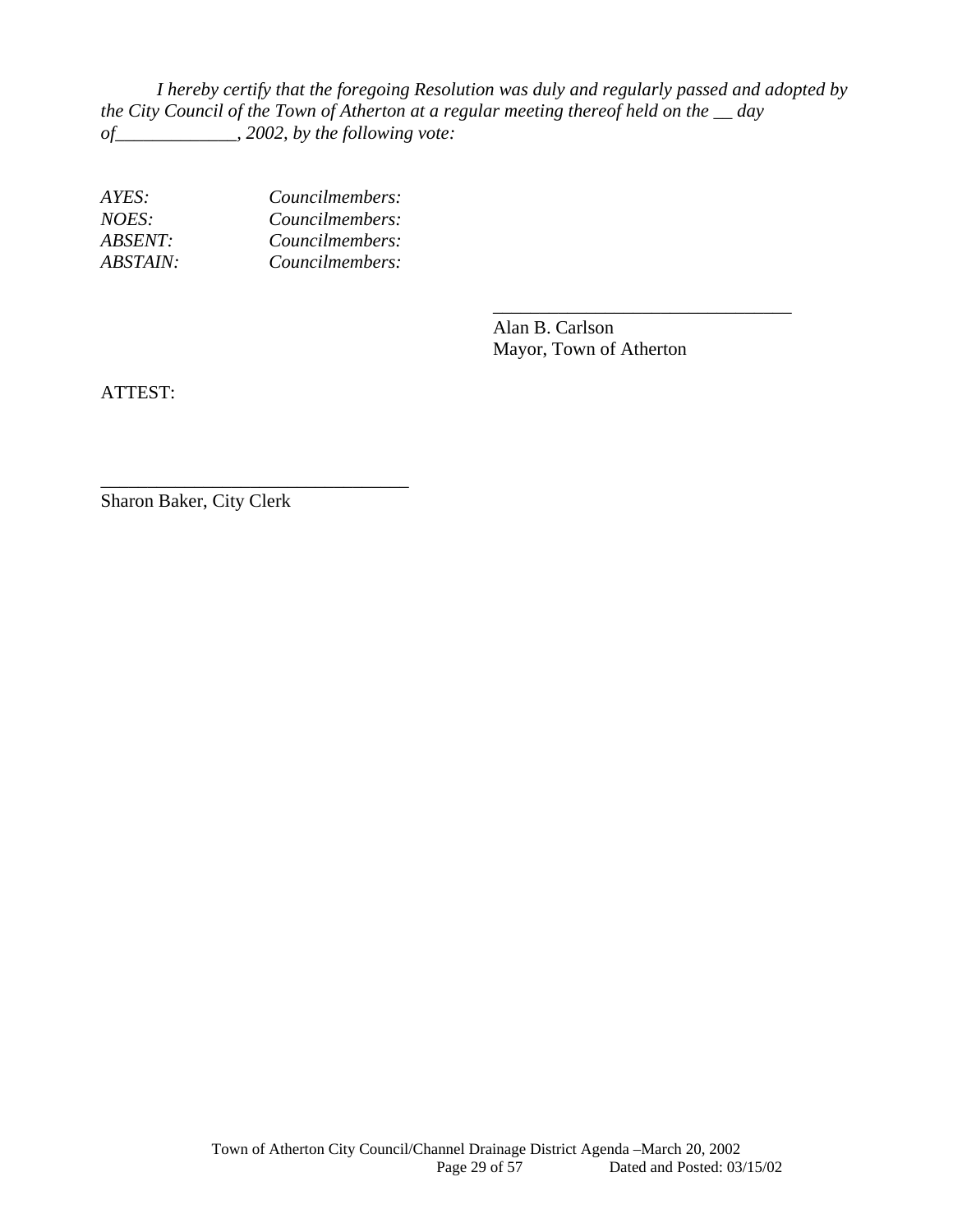#### **RESOLUTION NO. 02-\_\_**

## **A RESOLUTION OF THE CITY COUNCIL OF THE TOWN OF ATHERTON APPROVING THE TOWN OF ATHERTON TO APPLY FOR GRANT FUNDS FOR THE ROBERTI-Z'BERG-HARRIS URBAN OPEN SPACE AND RECREATION PROGRAM UNDER THE SAFE NEIGHBORHOOD PARKS, CLEAN WATER, CLEAN AIR, AND COASTAL PROTECTION BOND ACT OF 2000**

The City Council of the Town of Atherton hereby resolves as follows:

 WHEREAS, the people of the State of California have enacted the Safe Neighborhood Parks, Clean Water, Clean Air and Coastal Protection Bond Act of 2000 which provides funds for the Roberti-Z'Berg-Harris Open Space and Recreation Program; and

 WHEREAS, the Legislature of the State of California has enacted the Roberti-Z'Berg-Harris Open Space and Recreation Program, which provides funds to certain political subdivisions of the State of California for acquiring lands and for developing facilities to meet urban recreational needs; and

 WHEREAS, the California Department of Parks and Recreation has been delegated the responsibility for the administration of the grant program, setting up necessary procedures; and

 WHEREAS, said procedures established by the California Department of Parks and Recreation require the Applicant's Governing Body to certify by resolution the approval of the Applicant to apply for the Roberti-Z'Berg-Harris allocation, and

WHEREAS, the Town of Atherton will enter into a Contract with the State of California;

NOW, THEREFORE, BE IT RESOLVED that the City Council of the Town of Atherton:

- 5. Approves the filing of an Application for local assistance funds from the Roberti-Z'Berg-Harris Urban Open Space and Recreation Program under the Safe Neighborhood Parks, Clean Water, Clean Air, and Coastal Protection Bond Act of 2000; and
- 6. Certifies that The Town of Atherton has or will have sufficient funds to operate and maintain the projects; and
- 7. Certifies that The Town of Atherton has reviewed, understands and agrees to the General Provisions contained in the Contract shown in the Procedural Guide; and
- 8. Appoints the City Manager as agent to conduct all negotiations, execute and submit all documents including, but not limited to applications, agreements, payment requests and so on, which may be necessary for completion of the projects.

\* \* \* \* \* \* \* \* \* \* \* \*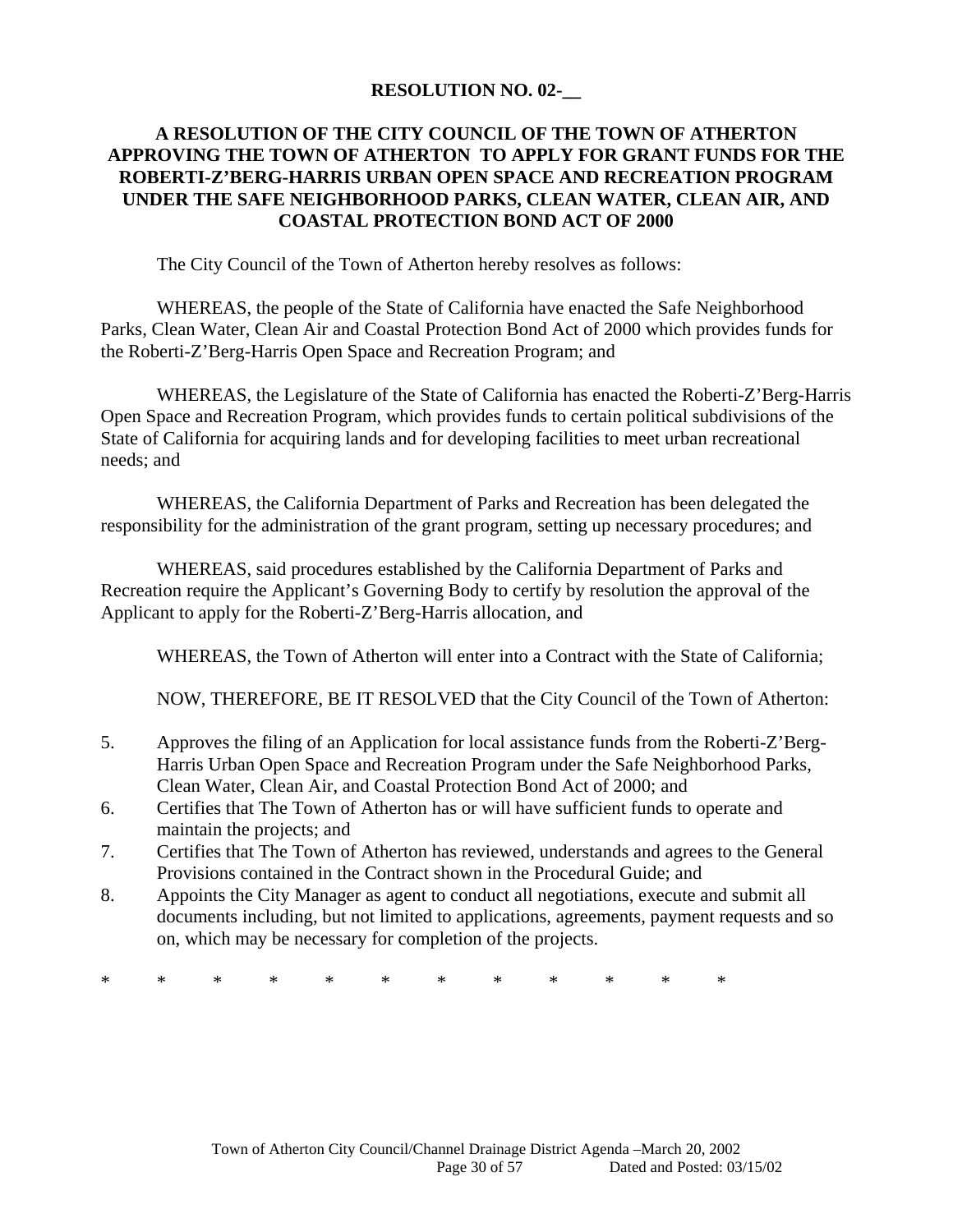*I hereby certify that the foregoing Resolution was duly and regularly passed and adopted by the City Council of the Town of Atherton at a regular meeting thereof held on the \_\_ day of\_\_\_\_\_\_\_\_\_\_\_\_\_, 2002, by the following vote:* 

 $\overline{\phantom{a}}$  , and the contract of the contract of the contract of the contract of the contract of the contract of the contract of the contract of the contract of the contract of the contract of the contract of the contrac

| Councilmembers: |
|-----------------|
| Councilmembers: |
| Councilmembers: |
| Councilmembers: |
|                 |

 Alan B. Carlson Mayor, Town of Atherton

ATTEST:

Sharon Baker, City Clerk

\_\_\_\_\_\_\_\_\_\_\_\_\_\_\_\_\_\_\_\_\_\_\_\_\_\_\_\_\_\_\_\_\_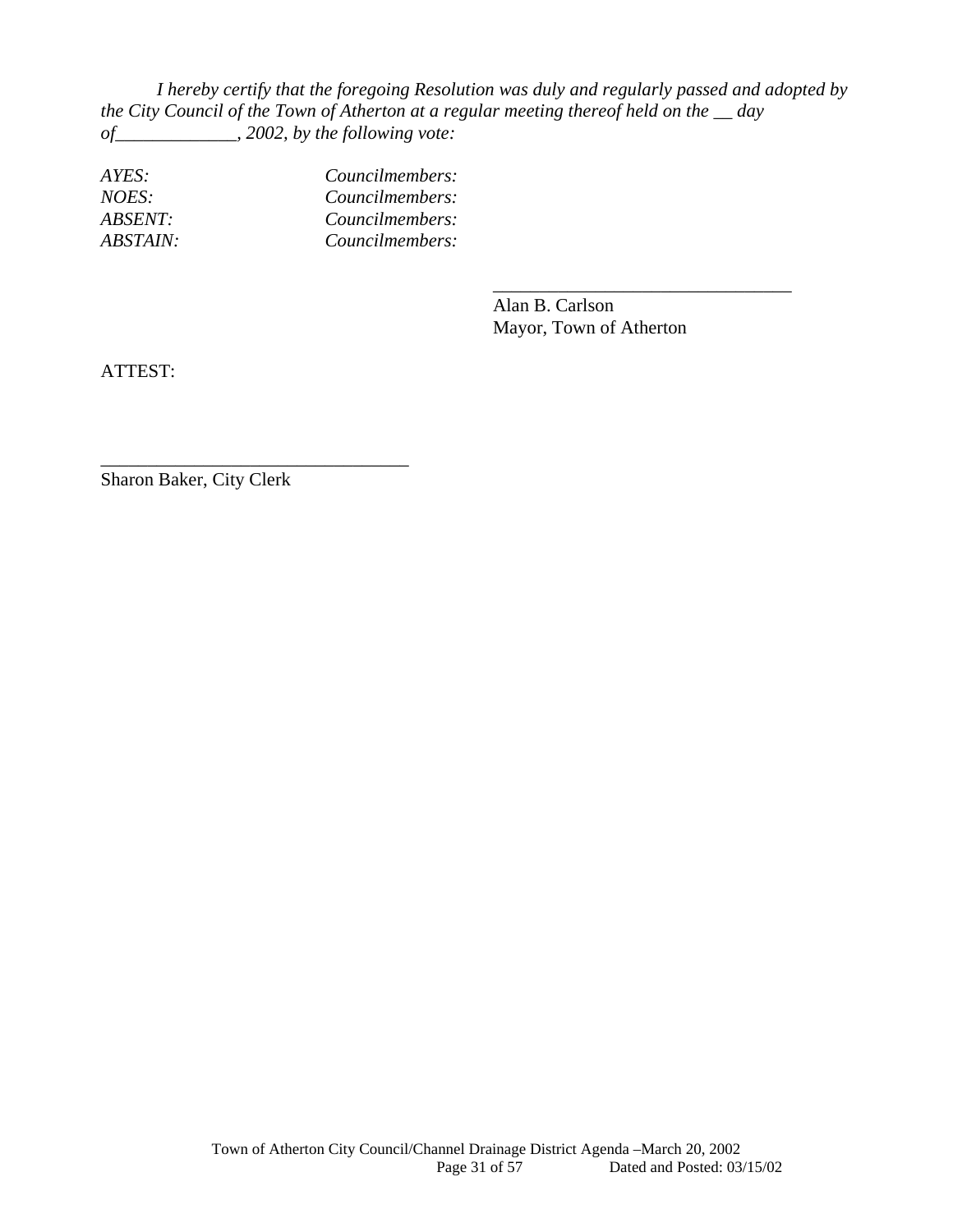

# **Town of Atherton**

# **CITY COUNCIL STAFF REPORT**

**TO: HONORABLE MAYOR AND CITY COUNCIL** 

**FROM: ROBERT BRENNAN, CHIEF OF POLICE** 

**DATE: FOR THE MEETING OF MARCH 20, 2002** 

## **SUBJECT: 911 EQUIPMENT UPGRADE - ACCEPT STATE FUNDING**

## **RECOMMENDATION:**

Approve State funding to upgrade the Public Safety Answering Point (PSAP) 911 equipment, funded by the State 9-1-1 Program through the State of California, Department of General Services. Based on the Town's emergency call traffic, the Police Department is eligible for funding in the amount of \$72,800 (see attached letter).

## **INTRODUCTION:**

The current PSAP system, (Maarsview), was installed through the same program in 1997. At that time a five-year installation contract for services and maintenance was entered with GTE (now Verizon).

Based on technology currently available, and demands caused by growth over the past five years, the current system has become obsolete. Because the State is aware of these advances, they allow and fully-fund equipment upgrades every five years. Additionally, an advance in technology has made it possible for public agencies to better serve and protect the communities they serve.

## **ANALYSIS:**

Maarsview is a computer based phone system working in conjunction with the positron phone equipment for answering 911 calls. Business lines are not a part of the Maarsview system. The dispatcher must access the calls through positron manually to retrieve the calls. Maarsview provides Pacific Bell information on 911 incoming calls; other features include storing of phone numbers. The dispatcher must still open a phone line through positron before clicking on a phone number stored in Maarsview, which causes a delay when initiating a call or transferring one.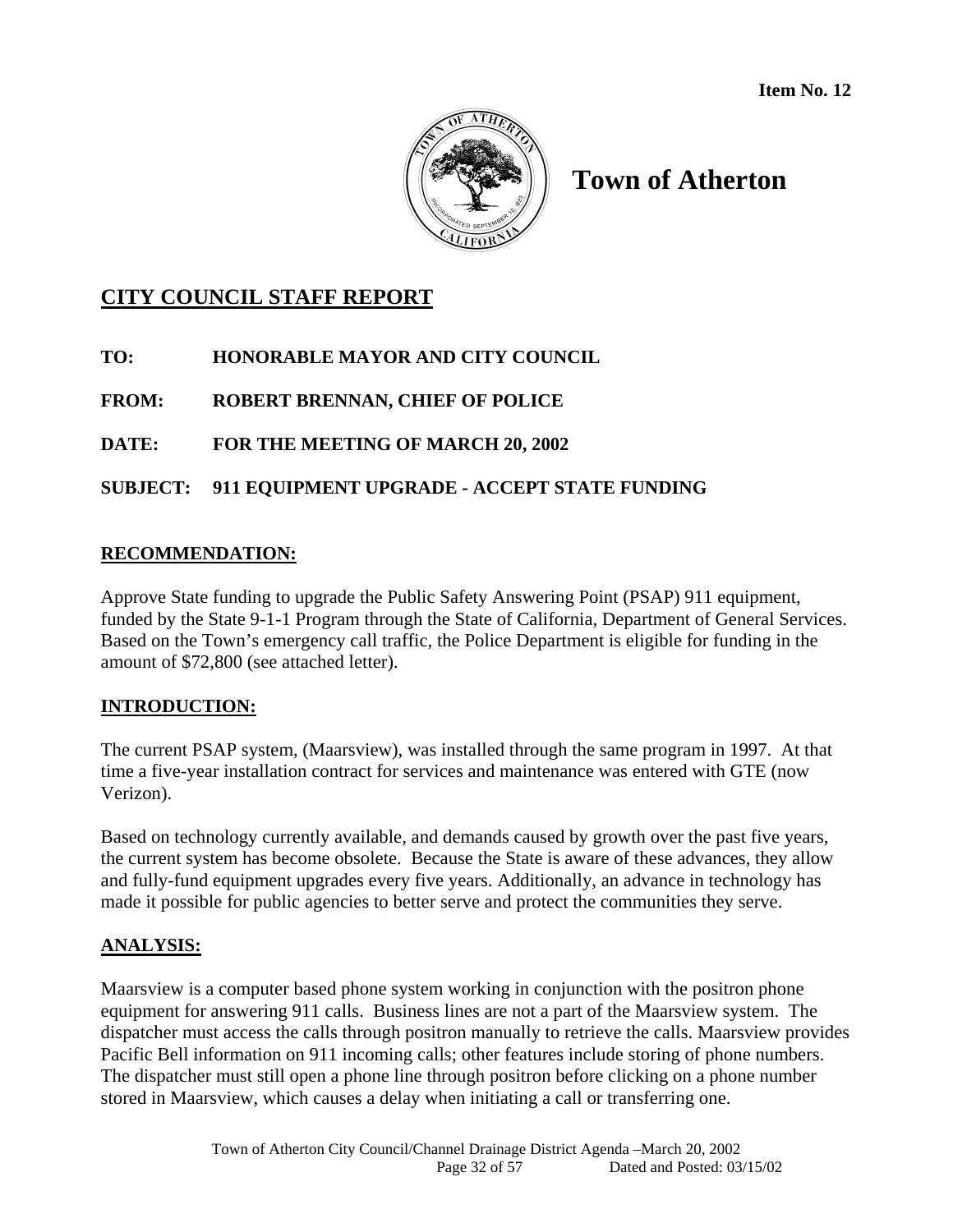"Intelligent Works Stations" currently available for PSAPS, would fully integrate the entire phone system into an automated computer system. The dispatcher would then be able to retrieve an incoming call through the computer system, and with the click of a mouse, transfer the call to the proper source without delay, (i.e. medics, fire, streets division, etc). The new system would also be capable of instant recall with the click of the mouse and has the ability to produce statistical reports for 911 or business lines, along with many other features.

## **CONCLUSION:**

This upgrade will allow the Police Department to better serve the community in a more expedient and efficient manner. The dispatcher would no longer have to manually dial numbers or utilize two systems at two separate locations. All contact information from county numbers to city employees is readily available without the dispatcher having to physically look for it. Dialing is automated, allowing the dispatcher to move on to the next incoming call. These benefits are most critical during life/death situations such as fire and medical calls, or when the dispatcher must immediately contact a list of agencies and individuals during a critical incident. Several of our dispatchers have experience with other departments utilizing the new system, which they strongly endorse.

## **FISCAL IMPACT:**

None. There is no matching funds requirement for the State funding program. The selected vendor will directly invoice the State of California for this equipment and installation costs.

\_\_\_\_\_\_\_\_\_\_\_\_\_\_\_\_\_\_\_ \_\_\_\_\_\_\_\_\_\_\_\_\_\_\_\_\_\_\_\_\_

Prepared by: Approved by:

Robert Brennan Valley and Tames Robinson Chief of Police City Manager

Attachments:

- 1. DGS Letter
- 2. Chapter III, DGS Telecommunications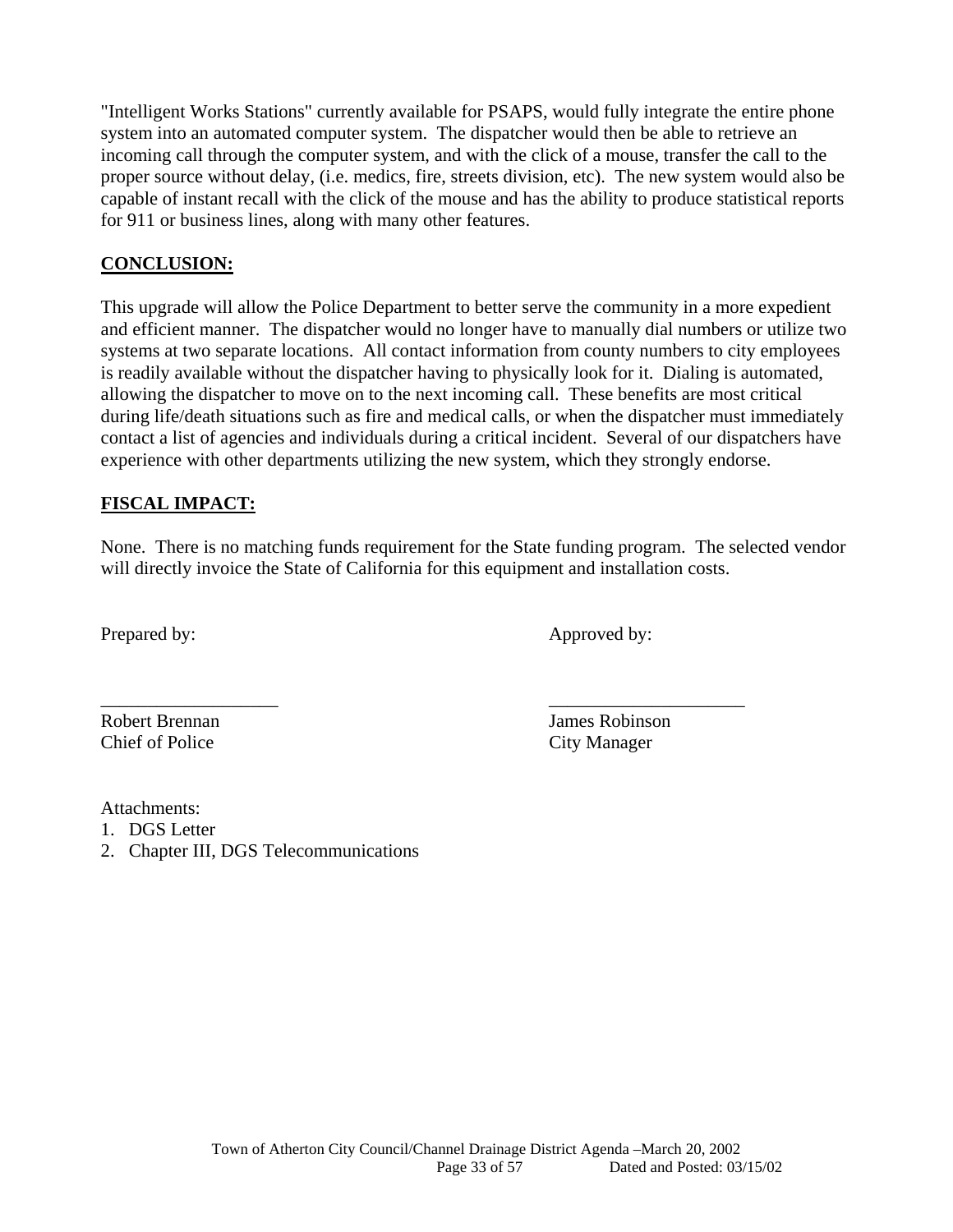**ITEM NO. 13** 



# **Town of Atherton**

# **CITY COUNCIL STAFF REPORT**

## **TO: HONORABLE MAYOR AND CITY COUNCIL CITY MANAGER JAMES H. ROBINSON**

## **FROM: MICHAEL A. HOOD, BUILDING OFFICIAL**

**DATE: FOR THE CITY COUNCIL MEETING OF MARCH 20, 2002** 

## **SUBJECT: AUTHORIZE GENERAL PLAN COMMITTEE TO ADDRESS BUILDING SETBACKS IN THE R-1B ZONE**

## **RECOMMENDATION:**

Refer to the General Plan Committee the issue of addressing building setback requirements in the R-1B zone.

## **ANALYSIS:**

At the last Planning Commission meeting a variance was applied for regarding the building sideyard setback requirements for a 100 foot wide lot in the R-1B zone. The Commission was unable to make the variance finds and, therefore, denied the variance.

The Chair of the Commission, Mr. Phil Lively, did however, feel that the issues raised during the variance proceeding were sufficiently significant that the City Council would wish to refer the matter to the General Plan Committee for a possible text change to the Atherton Municipal Code.

The specific issue is the fact that the building sideyard setbacks for a 100 foot wide lot are 60% of the lot width. All other lots have smaller building sideyard setbacks as a percentage of lot width.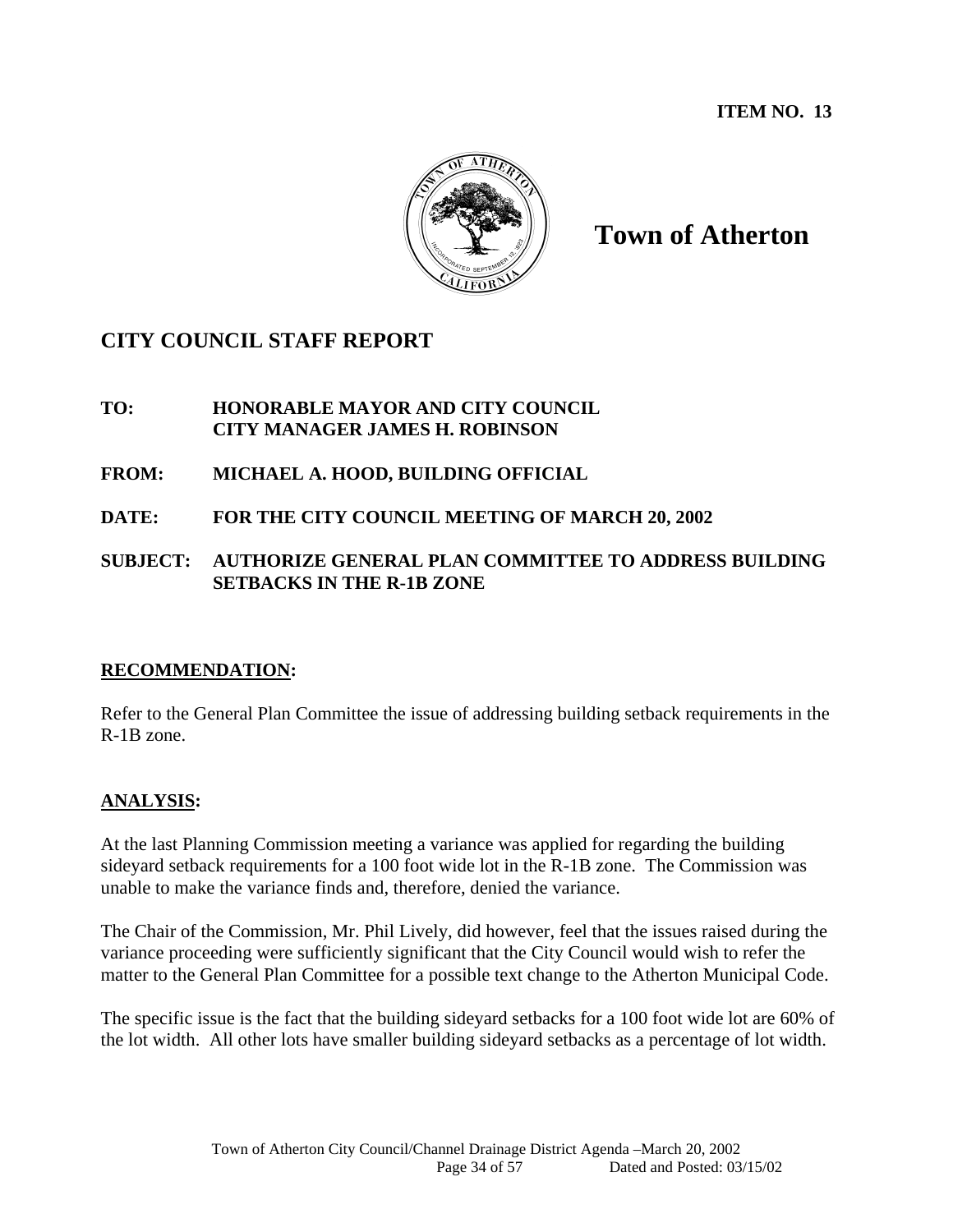## **FISCAL IMPACT:**

The cost related to General Plan activities is funded from the General Fund. Staffing to the General Plan Committee is provided by Neal Martin and Associates. It is estimated that approximately \$500 will be expended regarding this issue.

Respectfully submitted: Reviewed/Approved:

Building Official City Manager

Michael A. Hood James H. Robinson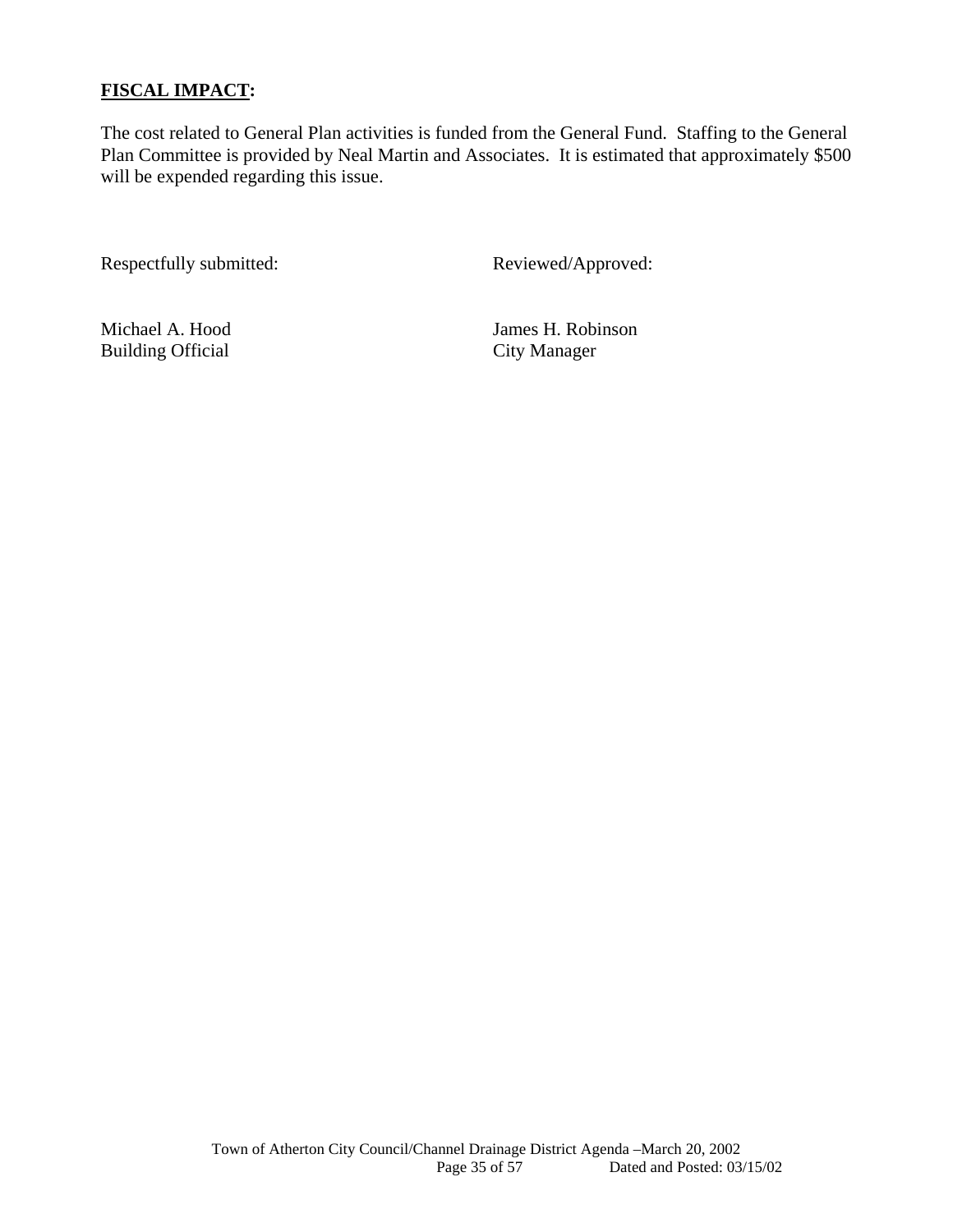

**Town of Atherton**

# **CITY COUNCIL STAFF REPORT**

## **TO: HONORABLE MAYOR AND CITY COUNCIL**

## **FROM: JAMES H. ROBINSON, CITY MANAGER**

## **DATE: FOR THE MEETING OF MARCH 20, 2002**

## **SUBJECT: LEGISLATIVE ACTION LETTERS IN SUPPORT OF SUSTAINED FUNDING LEVEL FOR PUBLIC LIBRARY FOUNDATION**

## **RECOMMENDATION**

It is recommended that the City Council authorize the Mayor to sign letters on behalf of the City Council, urging members of the Senate and Assembly Budget Subcommittees to reject the Governor's proposal to cut Public Library Foundation funding by \$11.1 million.

## **DISCUSSION**

During the months of March and April, the Assembly and Senate Budget Subcommittees on Education Finance will begin hearings on various aspects of the Governor's Education Budget. Within the purview of these two committees is the budget for the Public Library Foundation (PLF).

In November of 2001, the Governor had recommended that the PLF be cut by \$7.9 million, and due to a bi-partisan concerted effort on the part of the Budget Subcommittees, the PLF was saved from this round of cuts. The Governor is now proposing to cut the PLF in the 2002-03 Budget by \$11.1 million. According to Susan Negreen, Executive Director of the California Library Association, this year the State Legislature is strongly conflicted as to whether or not programs should be slashed to avoid a tax increase, or whether solutions such as a tax increase and creative financing proposals should be considered. Consequently, since all special interest groups affected in this year's budget will be facing the same challenges for maintaining existing funding, the subcommittee members will need to receive hundreds of letters on the PLF in order to elevate it above other competing interests. Thus, the libraries are asking cities for help in this lobbying effort. Ms. Negreen is also recommending that letters be sent to our local State Legislators representing Atherton.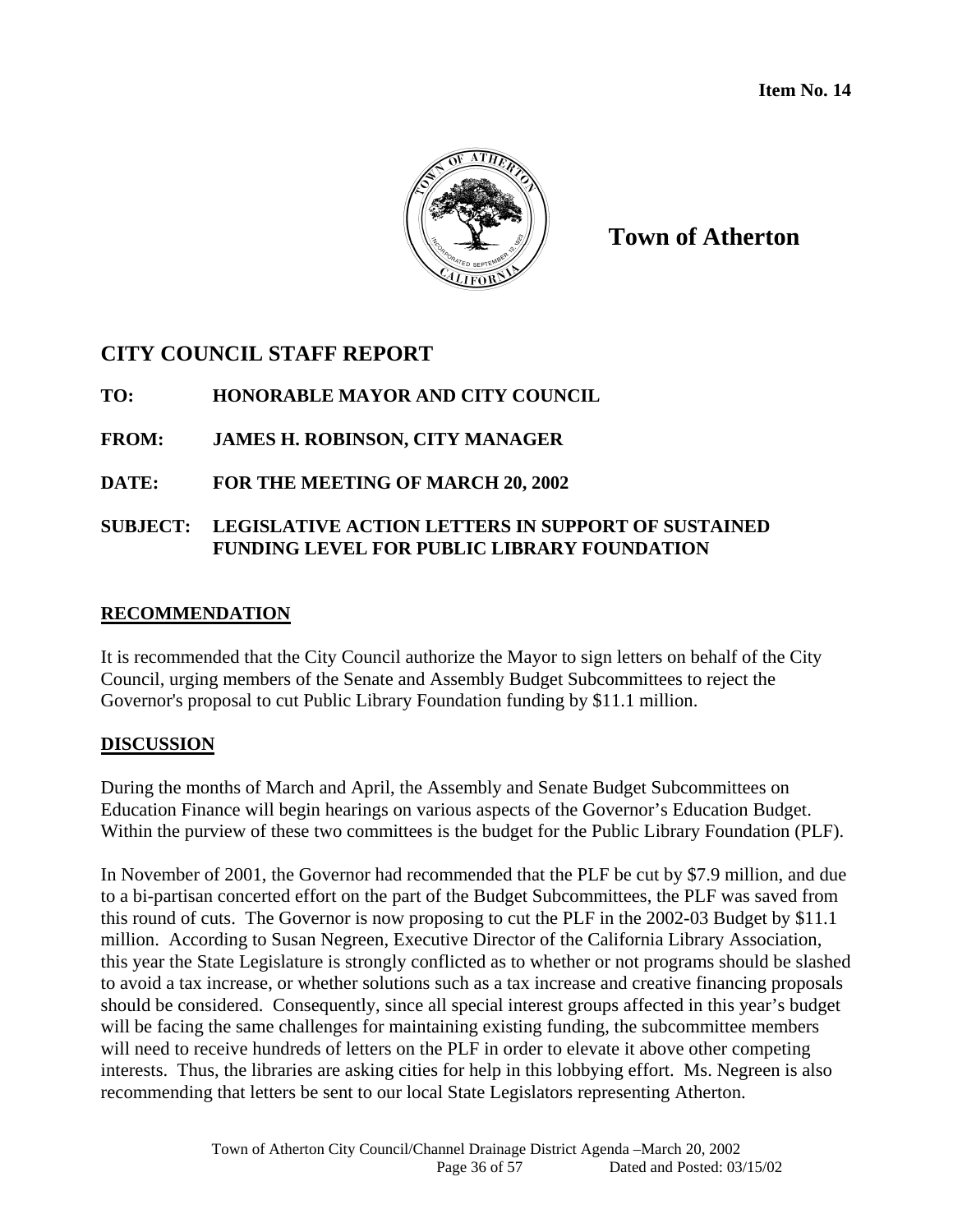## **FISCAL IMPACT**

According to Thom Ball, Library Branch Manager for Atherton, Portola Valley and Woodside, the proposed cuts would result in a 1% to 2% loss to the Atherton Branch Library. The impact to the residents could be a reduction in book purchases and hourly library staff to backfill for absences.

While the loss may not seem significant, Atherton Library management is most concerned with the precedent that this budget cut would represent. It is important that the PLF funding level be sustained and that it not be viewed as a potential source to be raided as part of the State's budget strategy.

#### **CONCLUSION**

In order that the Town may show support for the sustained funding level of the Public Library Foundation, for its impact on the funding of our local library (both now and in the future), it is recommended that the attached letter be sent to urge members of Senate and Assembly Budget Subcommittees to reject the Governor's proposal to cut Public Library Foundation funding by \$11.1 million. The attached letter is based on a sample letter provided by the Atherton Branch Library.

Prepared by: Approved by:

\_\_\_\_\_\_\_\_\_\_\_\_\_\_\_\_\_\_\_\_\_\_\_\_ \_\_\_\_\_\_\_\_\_\_\_\_\_\_\_\_\_\_\_\_\_\_\_\_\_ Linda Kelly James H. Robinson Assistant to the City Manager City Manager

Attachment: Sample Letter to Members of Budget Subcommittees List of Subcommittee Members and Local Legislators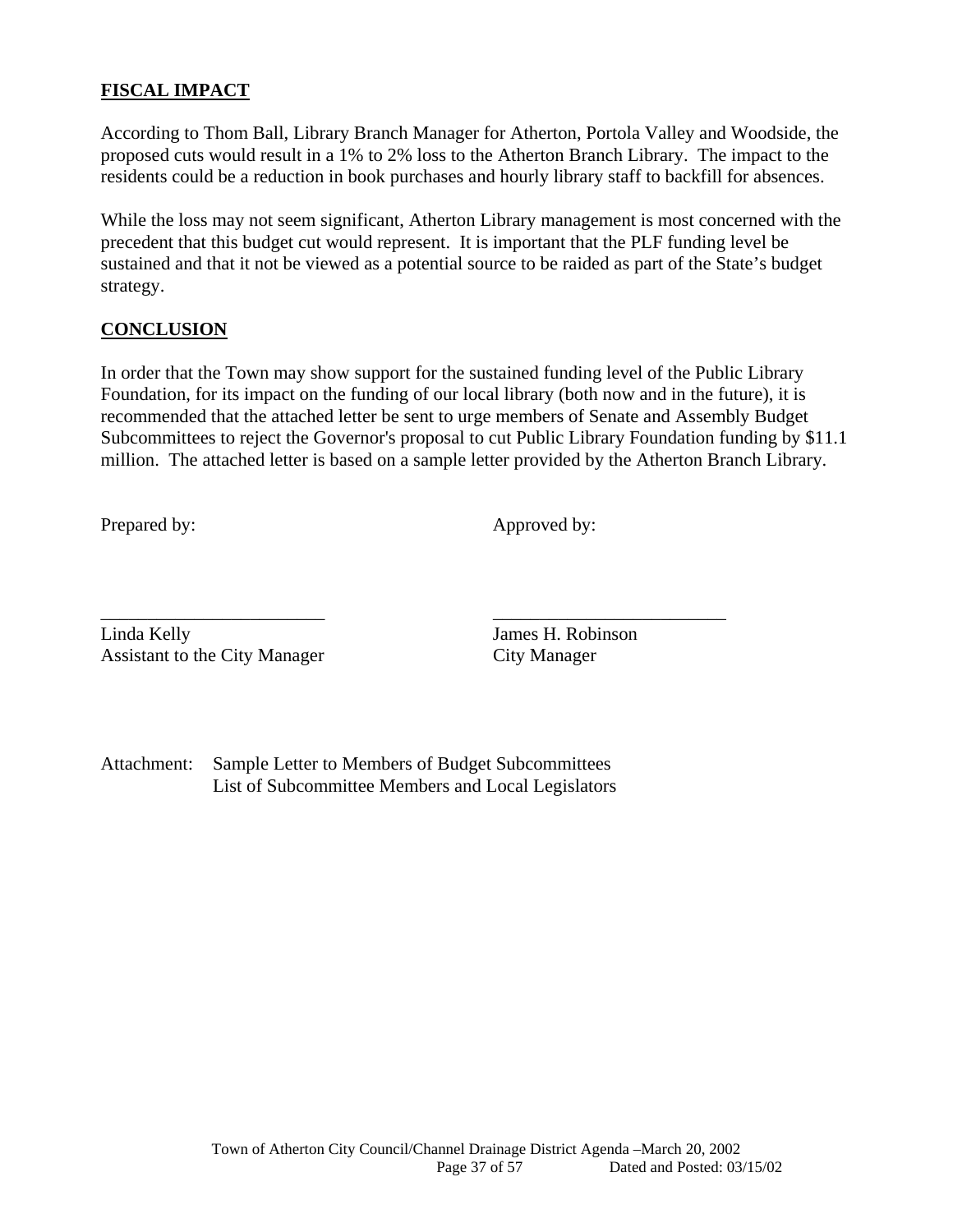

**Alan B. Carlson Mayor**

 **91 Ashfield Road Atherton, California 94027 Phone: (650) 752-0500 Fax: (650) 688-6528**

March 20, 2002 *SAMPLE LETTER*

The Honorable Joe Simitian, Chair Assembly Budget Subcommittee No. 2 on Education Finance State Capitol Sacramento, CA 95814

## **SUBJECT: Support of Sustained Public Library Foundation Funding**

Dear Assemblymember Simitian:

Thank you for your support in maintaining the Public Library Foundation (PLF) funding in light of the Governor's November 2001 proposal to cut \$7.9 million from the PLF's budget.

**\_\_\_\_\_\_\_\_\_\_\_\_\_\_\_\_\_\_\_\_\_\_\_\_\_\_\_\_\_\_\_\_\_\_\_\_\_\_\_\_\_\_\_\_\_\_\_\_\_\_\_\_\_\_\_\_\_\_\_\_\_\_\_\_\_\_\_\_\_\_\_\_\_\_\_\_\_\_\_\_\_\_**

As you are aware, Governor Davis has now proposed to cut \$11.1 million from the Public Library Foundation program (Budget Item 6120-221-0001). The Public Library Foundation already suffered an unanticipated round of cuts in the 2001-2002 budget, which totaled \$6 million (the removal of a \$2.1 COLA and the \$3.9 million reduction in the July Budget).

This totals a reduction from last January of \$17.1 million. Clearly, this amount represents a disproportionate blow to an already hard-hit segment of local library services. Locally, this amounts to an overall reduction of over 28% from last year. The Public Library Foundation loss further exacerbates the ERAF loss which, for 2001-02, is \$2,637,585. Since 1992-93, the ERAF loss has been \$19,028,655, which has resulted in a major loss of local library services.

The PLF funding is a source of revenue which helps maintain our local Atherton library in providing needed services to our residents. We urge you to reject the recent proposals by Governor Davis to reduce the funding for the Public Library Foundation program.

Sincerely,

Alan B. Carlson Mayor

cc: Members of the Assembly Budget Subcommittee No. 2 on Education Finance Members of the Senate Budget Subcommittee No. 1 on Education Finance Senator Byron Sher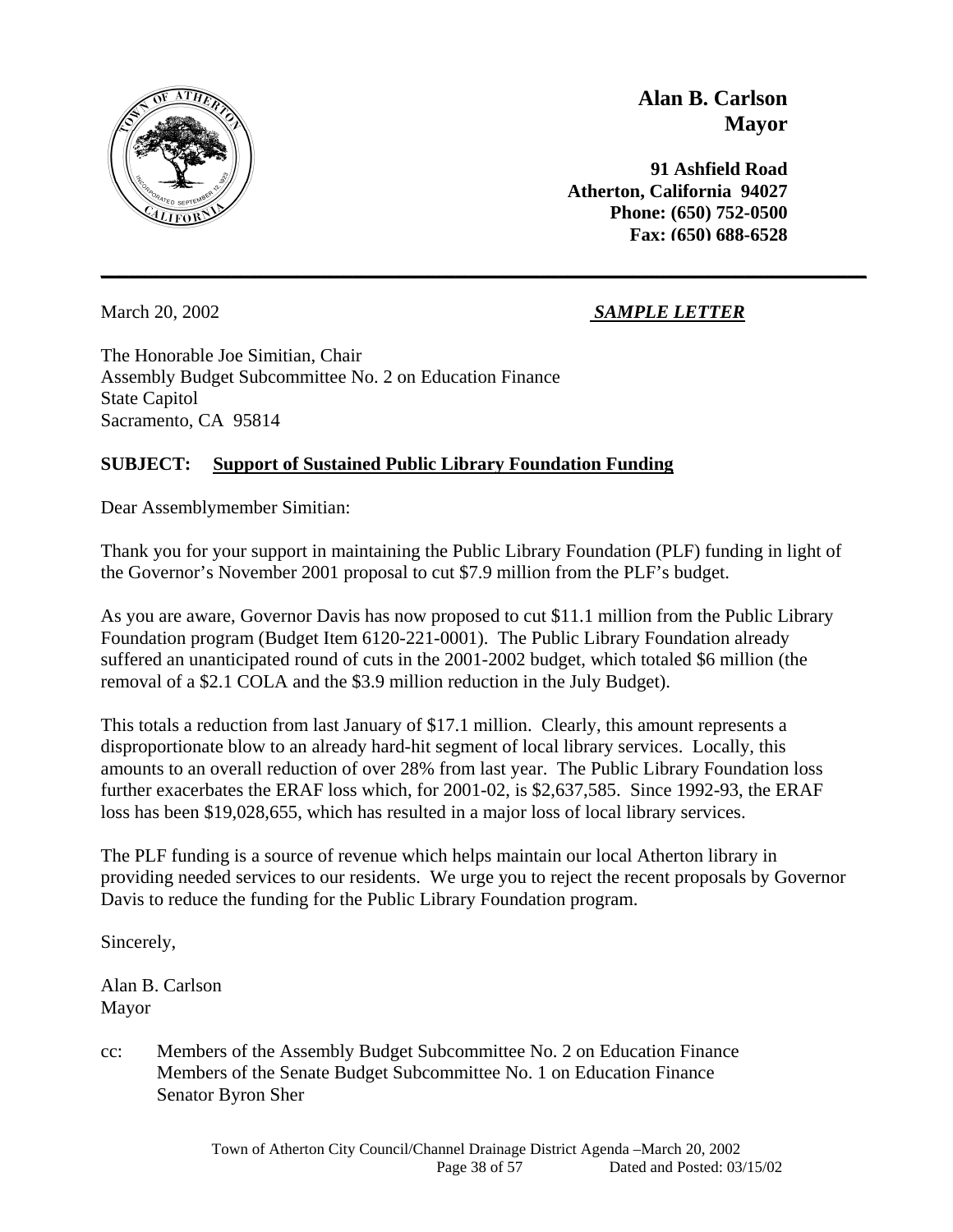## **Proposed Recipients of Public Library Foundation Letter**

#### Assembly Budget Subcommittee No. 2 on Education Finance

Assemblymember Joe Simitian, Chair Assemblymember Dennis Cardoza Assemblymember Lynn Daucher Assemblymember Jerome Horton Assemblymember Bill Leonard

#### Senate Budget Subcommittee No. 1 on Education Finance

Senator Jack O'Connell, Chair Senator Bob Margett Senator John Vasconcellos

#### State Legislative Representatives for Atherton

Senator Byron Sher Assemblymember Joe Simitian (Chair of Subcommittee—see above)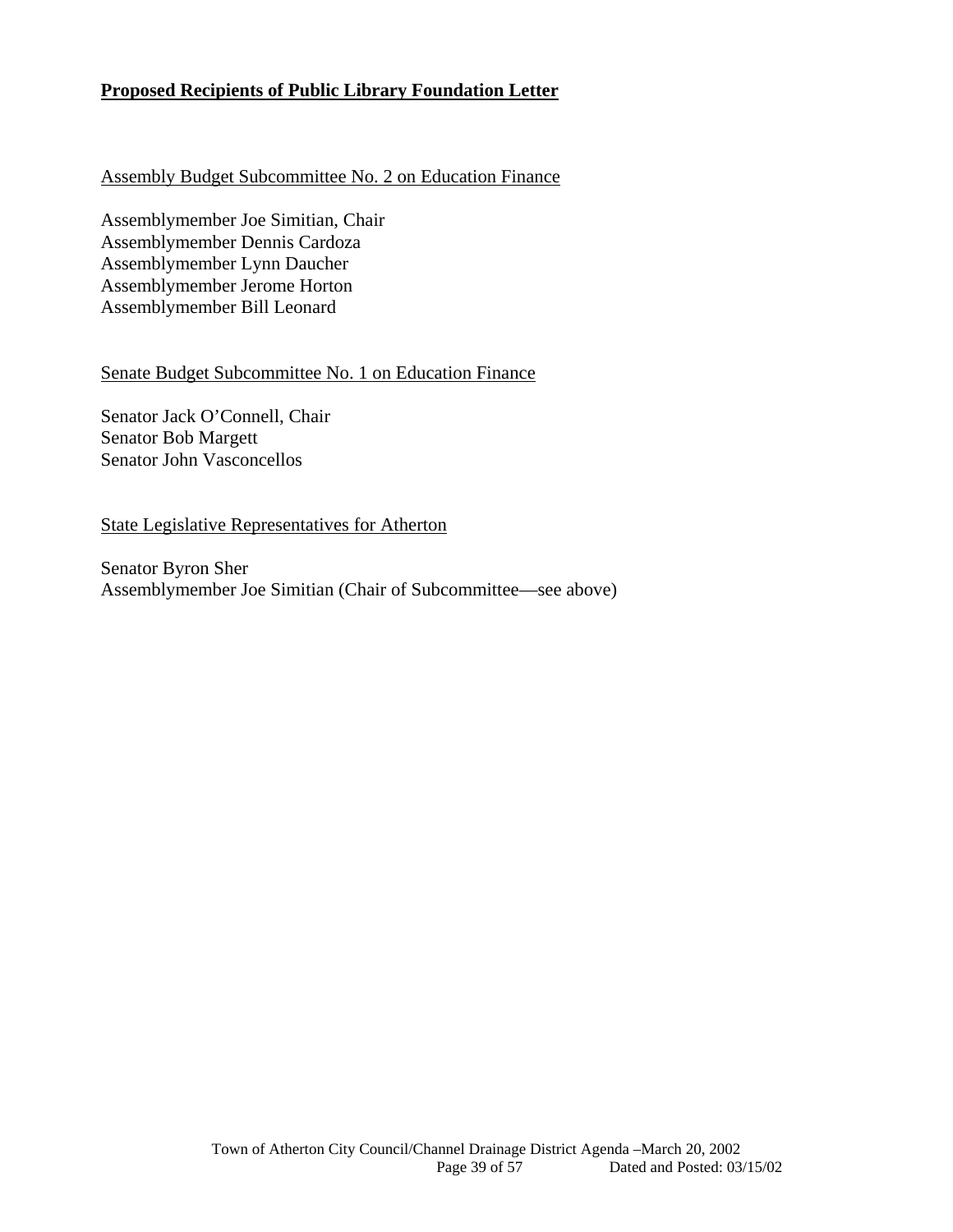

**Town of Atherton**

## **TO: HONORABLE MAYOR AND CITY COUNCIL**

**FROM: JAMES H. ROBINSON, CITY MANAGER** 

## **DATE: FOR THE MEETING OF MARCH 20, 2002**

## **SUBJECT: AUTHORIZATION FOR ATHERTON HERITAGE ASSOCIATION TO USE THE TOWN HALL CONFERENCE ROOM FOR RESEARCH AND STORAGE**

## **BACKGROUND**

The City Council has received a request from Marion Oster, President of the Atherton Heritage Association, requesting use of the Conference Room in the Atherton Town Hall. The request from the Heritage Association is to utilize and store/display research and historical materials in book cases in the conference room. The Heritage Association's use of the conference room would supplement the space they are currently utilizing within the Heritage Room.

## **RECOMMENDATION**

It is recommended that the Heritage Association be authorized to utilize and store historic materials within the Conference Room. Staff would also recommend that the volume of materials stored still allow for use of the conference room for Town functions and that dates for use of the conference room by the Heritage Association be cleared through the City Clerk, who maintains a schedule of meetings within Town Hall.

Attachment: Letter from Atherton Heritage Association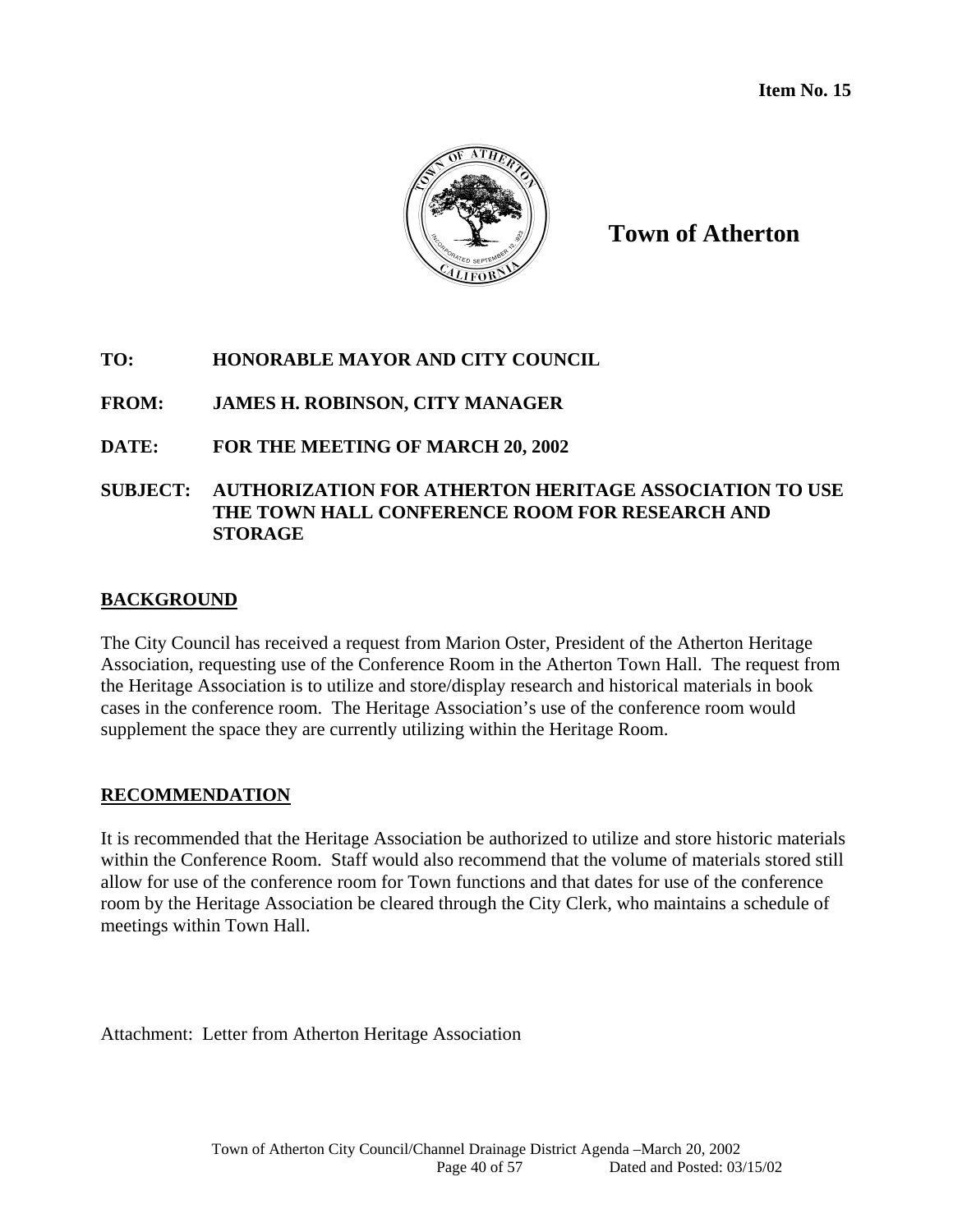

**Town of Atherton**

# CITY COUNCIL STAFF REPORT

## **TO: HONORABLE MAYOR AND CITY COUNCIL**

## **FROM: JAMES H. ROBINSON, CITY MANAGER**

## **DATE: FOR THE MEETING OF MARCH 20, 2002**

## **SUBJECT: DISCUSSION AND POSSIBLE ACTION – CONSIDERATION OF TOWN GOALS AND OBJECTIVES**

#### **RECOMMENDATION**

It is recommended that the City Council consider the rankings of potential goals and objectives to establish priorities for the Town.

#### **DISCUSSION**

As was discussed at the Special Meeting of March 6, the Council has been asked to individually rank potential Town goals and objectives identified by Council Members and staff. On March 8, Council was provided a list of potential goals and objectives, and asked to rank each goal on a priority basis and return the rankings by March 13. All five Council Members returned their rankings to the City Manager, and the rankings were tabulated and are presented below in order of priority.

Council Members were asked to rank items as follows: High priority (3 points); Medium priority (2 points); Low priority (1 point). The points were added to formulate the total score for each item.

The following table represents the results of the City Council's composite ranking of identified goals and objectives.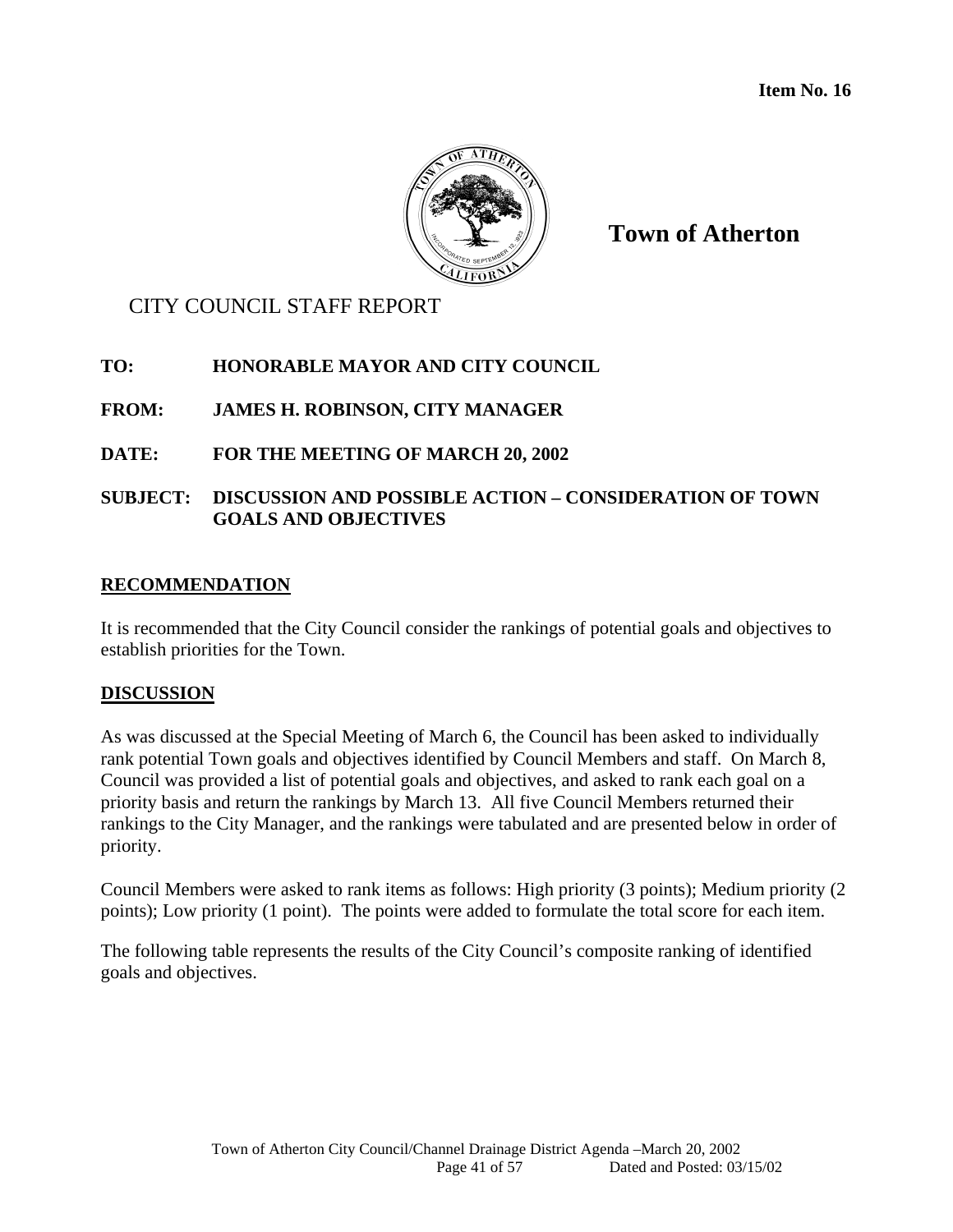## **City Council Ranking of Goals and Objectives**

| <b>Score</b> | <b>Proposed Goal/Objective</b>                                                                                                 |
|--------------|--------------------------------------------------------------------------------------------------------------------------------|
| 15           | Establish Objectives and Identify Funding Sources for El Camino Real and Other Local<br>Drainage Improvements                  |
| 15           | Establish a Strategy for the Atherton Channel - Upgrade, Repairs and Long-Term<br>Maintenance                                  |
| 15           | Complete Valparaiso Study and Implement Appropriate Recommendations                                                            |
| 14           | Housing Element – Completion of Certification Process                                                                          |
| 14           | Develop a Long-Term Financial Plan                                                                                             |
| 11           | Review and Revise Strategic Park and Recreation Plan                                                                           |
| 11           | Establish Strategy for Maintaining the Full Staffing of the Police Department (that currently<br>exists)                       |
| 11           | Complete a Needs Assessment for Town Facilities                                                                                |
| 10           | Maintenance and Possible Improvements to Town Home and Landscaping                                                             |
| 10           | Establish a Policy for Town-wide Street Striping Improvements                                                                  |
| 9            | General Plan - Review and Update                                                                                               |
| 8            | Evaluate Methodology for Expediting Building Plan Review                                                                       |
| 8            | Establish a Formal Policy for Recognition of Volunteers (Planning Commission, General<br>Plan Committee, Tree Committee, etc.) |
| 8            | Develop a Strategic Plan for the Town's Computer and Information Technology Needs                                              |
| 7            | <b>Update Atherton Resident Handbook</b>                                                                                       |
| 7            | Revise and Update Commission and Committee Member Handbook                                                                     |
| 7            | <b>Evaluate Construction Noise Control Techniques</b>                                                                          |
| 7            | Develop Revised Employee Personnel Rules and Procedures                                                                        |
| 6            | Review and Revise City Council Rules and Procedures                                                                            |
| 5            | <b>Update Municipal Code</b>                                                                                                   |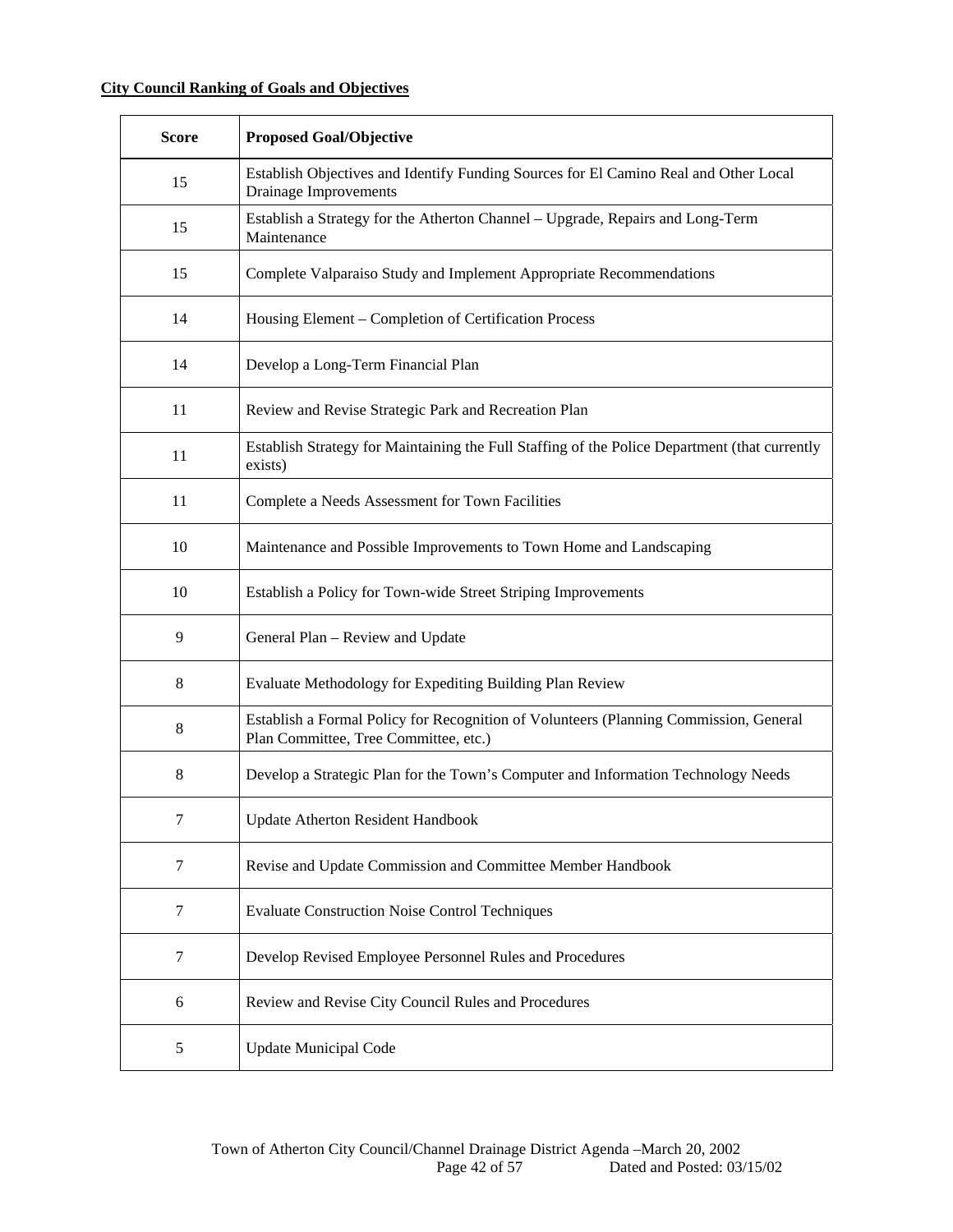## **CONCLUSION**

The City Council rated 20 goals and objectives with 10 receiving a rating of "10" or more. It is recommended that the Council reiterate their ranking of these "top" goals and objectives and direct staff to develop some time lines, develop cost estimates, and proceed to incorporate these goals and objectives into the fiscal process for the Draft 2002-03 Budget.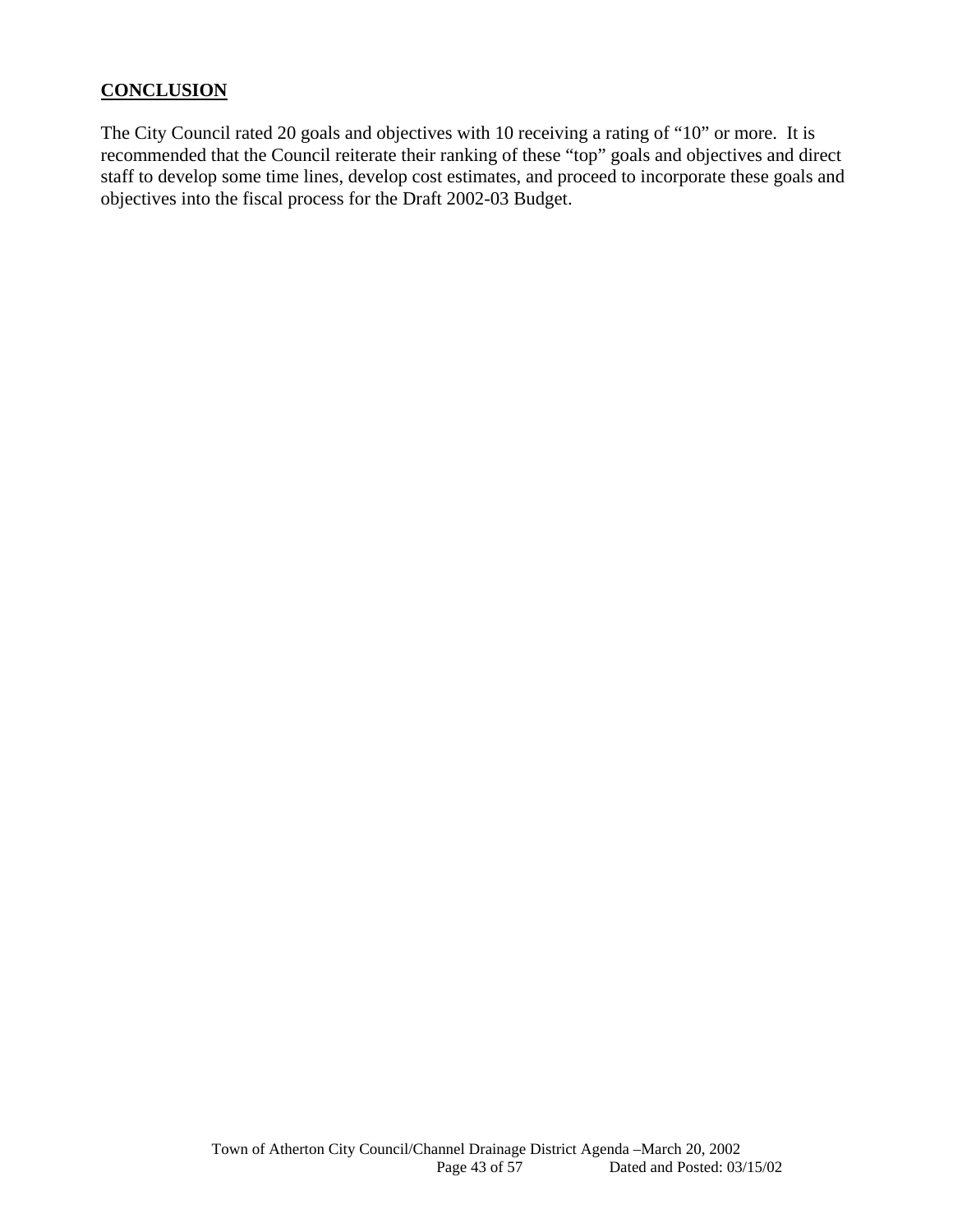**Item No. 17** 



# **Town of Atherton**

# **CITY COUNCIL STAFF REPORT**

**TO: HONORABLE MAYOR AND CITY COUNCIL** 

**FROM: JOHN P JOHNS, FINANCE DIRECTOR** 

**DATE: FOR THE MEETING OF MARCH 20, 2002** 

## **SUBJECT: ORDINANCE FOR PERS CONTRACT AMENDMENT, PUBLIC SAFETY EMPLOYEES**

## **RECOMMENDATION**

Introduce an Ordinance authorizing an amendment to the contract between the California Public Employees' Retirement System and the Town of Atherton, and waive further reading.

## **DISCUSSION**

In Fiscal Year 2000-01, the Council approved a memorandum of understanding with the Atherton Police Officers' Association (POA). This MOU included an enhancement in retirement benefits afforded to POA members.

The staff report prepared in support of Council Agenda Item Number 21 describes the changes to be made to the Town's contract with PERS and provides an estimate of its fiscal impact.

In order to effect the contract change with PERS, the Town must both approve a resolution of intention to amend the contract (Council Agenda Item number 21) and must approve an ordinance authorizing an amendment to the contract.

Included as attachment 1 to this staff report is the proposed ordinance.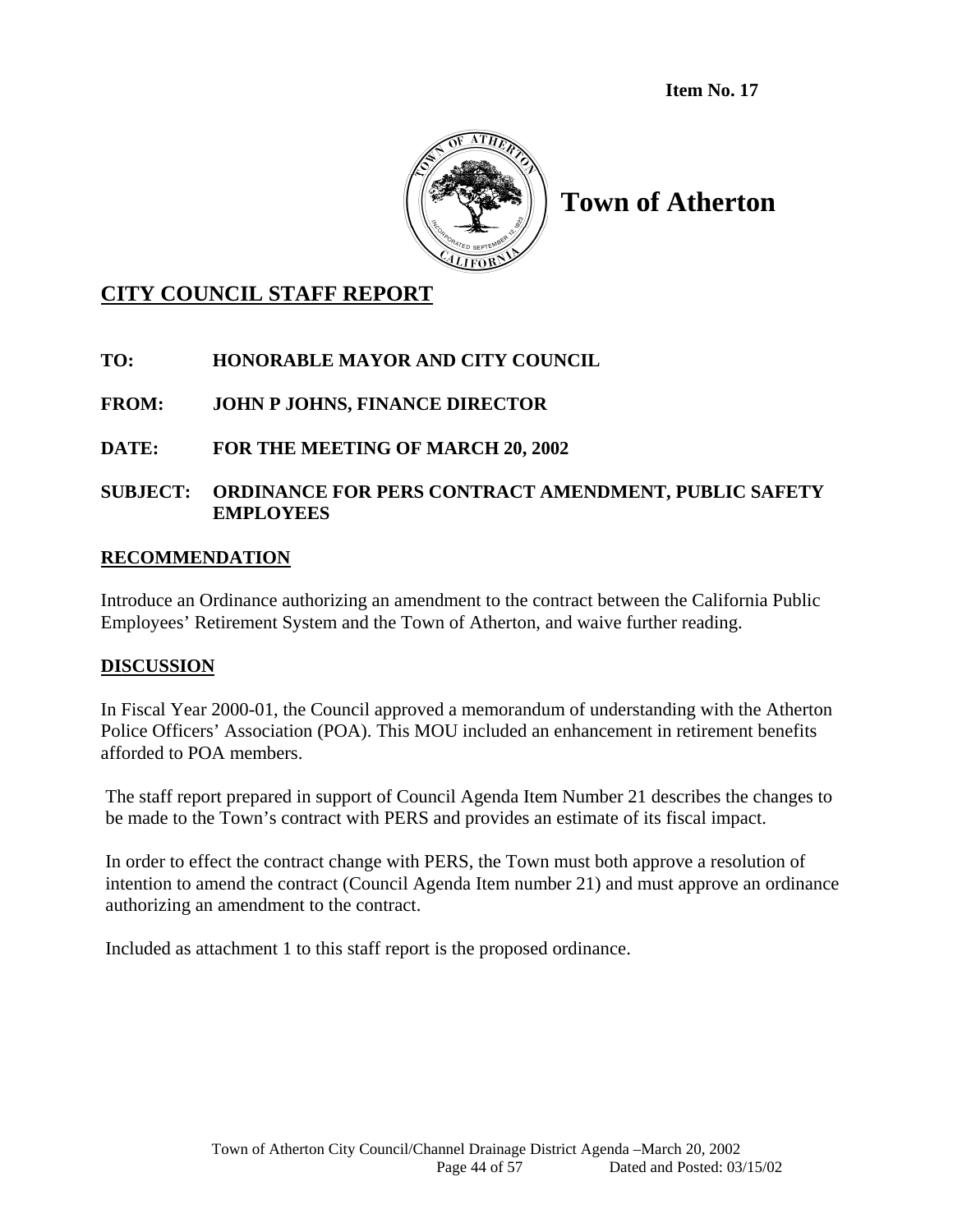Prepared by: Approved by:

John P. Johns, CPA Jim Robinson Finance Director City Manager

Attachment 1: Ordinance authorizing an amendment to the contract between the Town of Atherton and PERS.

\_\_\_\_\_\_\_\_\_\_\_\_\_\_\_\_\_\_\_\_\_\_\_\_ \_\_\_\_\_\_\_\_\_\_\_\_\_\_\_\_\_\_\_\_\_\_\_\_\_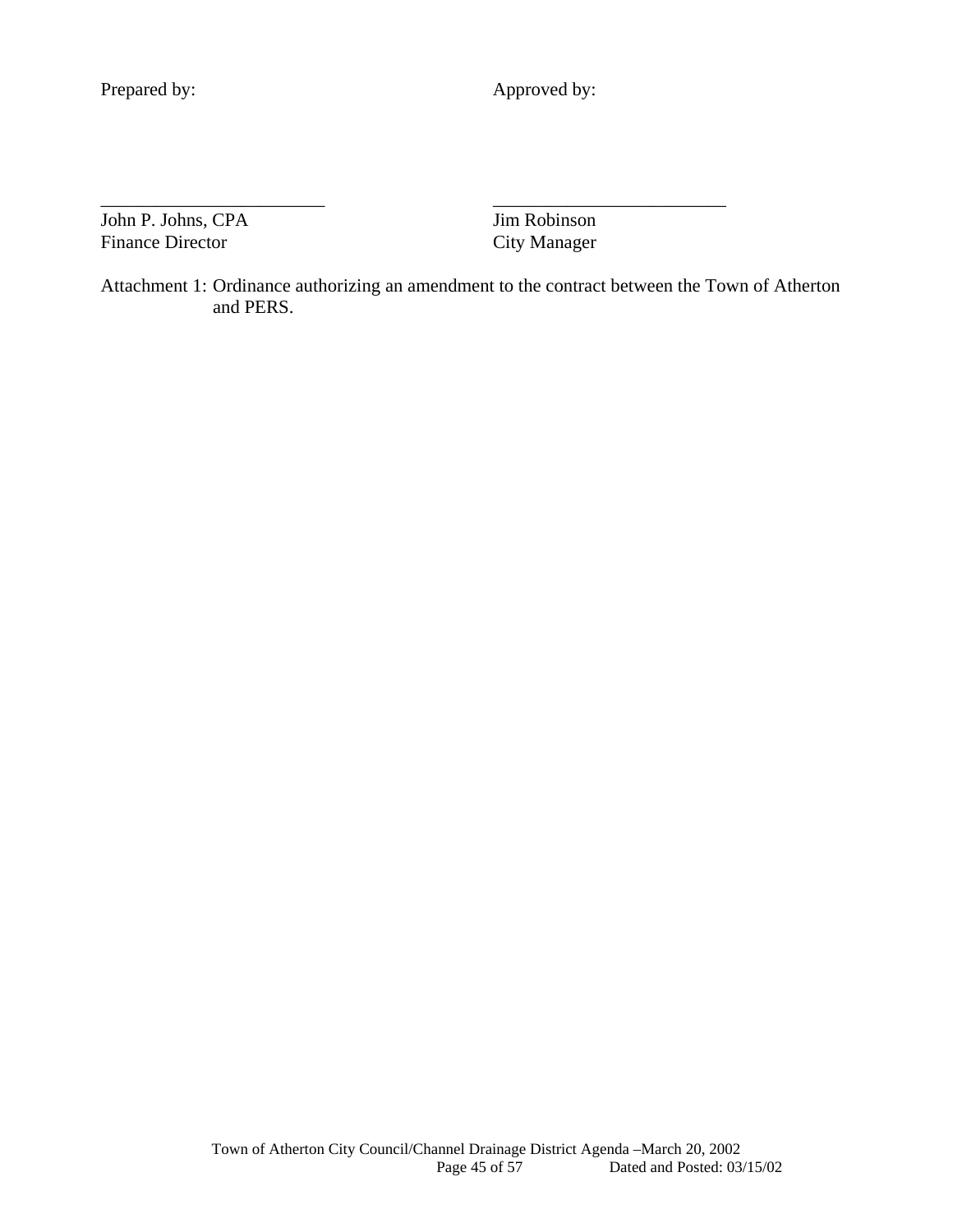## **ORDINANCE NO. \_\_\_**

## **AN ORDINANCE OF THE CITY COUNCIL OF THE TOWN OF ATHERTON AUTHORIZING AN AMENDMENT TO THE CONTRACT BETWEEN THE CITY COUNCIL OF THE TOWN OF ATHERTON AND THE BOARD OF ADMINISTRATION OF THE CALIFORNIA PUBLIC EMPLOYEES' RETIREMENT SYSTEM**

The City Council of the Town of Atherton does ordain as follows:

**SECTION 1:** That an amendment to the contract between the City Council of the Town of Atherton and the Board of Administration, California Public Employees' Retirement System is hereby authorized, a copy of said amendment being attached hereto, marked Exhibit "A", and by such reference made a part hereof as though herein set out in full.

**SECTION 2:** The Mayor of the City Council is hereby authorized, empowered, and directed to execute said amendment for and on behalf of said Agency.

**SECTION 3:** This Ordinance shall be posted in at least three public places within the Town of Atherton and shall be effective from and after thirty (30) days following its adoption.

\* \* \* \* \* \* \* \* \* \* \* \*

 $\overline{\phantom{a}}$  , and the contract of the contract of the contract of the contract of the contract of the contract of the contract of the contract of the contract of the contract of the contract of the contract of the contrac

*I hereby certify that the foregoing ordinance was introduced at a regular meeting of the City Council of the Town of Atherton held on March 20, 2002, and was adopted by said City Council at a regular meeting held on \_\_\_\_\_\_\_\_\_, 2002 by the following roll call vote:* 

| AYES:    | <b>COUNCILMEMBERS</b> |
|----------|-----------------------|
| NOES:    | COUNCILMEMBERS        |
| ABSENT:  | <b>COUNCILMEMBERS</b> |
| ABSTAIN: | COUNCILMEMBERS        |

 Alan B. Carlson, Mayor Town of Atherton

ATTEST:

Sharon Barker, City Clerk

\_\_\_\_\_\_\_\_\_\_\_\_\_\_\_\_\_\_\_\_\_\_\_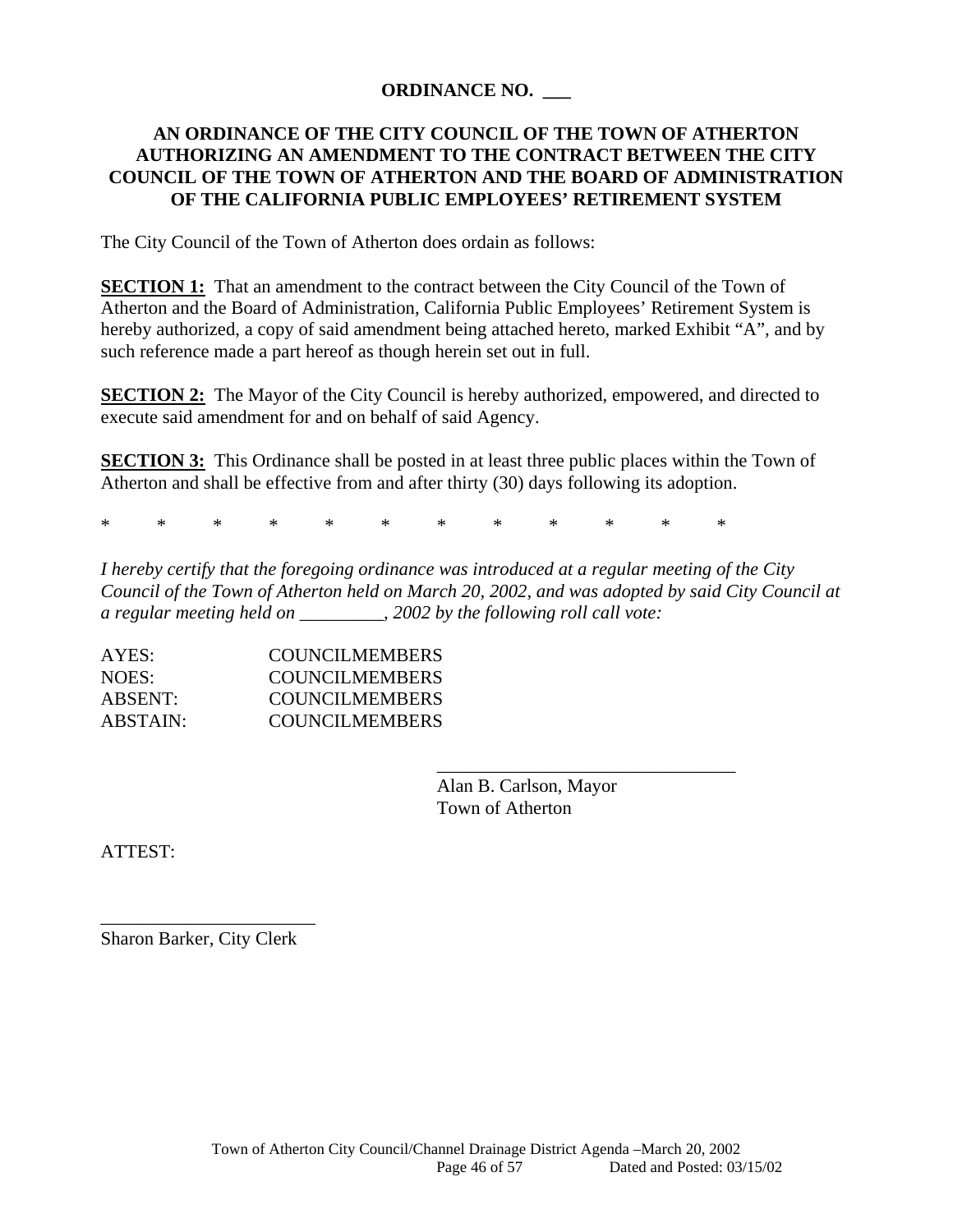

# **Town of Atherton**

# **CITY COUNCIL STAFF REPORT**

## **TO: HONORABLE MAYOR AND CITY COUNCIL**

## **FROM: JOHN P. JOHNS, FINANCE DIRECTOR**

**DATE: FOR THE MEETING OF MARCH 20, 2002** 

## **SUBJECT: RESOLUTION FOR PERS CONTRACT AMENDMENT, PUBLIC SAFETY EMPLOYEES**

## **RECOMMENDATION**

Adopt a resolution approving an amendment to the contract between the California Public Employees' Retirement System and the Town of Atherton to provide Section 21362.2 (3% @ 50 full formula) for local safety members.

## **DISCUSSION**

In Fiscal Year 2000-01, the Council approved a memorandum of understanding with the Atherton Police Officers' Association (POA). This MOU included an enhancement in retirement benefits afforded to POA members. Effective July 1, 2002 Atherton police officers are entitled to receive three percent of their annual salary for each year of qualifying service, rather than 2% of their annual salary for each year of qualifying service. The following table provides an illustration of the effect of this change.

| <b>Years of Service</b> | Retirement Income as a Percentage | Retirement Income as a Percentage |
|-------------------------|-----------------------------------|-----------------------------------|
| Upon retirement         | of Final Salary under             | of Final Salary under             |
|                         | Old formula $(2\% \ @ 50)$        | New formula $(3\% \ @ 50)$        |
|                         |                                   |                                   |
| 15                      | 30%                               | 45%                               |
| 20                      | 40%                               | 60%                               |
| 25                      | 50%                               | 75%                               |

As part of the contract amendment process, the City Manager requested an actuarial study from PERS. This actuarial study provided an estimate of the additional cost to the Town, based upon a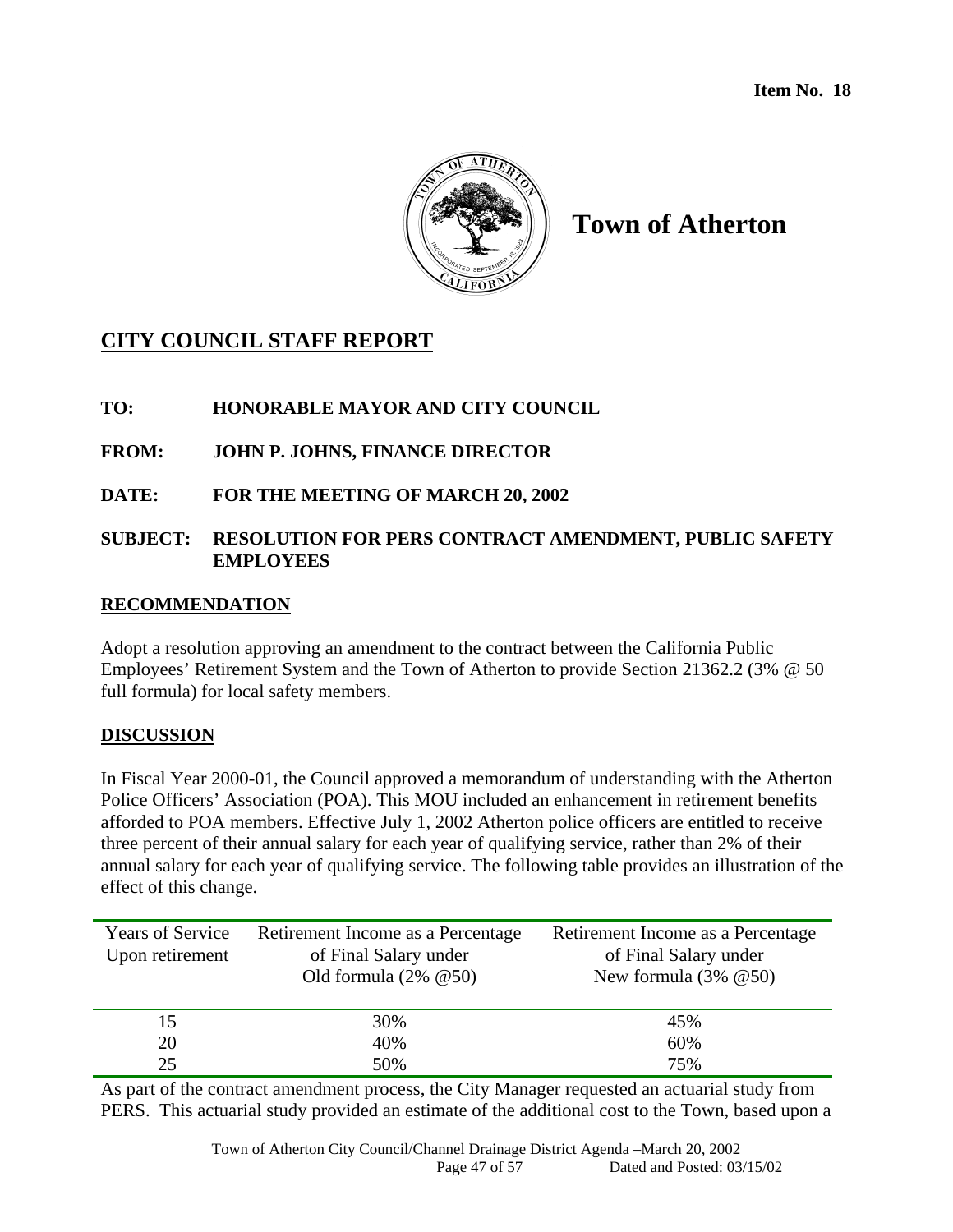PERS' best estimate regarding a variety of factors which ultimately affect the Town's pension benefit obligation. These include:

- Employee salary growth;
- Number of years of service remaining until retirement;
- Post-retirement longevity;
- Public Safety employee turnover; and
- Income on retirement funds invested.

PERS has provided its estimate of the additional costs to the Town in the form of an actuarial study. The actuarial study consists of two elements, (1) an estimate of the one-time impact from the change in the pension plan, and (2) an estimate of the incremental ongoing costs of the plan amendment. The one-time cost is expressed as an increase in the Town's pension benefit obligation (the total funds to be paid out pursuant to the provisions of the plan) and is reported in present value terms<sup>1</sup>. The PERS report is summarized as follows:

- The increase in the present value of the benefits due to the proposed change is equivalent to \$1,951,597.
- In FY 2002-03, the proposed change will result in an increased cost of 14.7%, an increase of \$226,000.

To initiate the change in the Town's contract with PERS, two actions of Council are required. The first is to approve an ordinance authorizing an amendment to the contract and to waive further reading. (This action is the subject of a separate staff report). The second is to adopt a resolution of intention to approve an amendment to the contract. The proposed resolution and sample contract are incorporated within this staff report as attachments 2 and 3.

l

Prepared by: Approved by:

John P. Johns, CPA Jim Robinson Finance Director City Manager

Attachment 1: PERS Contract Amendment Contract Cost Analysis Attachment 2: No. 02-\_\_\_\_ approving an amendment to the contract between the Town of Atherton and PERS

\_\_\_\_\_\_\_\_\_\_\_\_\_\_\_\_\_\_\_\_\_\_\_\_ \_\_\_\_\_\_\_\_\_\_\_\_\_\_\_\_\_\_\_\_\_\_\_\_\_

Attachment 3: Contract Amendment

## **RESOLUTION NO. 02-\_\_ RESOLUTION OF INTENTION**

 $<sup>1</sup>$  Present value analysis is used to determine the amount of funds that would have to be deposited today in order to have</sup> sufficient funds available to make a specified stream of payments in the future.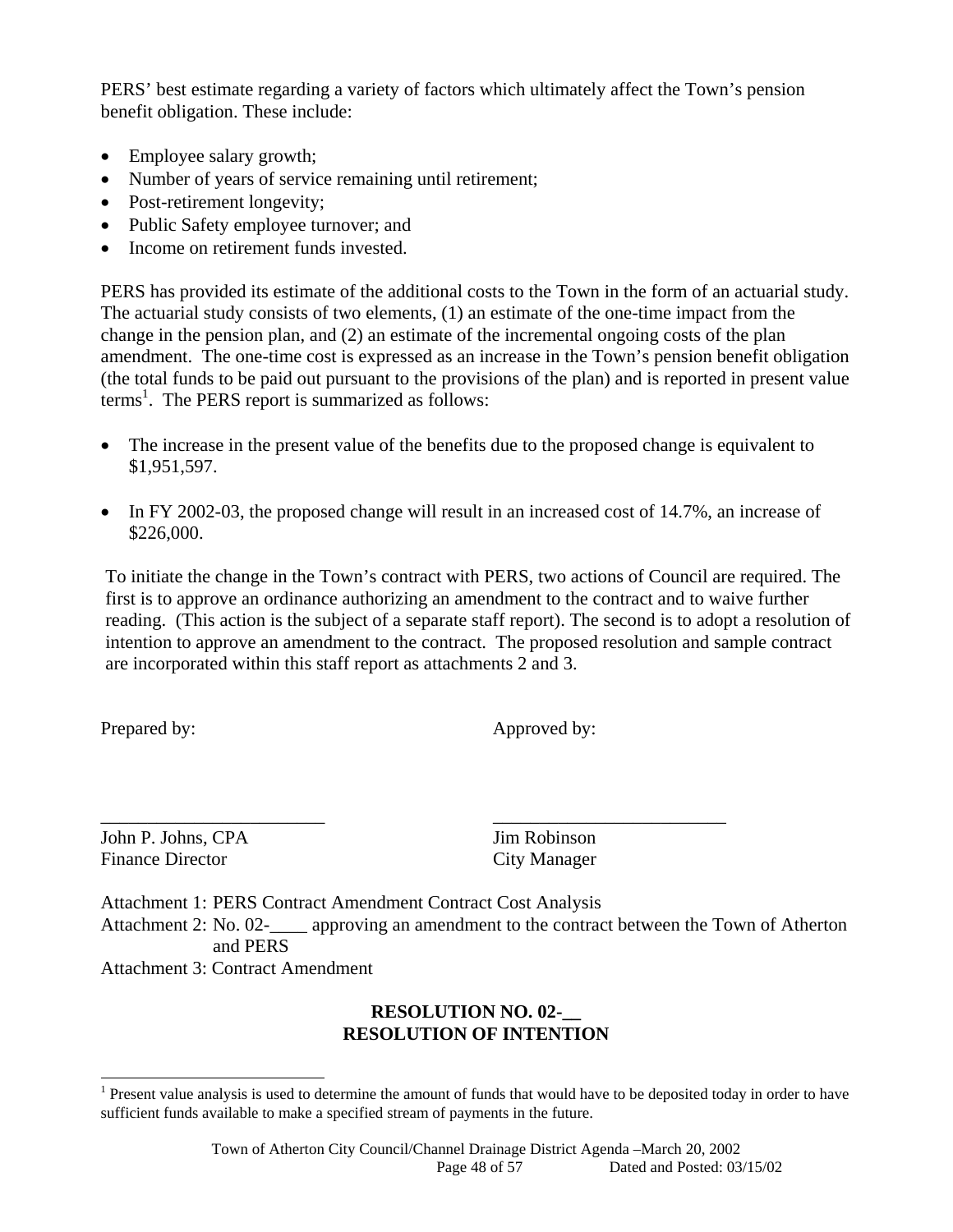## **TO APPROVE AN AMENDMENT TO CONTRACT BETWEEN THE BOARD OF ADMINISTRATION CALIFORNIA PUBLIC EMPLOYEES' RETIREMENT SYSTEM AND THE CITY COUNCIL TOWN OF ATHERTON**

WHEREAS, the Public Employees' Retirement Law permits the participation of public agencies and their employees in the Public Employees' Retirement System by the execution of a contract, and sets forth the procedure by which said public agencies may elect to subject themselves and their employees to amendments to said Law; and

WHEREAS, one of the steps in the procedures to amend this contract is the adoption by the governing body of the public agency of a resolution giving notice of its intention to approve an amendment to said contract, which resolution shall contain a summary of the change proposed in said contract; and

WHEREAS, the following is a statement of the proposed change:

To provide Section 21362.2 (3% @ 50 Full formula) for local safety members.

NOW, THEREFORE, BE IT RESOLVED that the governing body of the above agency does hereby give notice of intention to approve an amendment to the contract between said public agency and the Board of Administration of the Public Employees' Retirement System, a copy of said amendment being attached hereto, as "Exhibit A" and by this reference made a part hereof.

 $\mathbf{By:}$ 

 Alan B. Carlson, Mayor Town of Atherton

\_\_\_\_\_\_\_\_\_\_\_\_\_\_\_\_\_\_\_\_\_\_ Date adopted and approved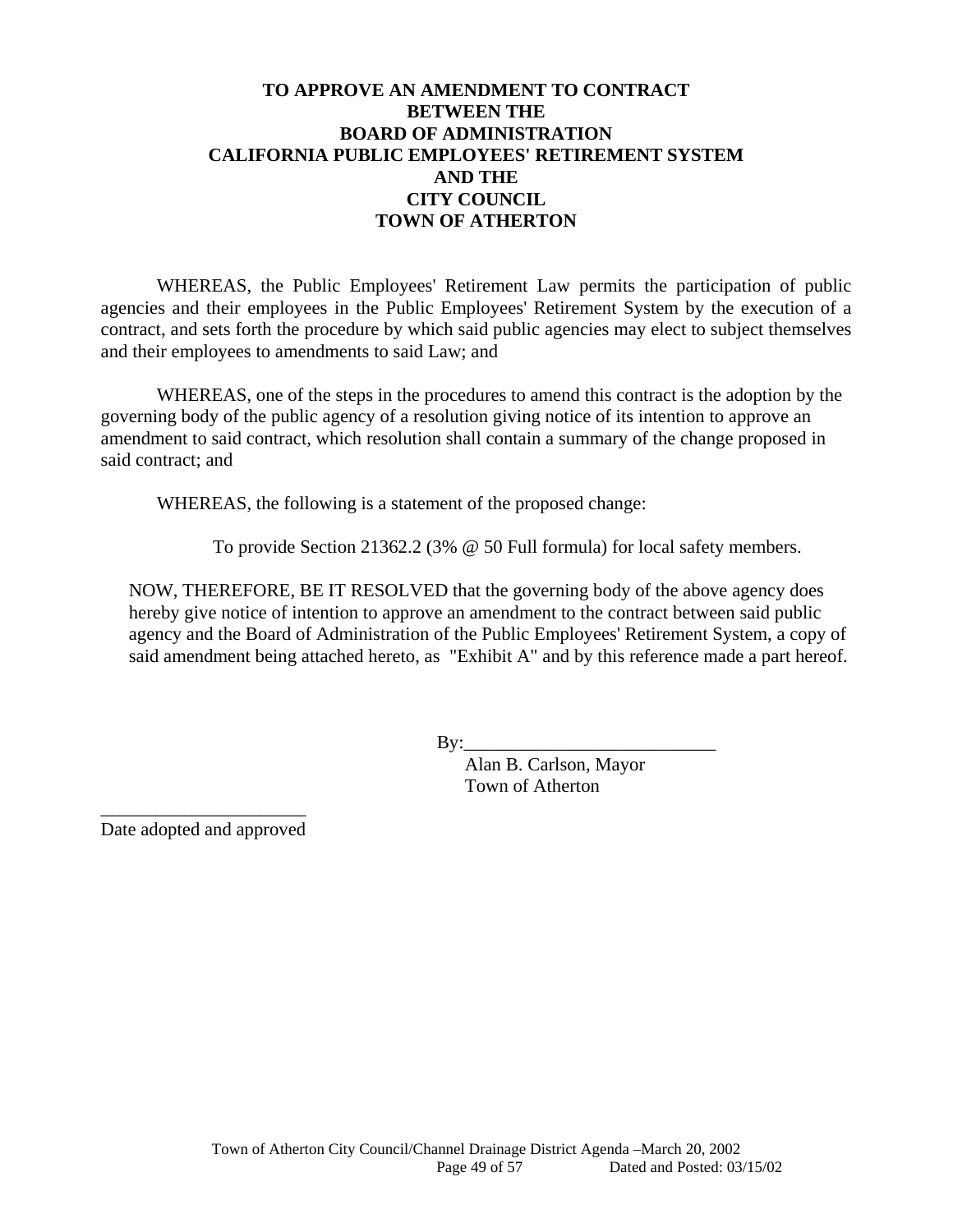\* \* \* \* \* \* \* \* \* \* \* \*

*I hereby certify that the foregoing Resolution was duly and regularly passed and adopted by the City Council of the Town of Atherton at a regular meeting thereof held on the \_\_\_ day of \_\_\_\_, 2002, by the following vote:* 

| A YES:   | COUNCILMEMBERS: |
|----------|-----------------|
| NOES:    | COUNCILMEMBERS: |
| ABSENT:  | COUNCILMEMBERS: |
| ABSTAIN: | COUNCILMEMBERS: |

 Alan B. Carlson, Mayor Town of Atherton

 $\overline{\phantom{a}}$  ,  $\overline{\phantom{a}}$  ,  $\overline{\phantom{a}}$  ,  $\overline{\phantom{a}}$  ,  $\overline{\phantom{a}}$  ,  $\overline{\phantom{a}}$  ,  $\overline{\phantom{a}}$  ,  $\overline{\phantom{a}}$  ,  $\overline{\phantom{a}}$  ,  $\overline{\phantom{a}}$  ,  $\overline{\phantom{a}}$  ,  $\overline{\phantom{a}}$  ,  $\overline{\phantom{a}}$  ,  $\overline{\phantom{a}}$  ,  $\overline{\phantom{a}}$  ,  $\overline{\phantom{a}}$ 

ATTEST:

\_\_\_\_\_\_\_\_\_\_\_\_\_\_\_\_\_\_\_\_ Sharon Barker, City Clerk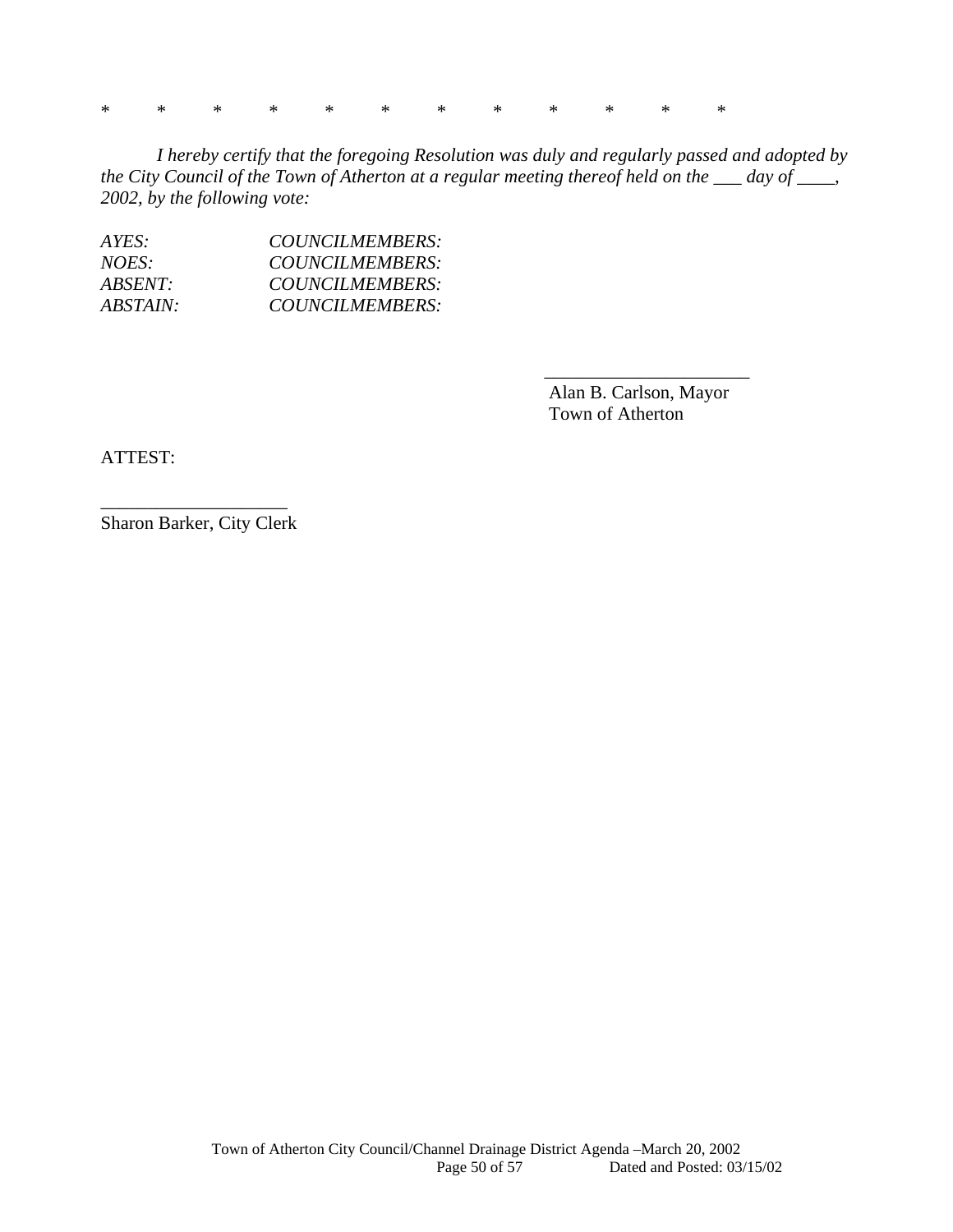#### **Item No. 19**

#### **ATKINSON FARASYN, LLP**

ATTORNEYS AT LAW

LEONARD J. SIEGAL HAROLD S. TOPPEL STEVEN G. BAIRD MARC G. HYNES

660 WEST DANA STREET P.O. BOX 279 MOUNTAIN VIEW, CALIFORNIA 94042 TELEPHONE (650) 967-6941 FACSIMILE (650) 967-1395

J.M. ATKINSON (1892-1982) L.M. FARASYN (1915-1979)

#### **MEMORANDUM**

| TO:   | Honorable Mayor and City Councilmembers, Town of Atherton |
|-------|-----------------------------------------------------------|
| FROM: | Marc G. Hynes, City Attorney                              |
| RE:   | Amendment to Dog Licensing Provisions                     |
| DATE: | March 14, 2002                                            |
|       |                                                           |

The County Environmental Services Agency has requested that the Town revise its licensing ordinances to conform with revisions which have recently been enacted to the County Animal Ordinance. Since the County currently provides animal control services to the Town, the Town's ordinances mirror applicable County regulations.

 The amendment here will provide for dog licenses which can be issued for as long as three years, provided that rabies information which supports this time period is produced along with the application for the three year license. Charges for the three year license require revisions to the schedule of fees and charges in Section 6.04.240. Additional changes which the County has adopted include a senior discount, and the surcharge on all licenses for the Animal Population Trust Fund. These charges are also reflected in the new rates.

Respectfully,

 *s/Marc G. Hynes*\_\_\_\_\_\_\_\_\_\_ MARC G. HYNES

MGH:cwb

**Attachment**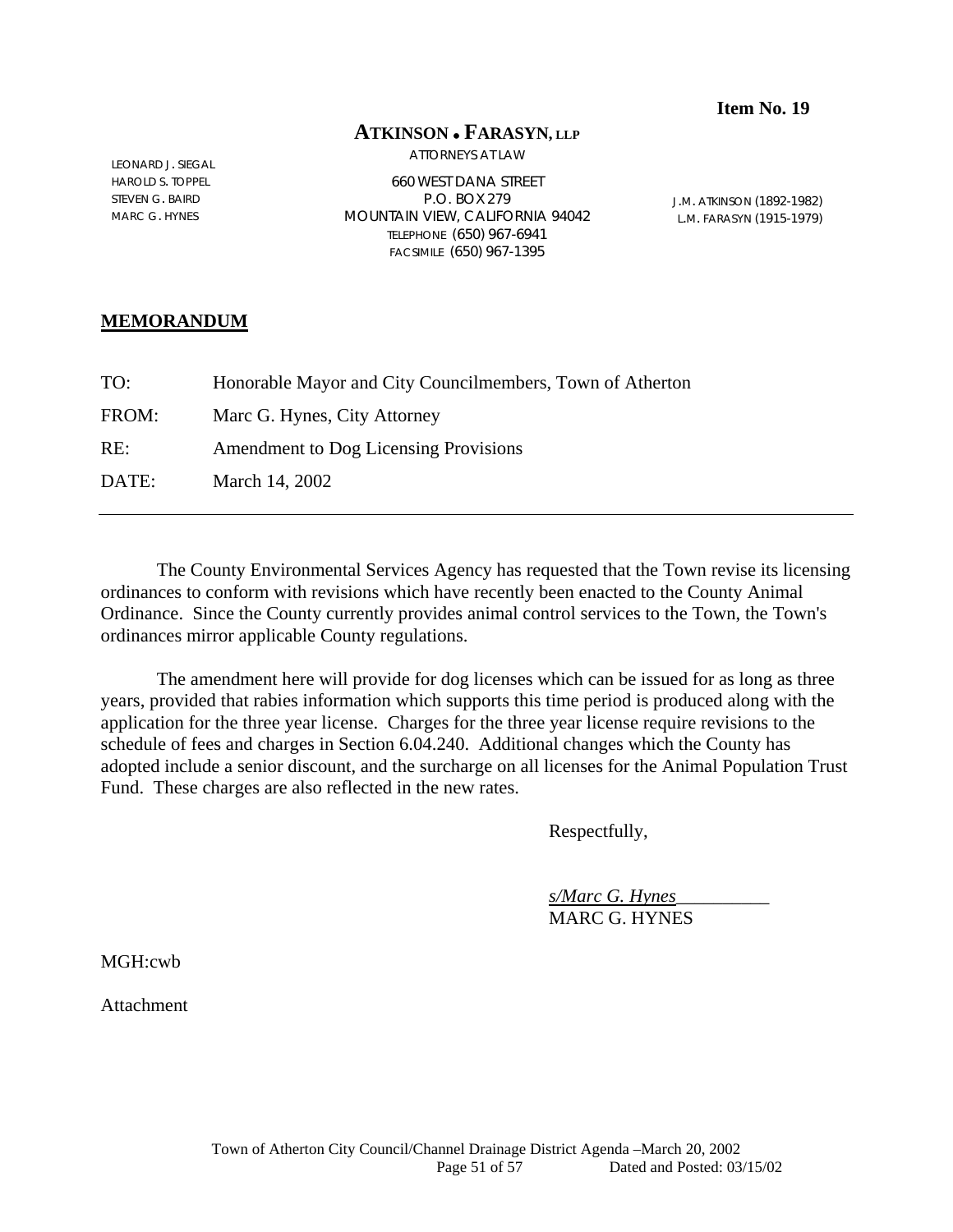#### **ORDINANCE NO. \_\_\_\_\_\_**

\_\_\_\_\_\_\_\_\_\_\_\_\_\_\_\_\_\_\_\_\_\_\_\_\_\_\_\_\_\_\_\_\_\_\_\_\_\_\_\_\_\_\_\_\_\_\_\_\_\_\_\_\_\_\_\_\_\_\_\_\_\_\_\_\_\_\_\_\_\_\_\_\_\_\_

#### **AN ORDINANCE OF THE CITY COUNCIL OF THE TOWN OF ATHERTON AMENDING SECTION 6.04.040 OF THE ATHERTON MUNICIPAL CODE TO PROVIDE FOR THREE YEAR LICENSES FOR DOGS**

The City Council of the Town of Atherton does ordain as follows:

**SECTION 1:** Section 6.04.040.A of the Atherton Municipal Code is hereby amended by adding the following new language after the second full sentence of existing Section 6.04.040.A., said added language to read as follows:

#### 6.04.040. **Dog licenses.**

for

 A. Requirements. An animal license fee shall be paid for every dog over the age of four months owned and harbored in this county. The license feel shall be first due when the animal reaches four months of age or within sixty days after the dog is acquired, and due on the anniversary date of the original purchase date each year thereafter. **Provided however, that a three year license may be obtained for a dog (excluding Wolf-Hybrids) by submitting to the Dog licensing program adequate proof of a three year rabies vaccination of the dog to be licensed and payments of the applicable fees as set forth in Section 6.04.240 of this code.** 

All other provisions of Section 6.04.040 as amended shall continue to remain in effect.

**SECTION 2:** Section 6.04.240.A of the Atherton Municipal Code is hereby amended as follows:

|     |    | 6.04.240 Schedule of fees and charges. |      |                                                                  |
|-----|----|----------------------------------------|------|------------------------------------------------------------------|
|     |    |                                        |      | Fees and charges referred to in this chapter are as follows:     |
|     | A. | Dog license fees:                      |      |                                                                  |
|     |    | Unaltered dog                          | \$21 | (which includes a \$1 surcharge on all licenses)                 |
| for |    |                                        |      |                                                                  |
|     |    |                                        |      | the Animal Population Trust Fund)                                |
|     |    | Three year license                     | \$63 |                                                                  |
|     |    |                                        |      |                                                                  |
|     |    | Altered dog                            |      | \$11                                                             |
|     |    | Three year license                     | \$30 |                                                                  |
|     |    |                                        |      |                                                                  |
|     |    | Late penalty                           | \$5  |                                                                  |
|     |    | Duplicate tag                          | \$5  |                                                                  |
|     |    |                                        |      |                                                                  |
|     |    |                                        |      | Senior Discount (with proof citizen is 60 years of age or older) |
|     |    | Unaltered dog                          | \$11 |                                                                  |
|     |    | Three year license                     | \$33 |                                                                  |
|     |    |                                        |      |                                                                  |
|     |    | Altered dog                            |      | \$6                                                              |
|     |    | Three year license                     | \$15 |                                                                  |
|     |    |                                        |      |                                                                  |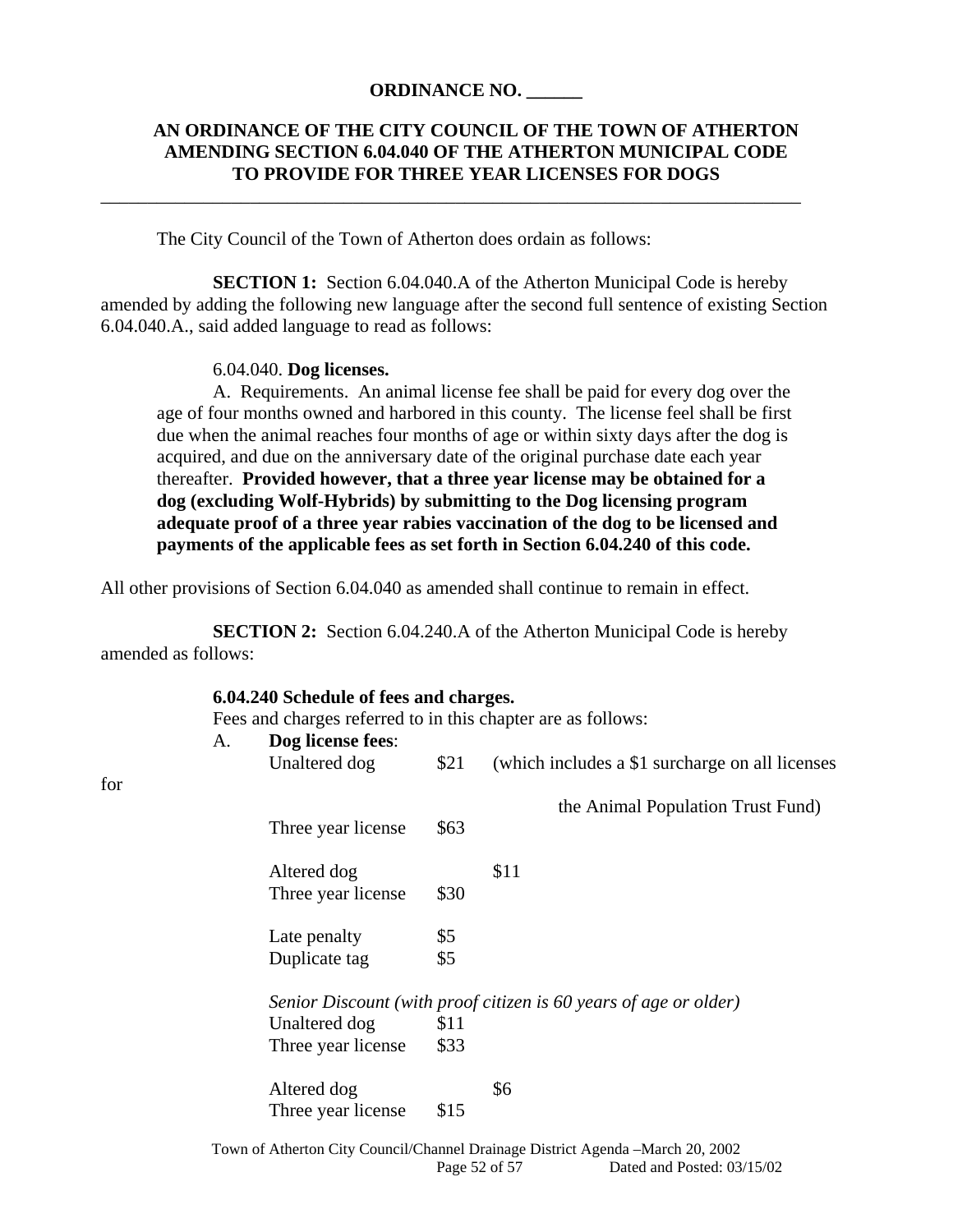|                 | Wolf Hybrid Registration Fees |  |  |
|-----------------|-------------------------------|--|--|
| Unaltered       | \$21                          |  |  |
| Altered         | \$11                          |  |  |
| Duplicate tag 1 | \$5                           |  |  |

All other provision of Section 6.04.240 as amended shall continue to remain in effect.

**SECTION 3.** Except as amended in the preceding sections, all other provisions of Chapter 6.04 of the Atherton Municipal Code continue to remain in effect.

**SECTION 4:** That the City Council hereby declares that it would have passed this Ordinance sentence by sentence, paragraph by paragraph, and section by section, and does hereby declare that any provisions of this Ordinance are severable and, if for any reason any sentence, paragraph or section of this Ordinance shall be held invalid, such decision shall not affect the validity of the remaining parts of this Ordinance.

**SECTION 5:** This Ordinance shall be posted in at least three public places according to law and shall take effect and be in force from and after 30 days after its passage and adoption.

\* \* \* \* \* \* \* \* \* \* \* \* \* \*

Introduced this day of 3002.

 Passed and adopted as an Ordinance of the Town of Atherton at a regular meeting thereof held on the \_\_\_\_\_\_\_\_\_\_ day of \_\_\_\_\_\_\_\_\_\_\_\_, 2002, by the following vote:

| AYES: | <b>COUNCILMEMBERS</b>   |  |
|-------|-------------------------|--|
| NOES: | <b>COUNCILMEMBERS</b>   |  |
|       | ABSTAIN: COUNCILMEMBERS |  |
|       | ABSENT: COUNCILMEMBERS  |  |

 $\overline{\phantom{a}}$  ,  $\overline{\phantom{a}}$  ,  $\overline{\phantom{a}}$  ,  $\overline{\phantom{a}}$  ,  $\overline{\phantom{a}}$  ,  $\overline{\phantom{a}}$  ,  $\overline{\phantom{a}}$  ,  $\overline{\phantom{a}}$  ,  $\overline{\phantom{a}}$  ,  $\overline{\phantom{a}}$  ,  $\overline{\phantom{a}}$  ,  $\overline{\phantom{a}}$  ,  $\overline{\phantom{a}}$  ,  $\overline{\phantom{a}}$  ,  $\overline{\phantom{a}}$  ,  $\overline{\phantom{a}}$ 

 Alan B. Carlson, Mayor Town of Atherton

ATTEST:

Sharon Barker, City Clerk

\_\_\_\_\_\_\_\_\_\_\_\_\_\_\_\_\_\_\_\_\_\_\_\_\_\_\_\_\_\_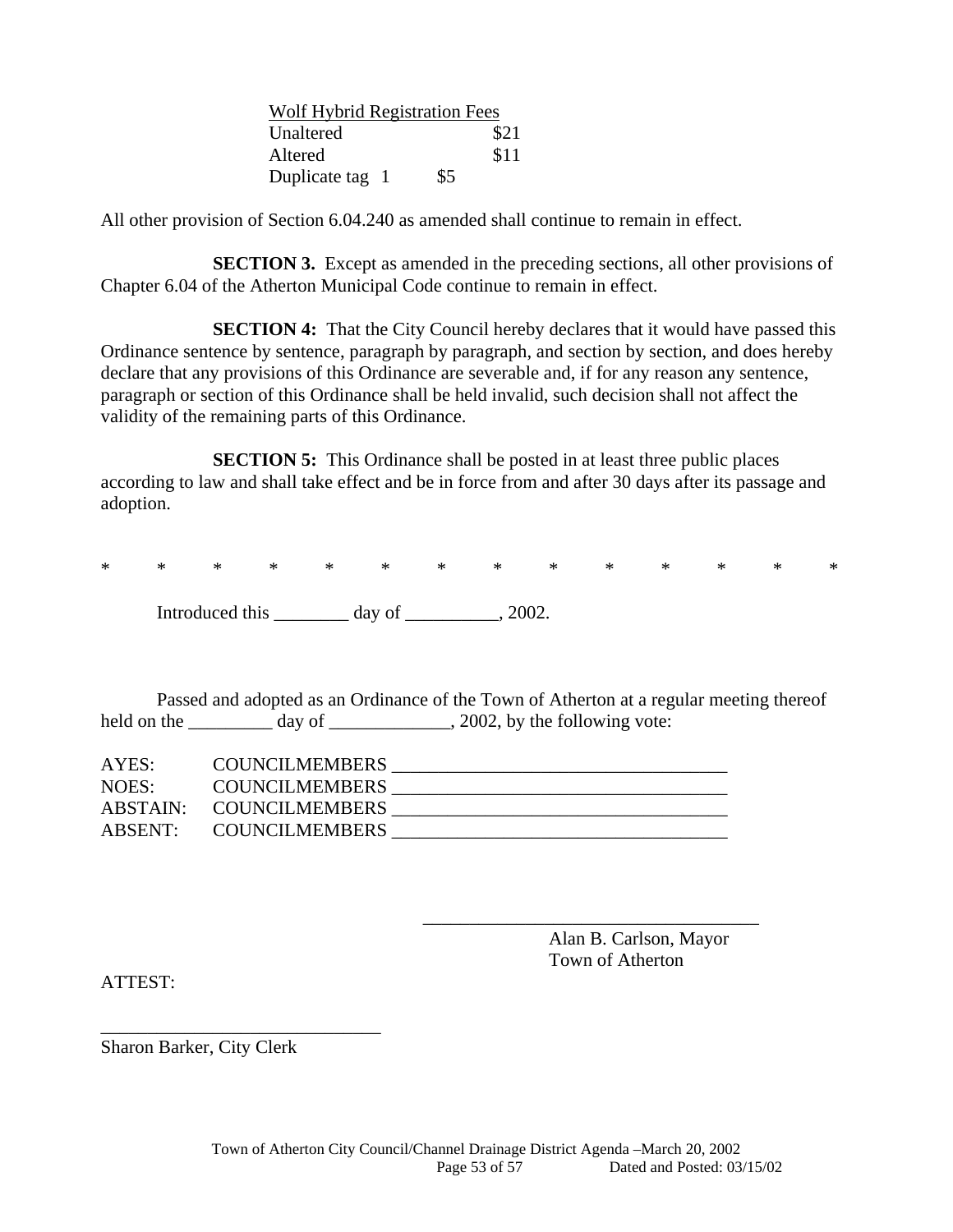

**Town of Atherton**

# CITY COUNCIL STAFF REPORT

## **TO: HONORABLE MAYOR AND CITY COUNCIL**

## **FROM: JAMES H. ROBINSON, CITY MANAGER**

## **DATE: FOR THE MEETING OF MARCH 20, 2002**

## **SUBJECT: RESOLUTION IN SUPPORT OF LEGISLATION TO REPAIR THE BAY AREA REGIONAL WATER SYSTEM**

#### **RECOMMENDATION**

Adopt the resolution supporting State legislation to repair the Bay Area regional water system.

## **DISCUSSION**

In a recent report of the San Francisco Public Utilities Commission Water System, certain issues arose regarding the system's ability to provide water to Bay Area communities, including Atherton, during a catastrophic event. It has been reported that in the event of a catastrophe, the Bay Area may experience a loss of water for up to 60 days resulting in significant exposure to health, safety, and economic risks. By adopting the attached resolution, the Town of Atherton would be joining other concerned Bay Area communities in supporting legislation that addresses the need for state oversight of the Bay Area water system, and that will ensure that the necessary repairs to the system are completed without delay.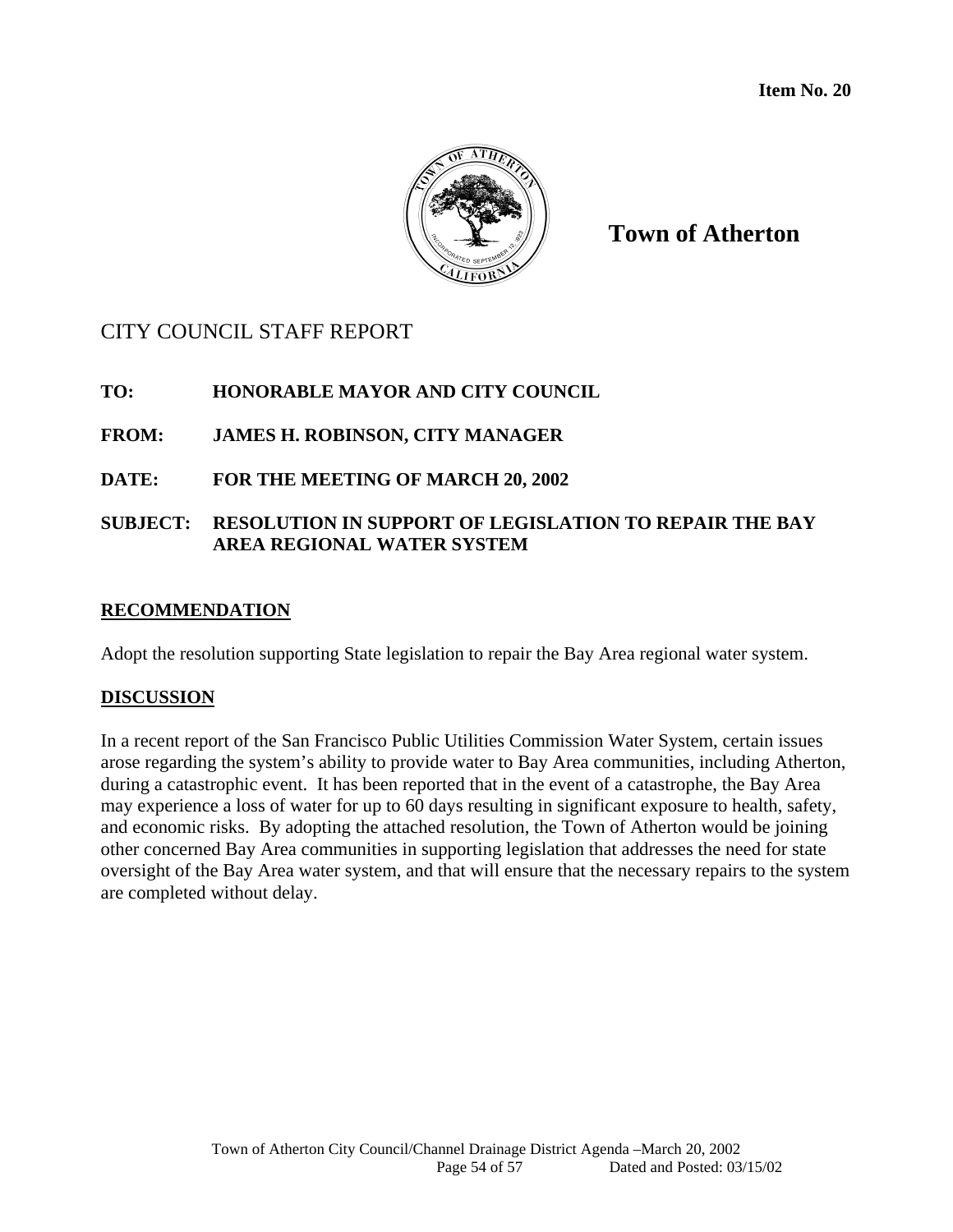## **RESOLUTION NO. 02-\_\_**

## **A RESOLUTION OF THE CITY COUNCIL OF THE TOWN OF ATHERTON SUPPORTING STATE LEGISLATION TO REPAIR THE BAY AREA REGIONAL WATER SYSTEM AND PROTECT OUR RESIDENTS FROM CATASTROPHIC WATER OUTAGES**

**WHEREAS,** the Town of Atherton and its citizens depend on the Bay Area regional water system operated by the San Francisco Public Utilities Commission (AFPUC) for all of their water supply; and

**WHEREAS,** the 70 year-old Bay Area regional water system is subject to catastrophic damage in the event of an earthquake on the San Andreas, Calaveras or Hayward faults, which could expose our residents and other Bay Area communities, including San Francisco, to the loss of water for up to 60 days and to unacceptable health, safety and economic risks; and

**WHEREAS,** the SFPUC has delayed for several years approving a multi-billion dollar construction program to repair the regional water system and has not acted to obtain financing to pay for the necessary work; and

**WHEREAS,** even if the SFPUC raises the required financing, it has not demonstrated an ability to manage and complete a construction program which will be ten times larger that any construction program for the water system that it has undertaken; and

**WHEREAS,** the Town of Atherton believes the legislative approaches of state lawmakers in Alameda, San Mateo and Santa Clara Counties at this time contain the types of incentives, oversight, and action at the state level, which are needed to ensure that the Bay Area water system is fixed as soon as possible, without calling for a change in the system's ownership; and

**WHEREAS,** these legislative approaches address other concerns of Bay Area communities with the regional water system, including the need to secure back-up supplies for drought-years protection, equitable distribution of available water in the event of a catastrophe, and a commitment to deliver water meeting federal and state drinking water standards; and

**WHEREAS,** the Town of Atherton is prepared to contribute its fair share of the cost to repair the system as determined by the Atherton City Council.

**NOW, THEREFORE, BE IT RESOLVED** that the City Council of the Town of Atherton supports these state legislative approaches and urges the Legislature and the Governor to approve the legislation, which contains incentives, oversight and actions at the state level to ensure that the Bay Area regional water system is repaired without further delay.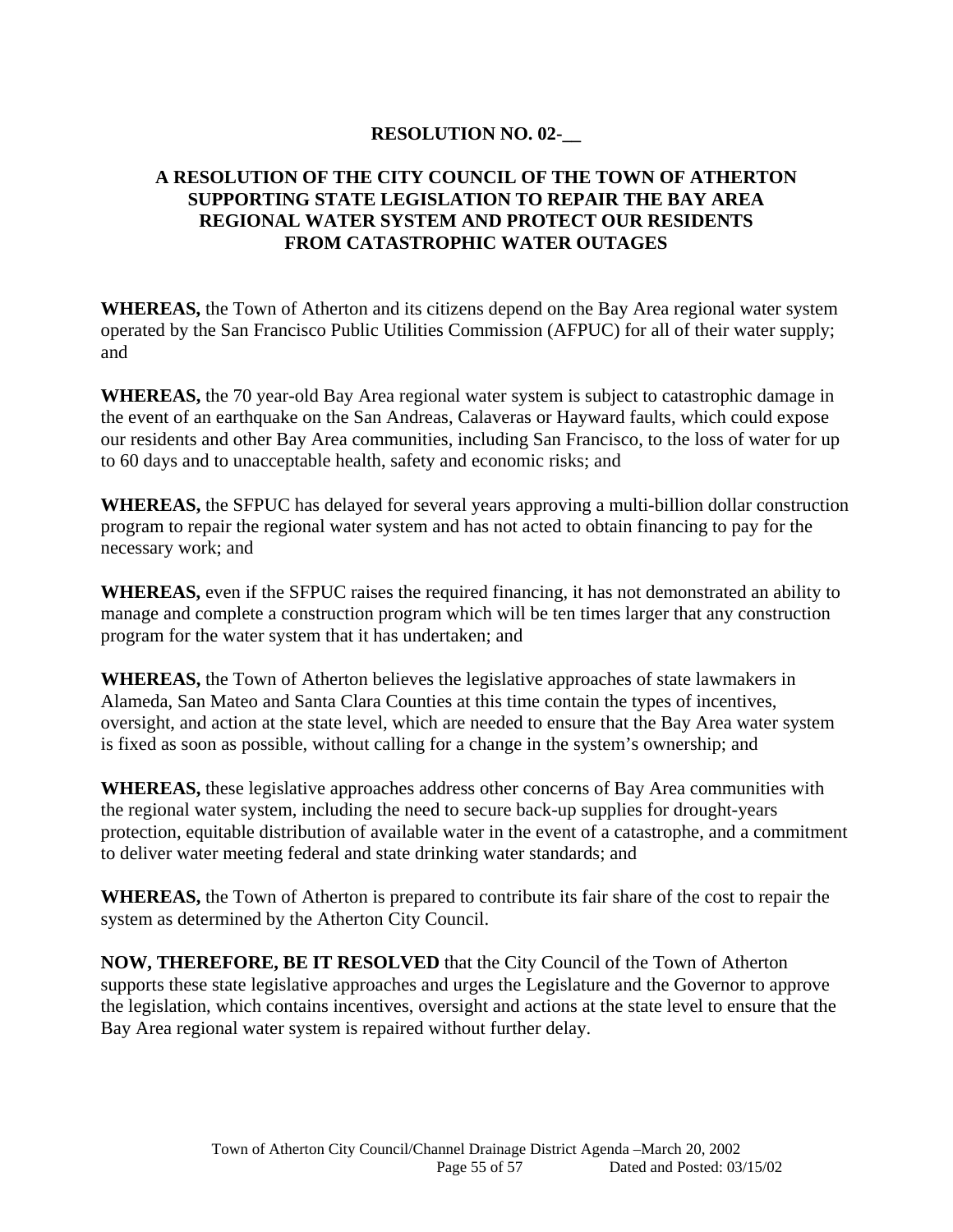\* \* \* \* \* \* \* \* \* \*

*I HEREBY CERTIFY that the foregoing Resolution was regularly introduced and adopted at a Regular Meeting of the City Council of the Town of Atherton held on the \_\_\_\_ day of \_\_\_\_\_\_\_, 2002 by the following vote:* 

 $\overline{\phantom{a}}$  , and the contract of the contract of the contract of the contract of the contract of the contract of the contract of the contract of the contract of the contract of the contract of the contract of the contrac

| Ayes:    | Councilmembers: |
|----------|-----------------|
| Noes:    | Councilmembers: |
| Absent:  | Councilmembers: |
| Abstain: | Councilmembers: |

 Alan B. Carlson, Mayor Town of Atherton

ATTEST:

\_\_\_\_\_\_\_\_\_\_\_\_\_\_\_\_\_\_\_\_\_\_ Sharon Barker, City Clerk